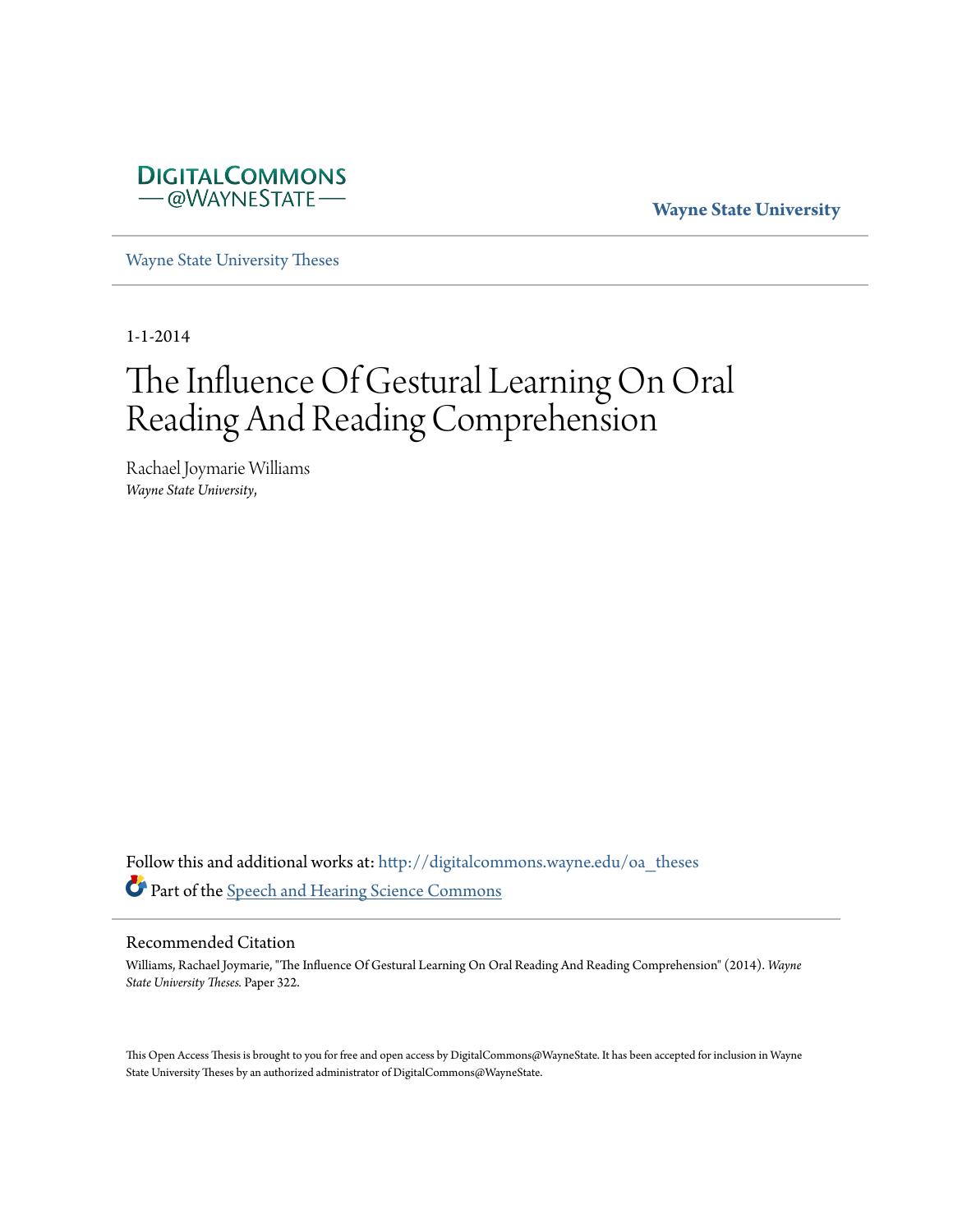# **THE INFLUENCE OF GESTURAL LEARNING ON ORAL READING AND READING COMPREHENSION**

by

# **RACHAEL WILLIAMS**

## **THESIS**

Submitted to the Graduate School

of Wayne State University,

Detroit, Michigan

in partial fulfillment of the requirements

for the degree of

# **MASTER OF ARTS**

YEAR: 2014

# MAJOR: COMMUNICATION SCIENCES AND DISORDERS

\_\_\_\_\_\_\_\_\_\_\_\_\_\_\_\_\_\_\_\_\_\_\_\_\_\_\_\_\_\_\_\_\_\_

Approved By:

Advisor Date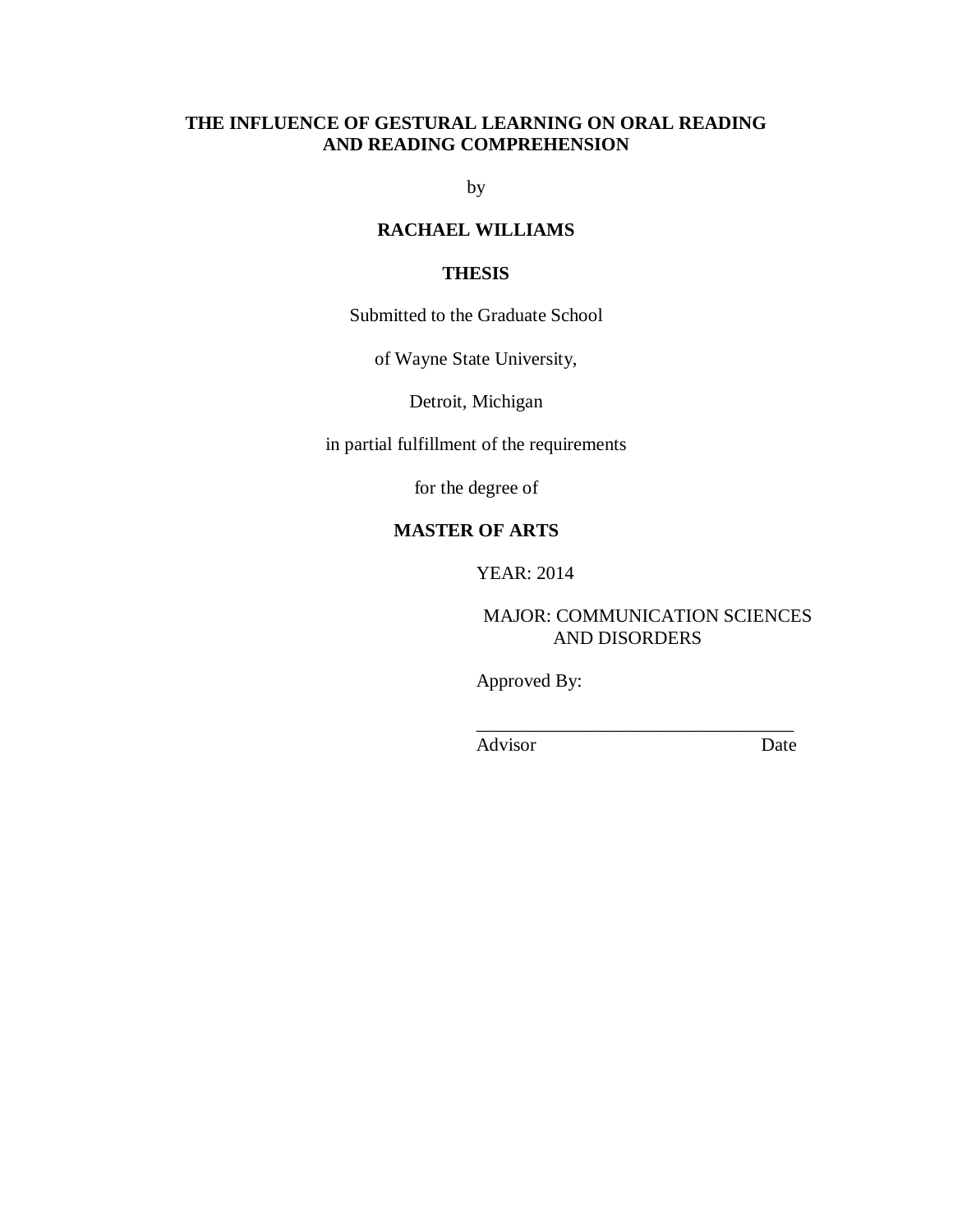# **TABLE OF CONTENTS**

| Multi-Modal Methods for Training Language in Children ___________________________3      |    |
|-----------------------------------------------------------------------------------------|----|
|                                                                                         |    |
| A Theoretical Model of Multi-Modal Input to Word Learning _______________________16     |    |
|                                                                                         |    |
|                                                                                         |    |
|                                                                                         |    |
|                                                                                         | 26 |
|                                                                                         | 26 |
|                                                                                         |    |
|                                                                                         |    |
|                                                                                         | 27 |
|                                                                                         |    |
|                                                                                         | 32 |
|                                                                                         |    |
| Comparisons of Oral Reading Accuracy Across Training Conditions _____________________34 |    |
| Comparisons of Oral Reading Reaction Time Across Training Conditions ____________       | 36 |
| Comparisons of Comprehension Accuracy Across Training Conditions _______________        | 37 |
| Comparisons of Comprehension Reaction Time Across Training Conditions ___________       | 39 |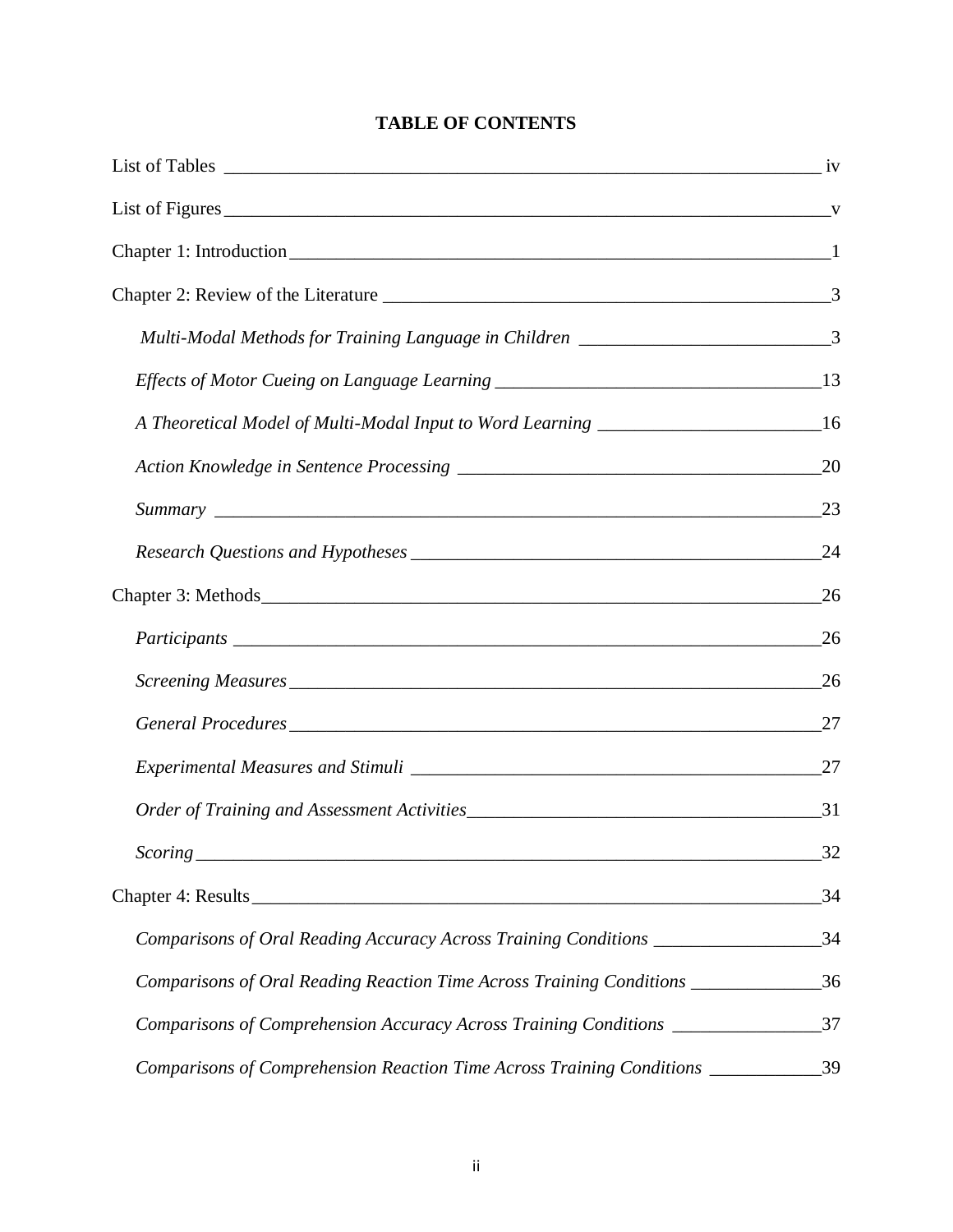|                                                                                         | 43 |
|-----------------------------------------------------------------------------------------|----|
|                                                                                         |    |
| The Effect of Gestural Training on Oral Reading ________________________________        | 44 |
| The Effect of Gestural Training on Reading Comprehension ____________________________48 |    |
|                                                                                         | 49 |
|                                                                                         | 53 |
| References                                                                              | 54 |
|                                                                                         | 60 |
|                                                                                         | 62 |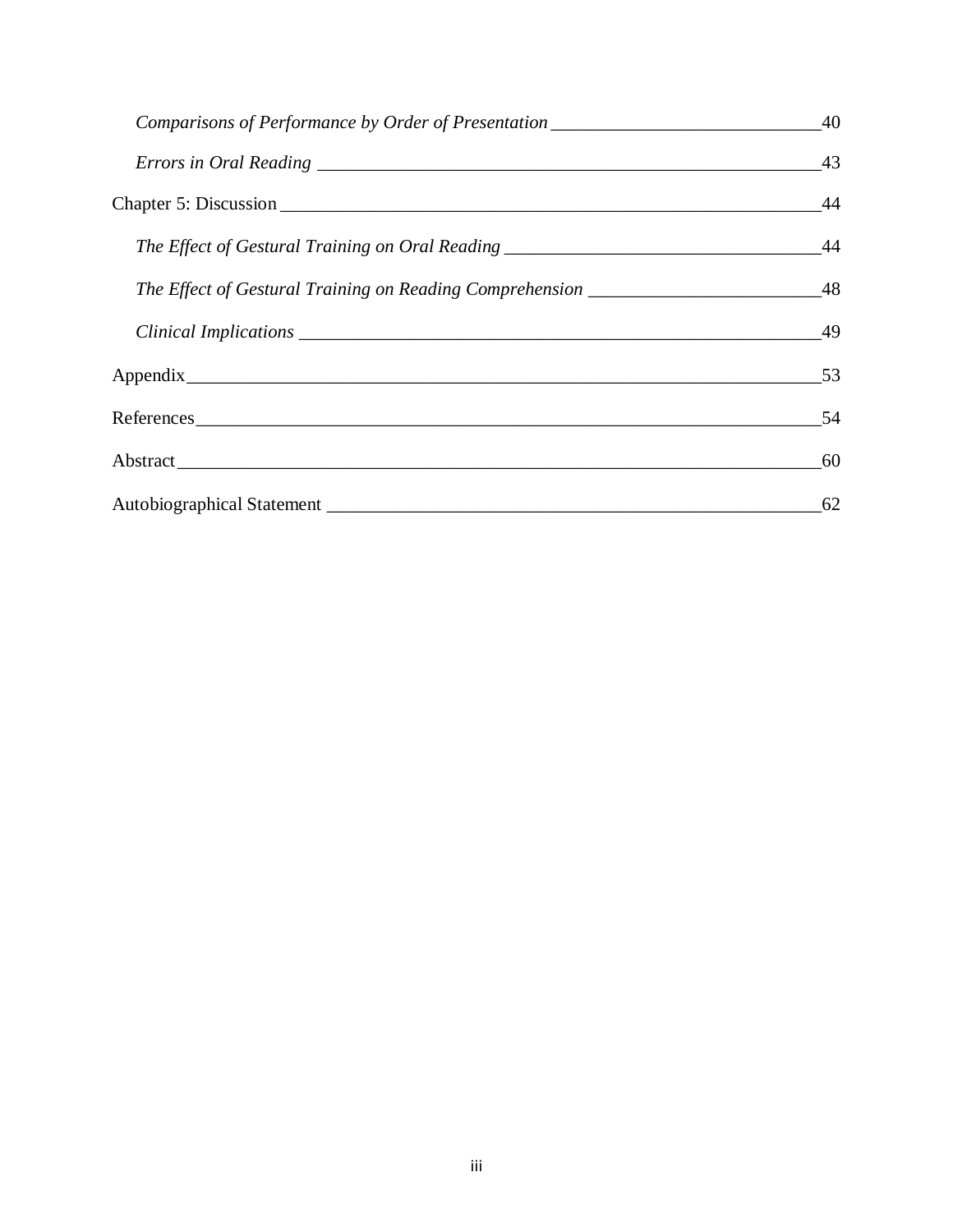# **LIST OF TABLES**

| Table 4.1 Results of One-Way Repeated Measures ANOVA: |
|-------------------------------------------------------|
| Table 4.2 Results of One-Way Repeated Measures ANOVA: |
| Table 4.3 Results of One-Way Repeated Measures ANOVA: |
| Table 4.4 Results of One-Way Repeated Measures ANOVA: |
|                                                       |
|                                                       |
|                                                       |
|                                                       |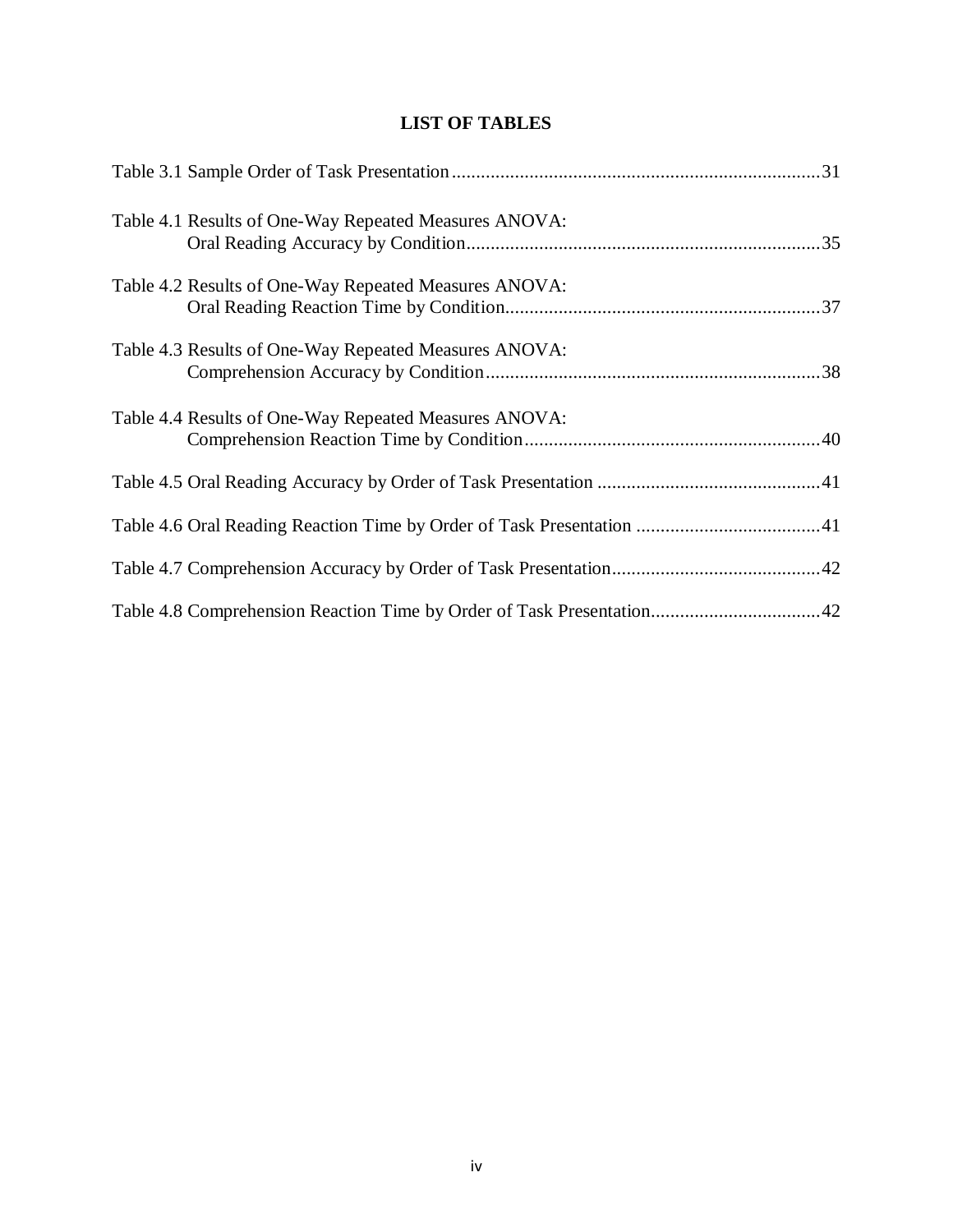# **LIST OF FIGURES**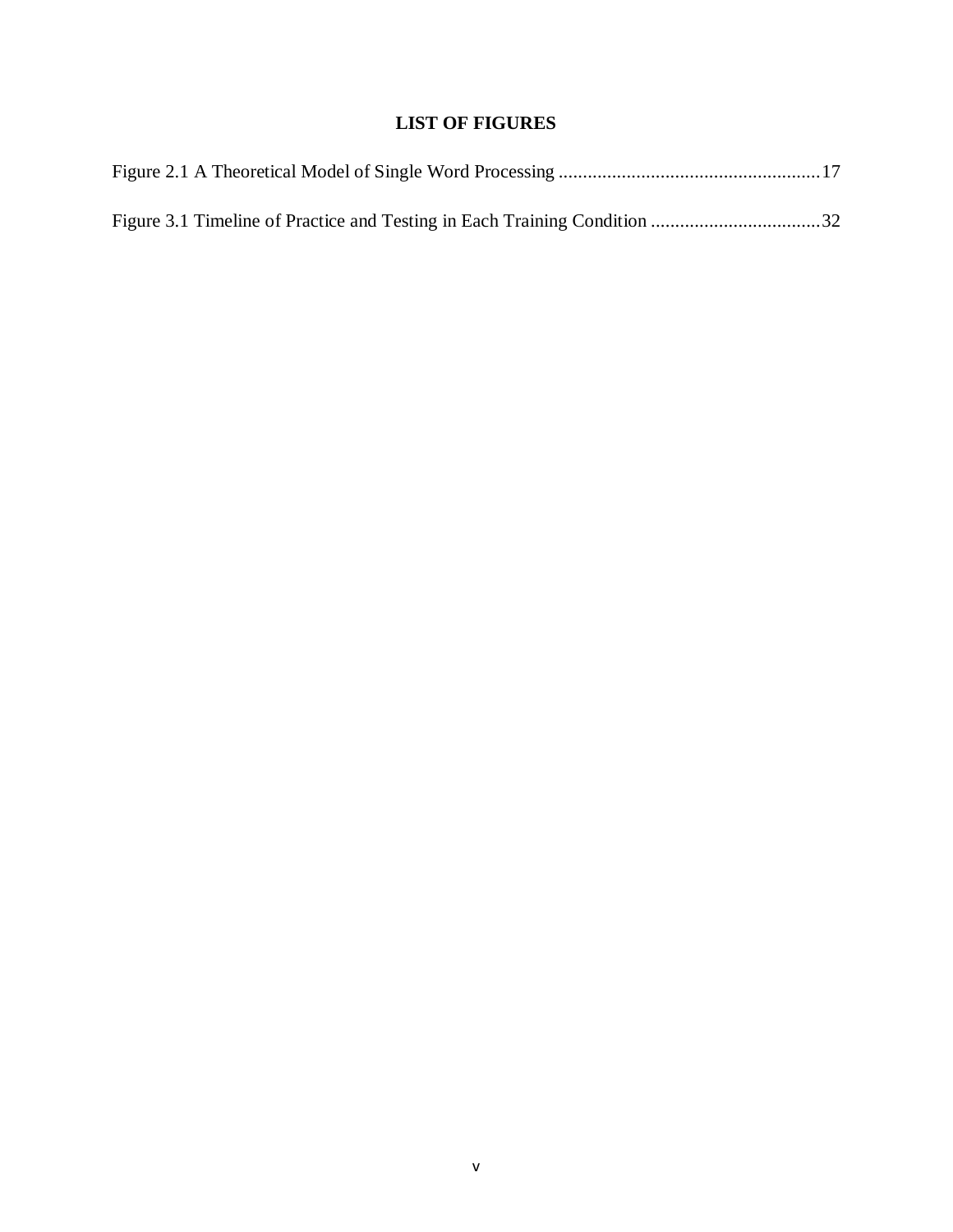#### **CHAPTER 1: Introduction**

Training of visual-verbal associations by speech-language pathologists may be used to address difficulties in a variety of language tasks, including reading, naming, and receptive vocabulary. There is some evidence that visual-verbal associations may be facilitated by multimodal cueing, but the general and specific benefits of multi-modal cueing treatment approaches have not been examined adequately. For example, it is not clear whether multi-modal cues such as gesture provide an advantage over verbal cueing alone, or which type of multi-modal cues may be more effective than others in visual-verbal learning. Studies of language learning in healthy volunteers can provide speech-language pathologists with clues to effective methods for language intervention in individuals with language difficulties. These include children with developmental reading delays or impairments, and adults with acquired dyslexia. The purpose of this project is to evaluate how gestural training may facilitate oral reading and reading comprehension of single words.

Motor learning has been found to facilitate visual processing in healthy children and adults (e.g., James & Atwood, 2009), and gestural training may promote verbal production in adults with aphasia (e.g., Rose, Douglas, & Matyas, 2002). Actively interacting with objects appears to change how the objects are perceived visually (e.g., James, 2010), and active writing of letter shapes has been found to promote visual perception of letters (Longcamp, et al., 2005). Motor training may be one bridge for promoting language and literacy across languages and cultures, because associations between actions and objects, including letters, are often common across languages and cultures.

In the current study, the effects of gesture training on learning of visual-verbal associations were examined in healthy, literate adults in a task of reading single words presented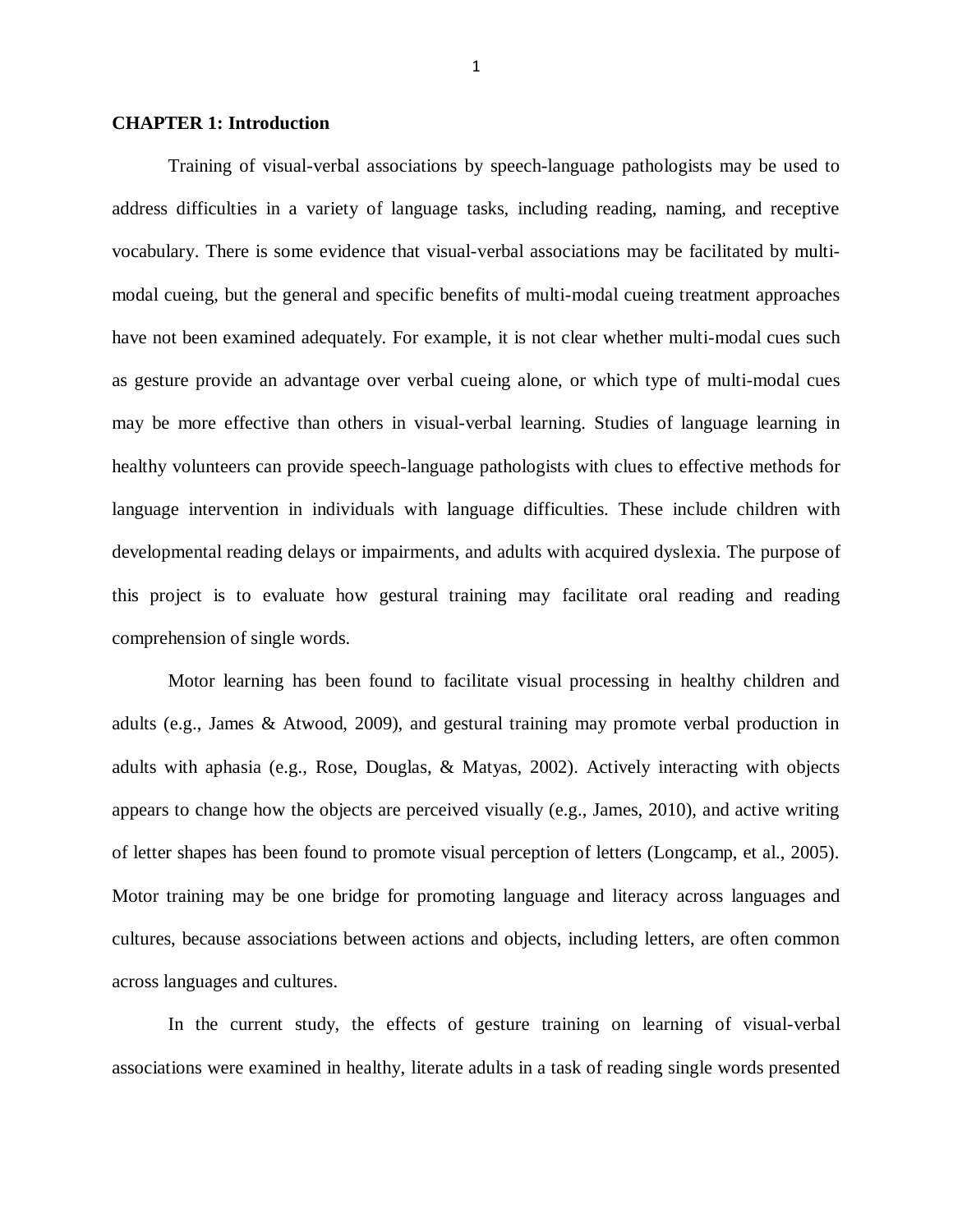in novel script (i.e., pseudowords). Patterns of reading were compared across four training conditions to examine how gesture production may influence oral reading and reading comprehension.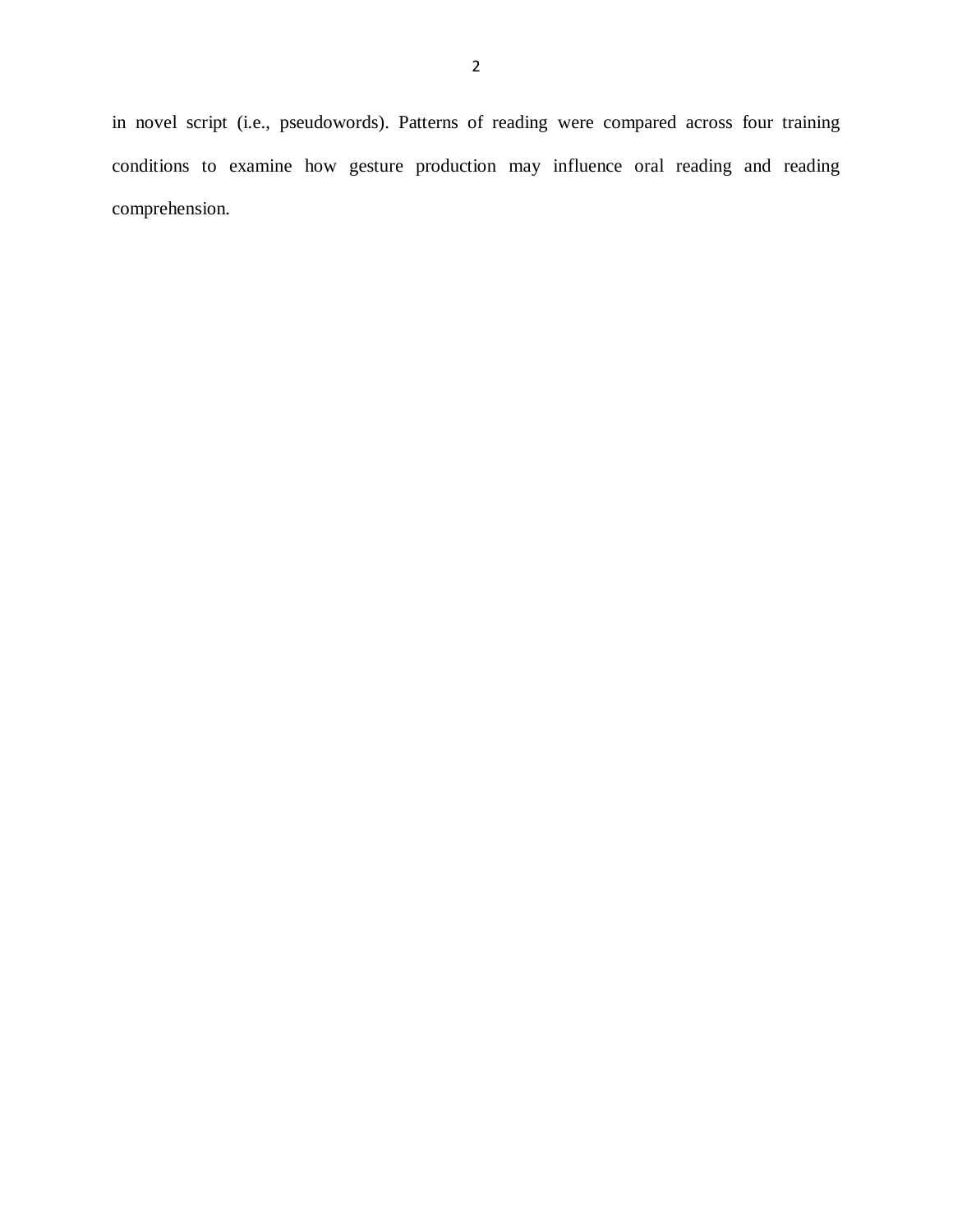#### **CHAPTER 2**: **Review of the Literature**

The following literature review is focused on multi-modal methods of language therapy that have been implemented or studied across different populations including children with language delay, children who learn English as a second language, and adults who have impaired communication as a result of a neurologic disruption. Multi-modal cognitive processing is described in the context of current theoretical models of comprehension and production of single words and sentences.

#### **Multi-Modal Methods for Training Language in Children**

Multi-modal cues are an integral part of many different approaches to language training in children. Among the approaches used by speech language pathologists are symbolic play, contextualized language treatment activities, and the targeted use of music and/or actions in language learning tasks. Naturalistic modeling of language by caregivers in everyday contexts includes multi-modality cues (Weiner, Lerner, &Easterbrooks, 2012) and results in children retaining information about both what their caregivers are saying and how they are conveying it. However, multiple cues often are combined in caregiver modeling of language and in many treatment tasks used by speech-language pathologists. More study is needed of the effects of each individual type of cue on language learning.

The typical method for a child to learn language and literacy is through the rehearsal of the spoken word and association of the auditory phonemes with the written graphemes; this leads to the child's competence in phonological awareness. The U.S. Department of Education (What Works Clearinghouse, 2012) defined phonological awareness training as, "any practice targeting young children's phonological awareness abilities" (p. 1). In a report about early childhood education interventions, they concluded, that phonological awareness training had potentially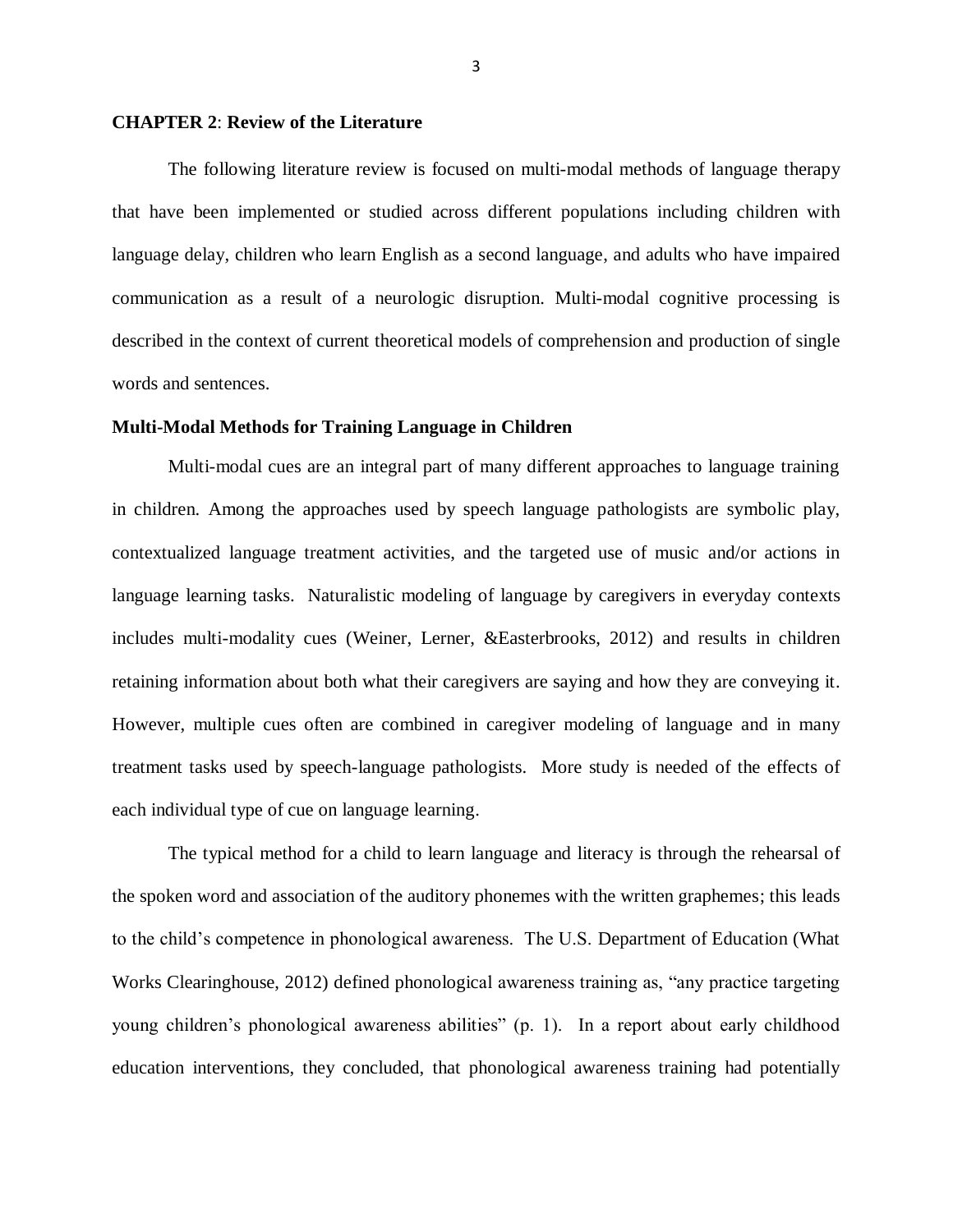positive impacts on language and/or communication proficiencies for children with learning handicaps in early education contexts (U.S Department of Education, 2012).

Auditory discrimination skills including phonemic and phonological awareness are the primary components that are involved in the general education of learning the sounds of language, according to Hansen and Milligan (2012). Studies have demonstrated that the phonological awareness process is effectively acquired in children using two methods: learning to associate the printed form of words with the pronunciation of words in their spoken lexicon and discriminating the homophonic nonword foil from the correct spelling of the word (Duff & Hulme, 2012). Children learn language through repetition and rehearsal of spoken and written words, but studies have shown that this is not always the most effective method for learning language (e.g. Hurwitz et al., 1975; Kelley, 1981).

Hansen and Milligan (2012) noted that auditory and aural skills are necessary for a child to be successful in reading. They observed that "music is an aural/auditory art," in which parents and educators teach children to follow the pitch changes and respond to musical stimuli (p. 75- 76). Part of the phonemic and phonological awareness process is internalizing and discriminating sounds; this creates a foundation for a child to later, learn literacy and be communicative in a school setting (Hansen & Milligan, 2012). The most common method of teaching children phonological awareness skills demonstrated by English-speaking parents is input of spoken words that the child internalizes to create an output that has greater richness and complexity as he/she has made generalizations beyond the original input (Weiner, Lerner, & Easterbrooks, 2012, p. 179); this then aids children in the process of matching phonemes to graphemes through repeated exposure of sounds and words. Other cultures have demonstrated different forms of literacy and language acquisition. For example, learning through the sharing of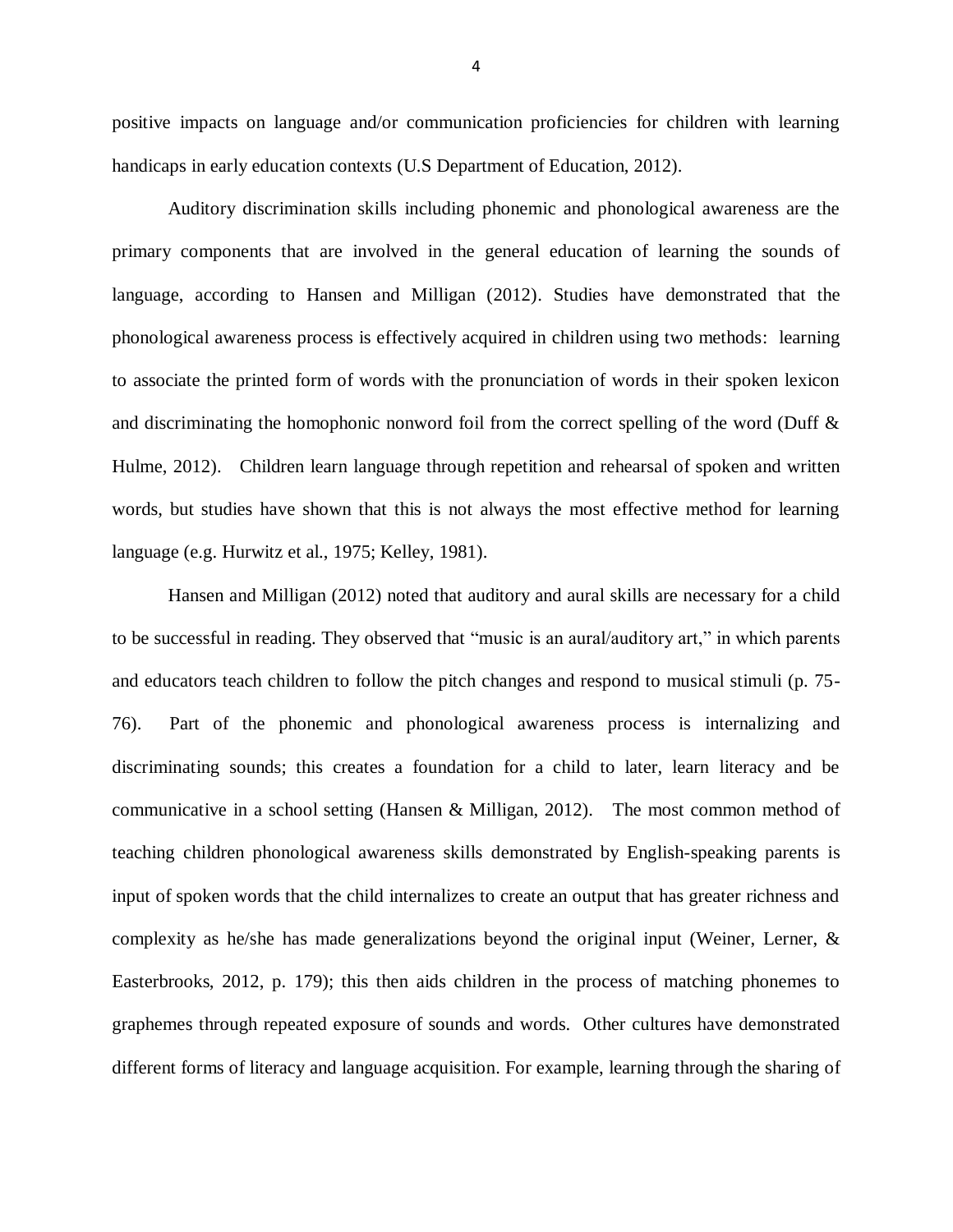stories is a main instructional approach in educating American Indian/Alaskan Native children (Inglebret, Jones, & Pavel, 2008); similarly, it has been observed that many African American children have demonstrated rich narrative skills (St. Clair & Phipps, 2008, 92). Research has shown that each of these methods have varying effects on language learning, but have been shown to be effective for helping children to establish a foundation of sounds and letters, thus preparing them for school (Hansen & Milligan, 2012).

Miller and Schwanenflugel (2006) demonstrated that there was a link between reading ability and prosody, an element of music. Specific to prosody were the following features: pauses in speech that reflected phrase and clause length, commas, exclamation/question marks, and periods; changes in pitch level that indicated the type of sentence, whether it was a command or question; specific stress on syllables, sounds or words that indicated the meaning; and a change in the rate of speech that indicated personal speaking styles and the mood of the speaker. Each of these abilities represented a significant part of understanding the sounds of language for children. Through the normal process of caregivers and educators teaching children literacy and language, they can also implement the use of prosodic/expressive reading as an instructional emphasis in the classroom. For example, Miller and Schwanenflugel (2006) established that teachers could observe the children using excessive or delayed pausing while they read as an indicator that they are limited in their abilities to decode the text. Through that same observation method, appropriate pitch contours could indicate that the children are proficient in their reading skills and are able to progress to more difficult texts and advanced topics.

Several researchers have reported that music interventions positively affected reading skills (Hurwitz et al., 1975; Kelley, 1981; Standley, 2008). In a review of several studies that focused on music in the learning process, Standley (2008) found that many researchers had

5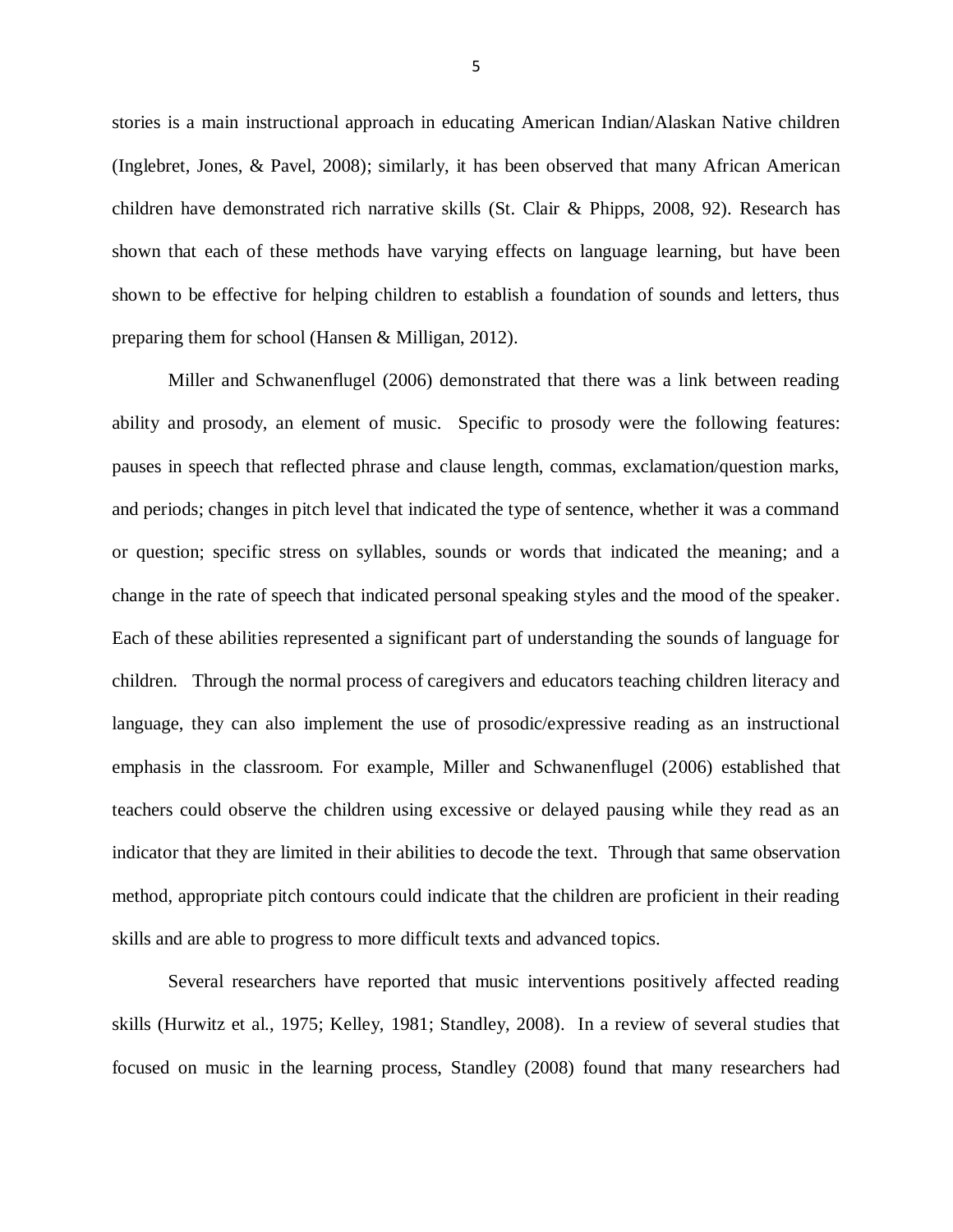similar theories about how children are ready at a young age to learn through multisensory instruction. Each of the studies incorporated music in several different ways and several of them based their intervention ideas on Orff, Kodály, or Dalcroze instruction, "which stressed multisensory, group activities adapted to the developmental abilities of the child and emphasizes active music making such as singing, rhythm instrument playing, or gesture to music" (Standley, 2008, p. 17). Hurwitz and colleagues (1975) found that first grade children who used the Kodaly Music Program, as compared to a group of children who did not, had improved performance during reading tests. Another researcher implemented the Orff music instruction with first grade children and compared results to children randomly assigned to a visual arts and a control group (Kelley, 1981). She found that music treatment effectiveness was not due to a growth spurt, but had a positive impact on reading performance and concept development. Overall, musical intervention, as compared to the control and visual coding group, demonstrated improvement in cooperation, self-concept, attentional skills, and manipulation of sound/strategy development.

Ritter, Colson, and Park (2012) completed a similar study but instead of implementing the use of music to aid in learning language and reading skills, they added an Interactive Metronome (IM) (as cited in Ritter, Colson, & Park, 2012) to correlate with the participants hand and foot movements. The metronome beats were generated by a computer that the children were instructed to listen to through a set of headphones. Then they were asked to match clapping or tapping motions (e.g. alternating toe taps, heel taps, clapping both hands together) while using the hand or foot trigger. Instant, real-time auditory feedback measured response timing and rhythm to the nearest millisecond. While only the research group was receiving the IM treatments, both the control group and research group were placed in language and reading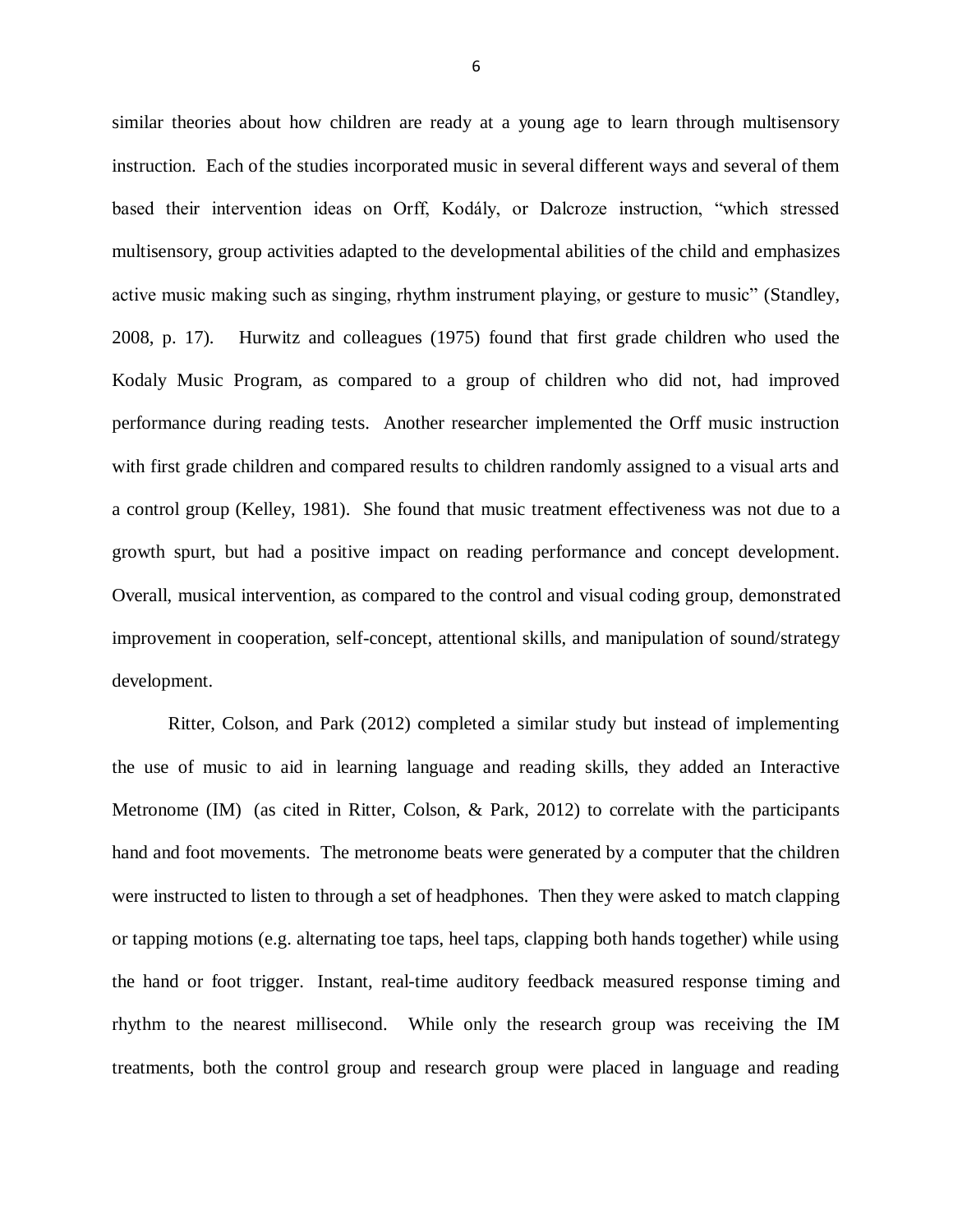intervention sessions. Both groups improved in reading fluency and reading comprehension, but the IM group outperformed the control group when comparing the results of pre- and poststandardized testing. While these results do have clinical value, it is unclear if the only cause for greater improvement in the research group was the IM treatment alone or if there were other factors involved.

Not all of the treatment methods created by researchers included one of the above listed musical instructions; instead they added musical activities to basic reading approaches. These musical activities included associating singing, performing, reading, discussing, and listening to previously established classroom curriculum for vocabulary and reading. Fisher (2001) assigned eighty students, who spoke Spanish at home, to one of four classrooms where two of the classrooms used music often and the remaining two did not. The music in two of the classrooms consisted of singing songs at the beginning of class that focused on self-esteem, listening stations to aid the children when spelling, and musical movement activities that related to texts that were read in class. These children and their teachers remained together in these classroom settings for two years, for kindergarten and first grade, and during that time several of the teachers sang the text of words used in the classroom and focused on sound-symbol relationships. The results of this study demonstrated that the incorporation of music with classroom-based learning had a positive effect on reading scores and oral language (Fisher, 2001).

When analyzing these studies that incorporated music as part of the learning process for language and literacy, Standley (2008) observed that some of the treatment sessions also had a positive impact on social skills such as listening and turn-taking. Therefore, the combination of music and education not only can benefit a child's reading and vocabulary, but also can improve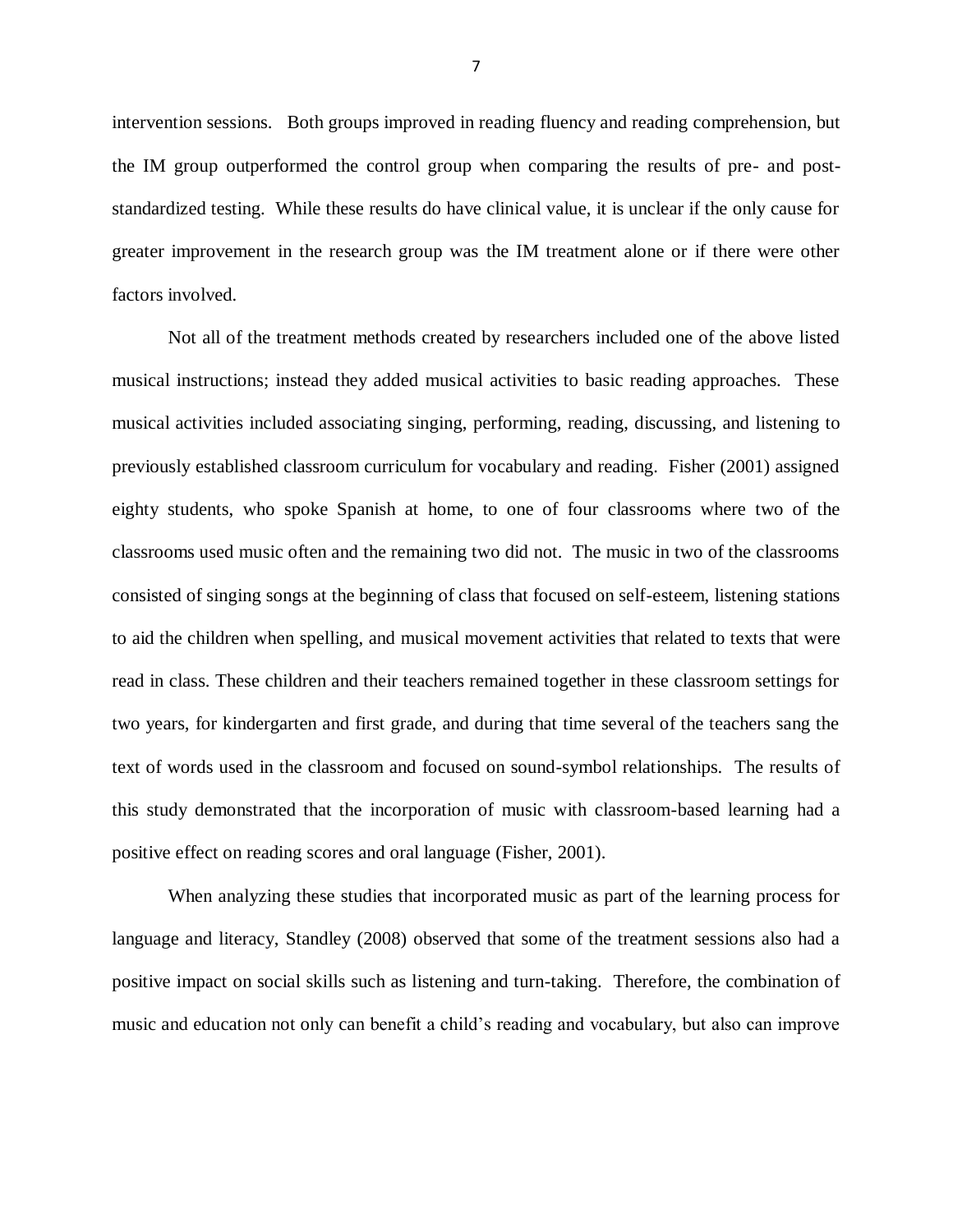the child's pragmatic skills. Music integration may help to facilitate children's confidence and social skills in a supportive environment where children can interact with their peers.

Early assessment and intervention of language have been found to be pertinent to the growth and education of ESL children. Kieffer and Vukovic (2012) examined, "the development of reading, language, and working memory skills between Grade 1 and Grade 4 for [ESL] learners and their native English-speaking peers from similarly low-income backgrounds" (Kieffer & Vukovic, 2012, p. 1165). One implication of the study found that ESL students, as a whole, demonstrated comprehension when referring to phonological awareness skills, but indicated weaknesses in the areas of oral comprehension and vocabulary that was consistent from Grade 1 to Grade 4. However, a small selection of the ESL children who had difficulty with word reading further demonstrated weaknesses in phonological awareness, working memory, vocabulary, and oral comprehension. These results indicated that increased prevention of reading difficulties is necessary in culturally and linguistically diverse populations; strategies can be implemented through the improvement of literacy instruction (Kieffer & Vukovic, 2012).

Calderón, Hertz-Lazarowitz, and Slavin (2013) evaluated the effects of Bilingual Cooperative Integrated Reading and Composition (BCIRC), a cooperate learning program, on English and Spanish writing, reading, and language achievement of limited English proficient children in second and third grade in Spanish bilingual programs. The BCIRC approach was adapted from the Cooperative Integrated Reading and Composition (CIRC) and consisted of three principle elements: integrated language arts and writing, direct instruction in reading comprehension, and "treasure hunt" activities (Stevens, Madden, Slavin, & Farnish, 1987). The treasure hunts were worksheets that incorporated many parts of language learning including story retell, vocabulary activities, comprehension questions, and story-related writing prompts. The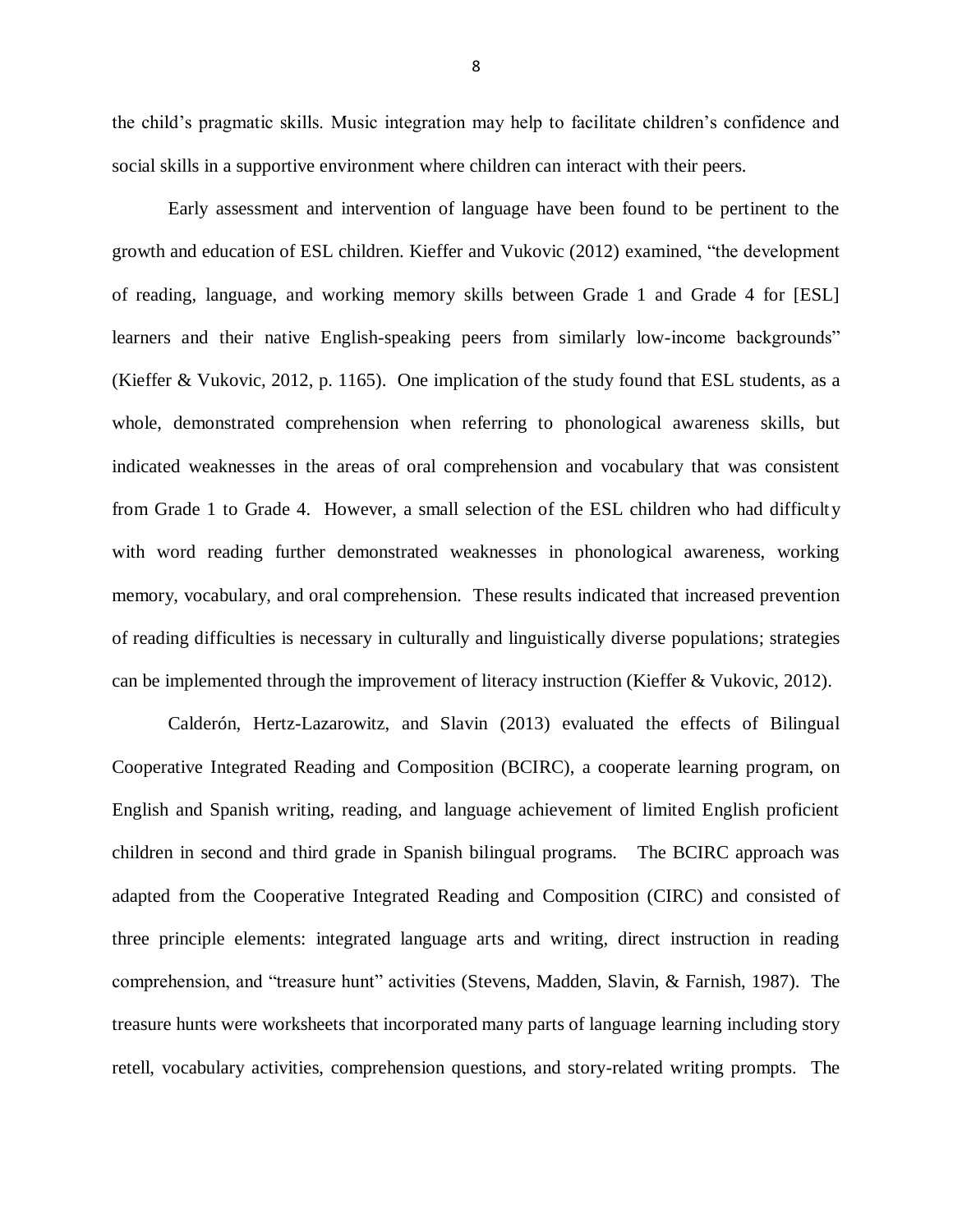authors found that the CIRC program had positive effects on standardized test measures including spelling, language expression, reading comprehension, and vocabulary. The students who participated in CIRC also demonstrated improved performance in oral reading and writing (Stevens, Madden, Slavin, & Farnish, 1987).

Calderón and colleagues (2013) chose to adapt the CIRC model because it was highly interactive and structured to aid bilingual teachers in managing their English, Spanish, and transitional literacy activities proficiently. Their incorporation of five different factors helped bilingual Spanish speaking children transition from Spanish reading and vocabulary skills to understanding of English reading and vocabulary skills. These five areas of focus included: 1) comprehensive teacher development where they became partners and researchers in all adaptation phrases; 2) incorporation of primary language acquisition theories, philosophies, and practices; 3) incorporation of second language (primarily Spanish) developmental theories, philosophies, techniques, and strategies; 4) incorporation of the best methods and techniques for facilitating students to make the transition from Spanish reading and writing abilities to English; and 5) adoption of student-centered philosophy that encourages self-confidence and teacher sanction. This method of helping ESL students was effective in producing improved reading and language achievement based on standardized language expression measures and standardized achievement results that measured the students' oral reading skills.

One possible method of helping CLD children succeed in the English school system is the implementation of the program "Sounds in Motion" (Santore, 2006). This program introduces phonemes to kindergarteners and first graders by using the concept of whole body listening with focus on auditory discrimination, specifically of consonant sounds that are often misarticulated. Whole-body listening, as described by Truesdale (1990), is a way of teaching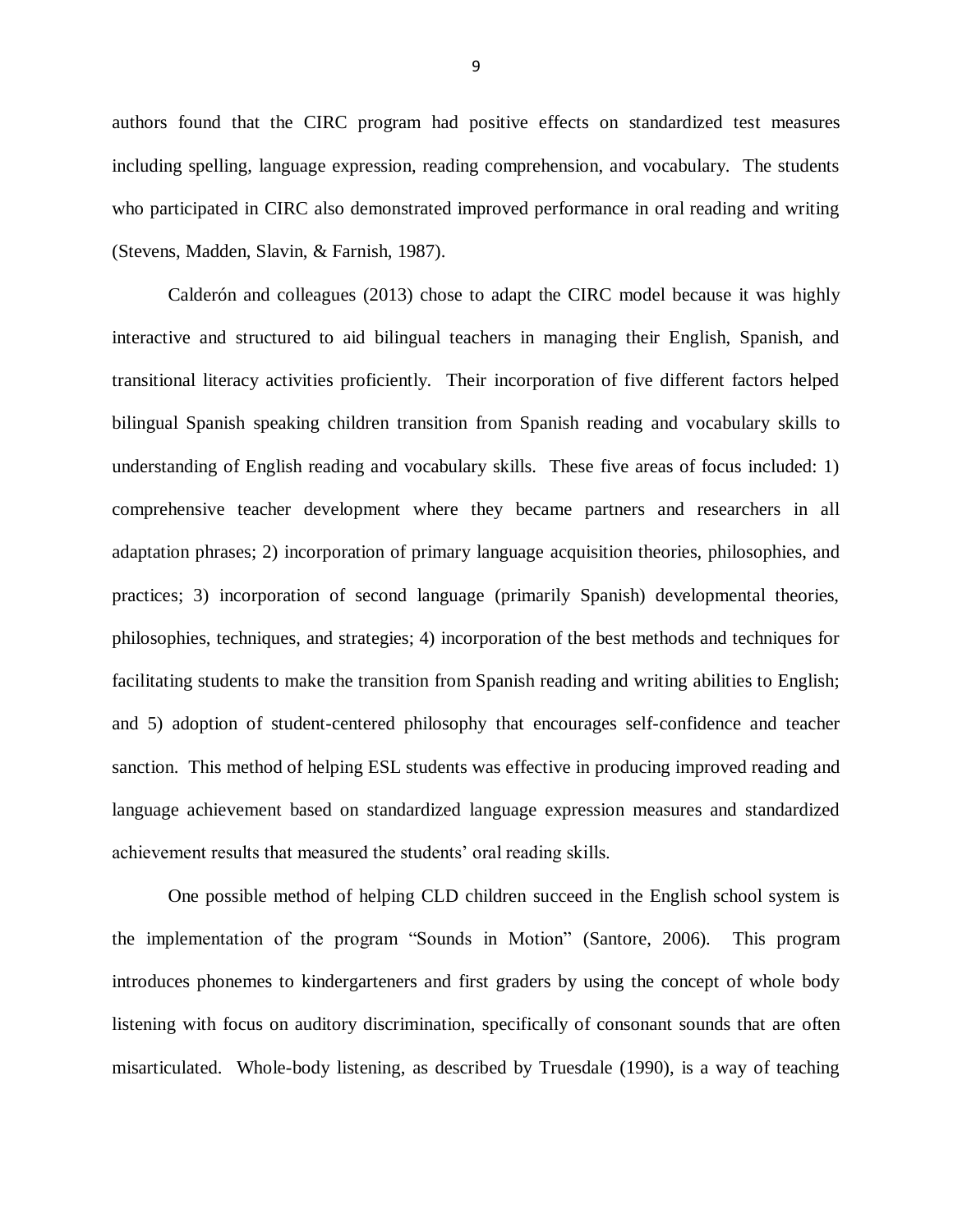children to listen and learn by using their brains to think about what the speaker is saying; listening with both their eyes and ears; quitting movement of their hands, feet, and mouth; and sitting tall to better focus on the speaker. Santore (2006) stated, "Through the use of body movements, the characteristics of tension, duration, pitch, and directionality of the articulators that are associated with each speech sound are introduced to help the children experience correct placement and production for specific consonants (para. 6)." Not only does the approach incorporate listening skills, but also adds the components of reading and writing the syllables and the words introduced through movement. This program has been practiced with children who have difficulty with developing oral language and early writing and reading skills; this parallels with the learning weaknesses of CLD children and as a result the "Sounds in Motion" approach may be an effective learning method of learning sounds across a variety of groups.

Three other programs were also reviewed to investigate the learning of phonemes as they are related to gestures: "Lively Letters" (Telian & Castagnozzi, 2001), "Bringing Words to Life" (Beck, McKeown, & Kucan, 2002), and "Jolly Phonics" (Vinden, Rowsell, Wernham, & Lloyd, 1987). "Lively Letters" focuses on training letter sounds, phonics skills, and phonemic awareness. These tasks are implemented through activities that use stories, picture cards, hand prompts, music, and oral kinesthetics to aid the children in recalling their letter sounds (Telian & Castagnozzi, 2001). "Bringing Words to Life" is more focused on developing children's vocabulary through given information about words and stimulation in an enhanced language and literacy environment (Beck, McKeown, & Kucan, 2002). Finally, "Jolly Phonics" (Vinden, Rowsell, Wernham, & Lloyd, 1987) focuses training on phonics and grammar while incorporating music, books, computer software, videos, and coloring books. The target of the program involves multi-sensory integration to learn the different letter sounds including the use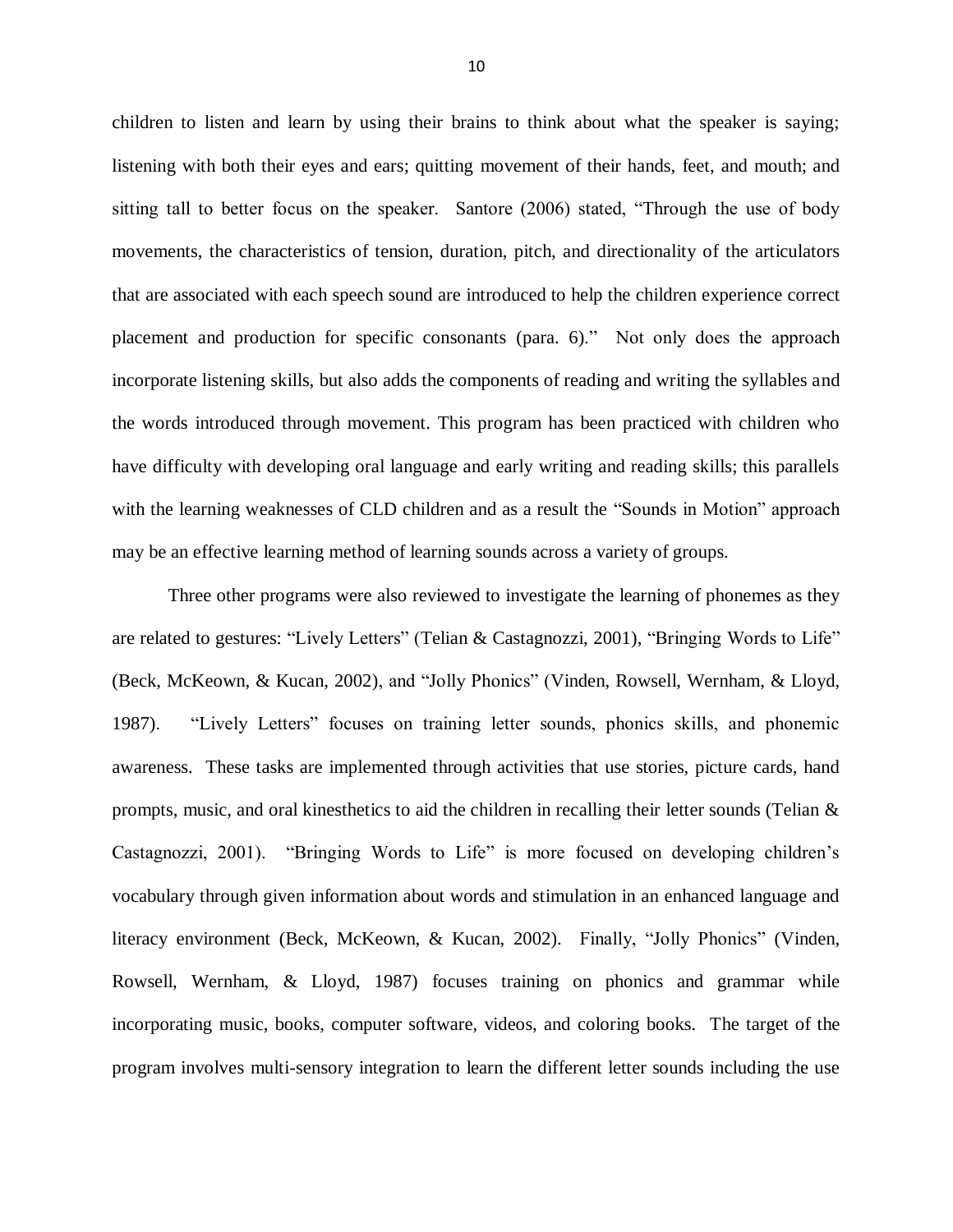of occasional arm and hand movements that are correlated with the specific sounds. While these programs are increasing language and literacy learning in children, they do not address the idea of combining movements and/or gestures with sounds and words, dissimilar from the "Sounds in Motion" program previously reviewed (Santore, 2006).

Kohnert, Yim, Nett, Kan, and Duran (2005) addressed issues with planning and implementing effective programs for CLD children. They found that support of the home language development, by educators and SLPs, was important for the child's cognitive, social, emotional, and communication skills. Through thorough examination of other studies, Kohnert and colleagues (2005) found evidence that maintenance of the child's home language does not hinder the comprehension and use of a second language. They noted "... it appears that systematic support for the home language through the preschool years ultimately increases academic achievement and proficiency in the majority language…" (Kohnert et al., 2005, p.254). To achieve this goal of academic achievement, Kohnert and colleagues (2005) suggest training paraprofessionals and parents and implement the use of peer modeling to aid CLD children in developing language and communication skills. The training for paraprofessionals and parents involves more than just handouts and brief descriptions of techniques; this approach more effectively trains them to focus on the incorporation of multiple instructional methods and specific language facilitation strategies. The suggested use of peer modeling by these authors included pairing CLD children who speak the same home language while incorporating direct monitoring and arrangement of an environment for interaction (Kohnert et al., 2005).

A method of language intervention that already incorporates gestures with language learning is symbolic play. This treatment approach typically is implemented with infants and preschool age children who speak English as a primary language. This is an effective form of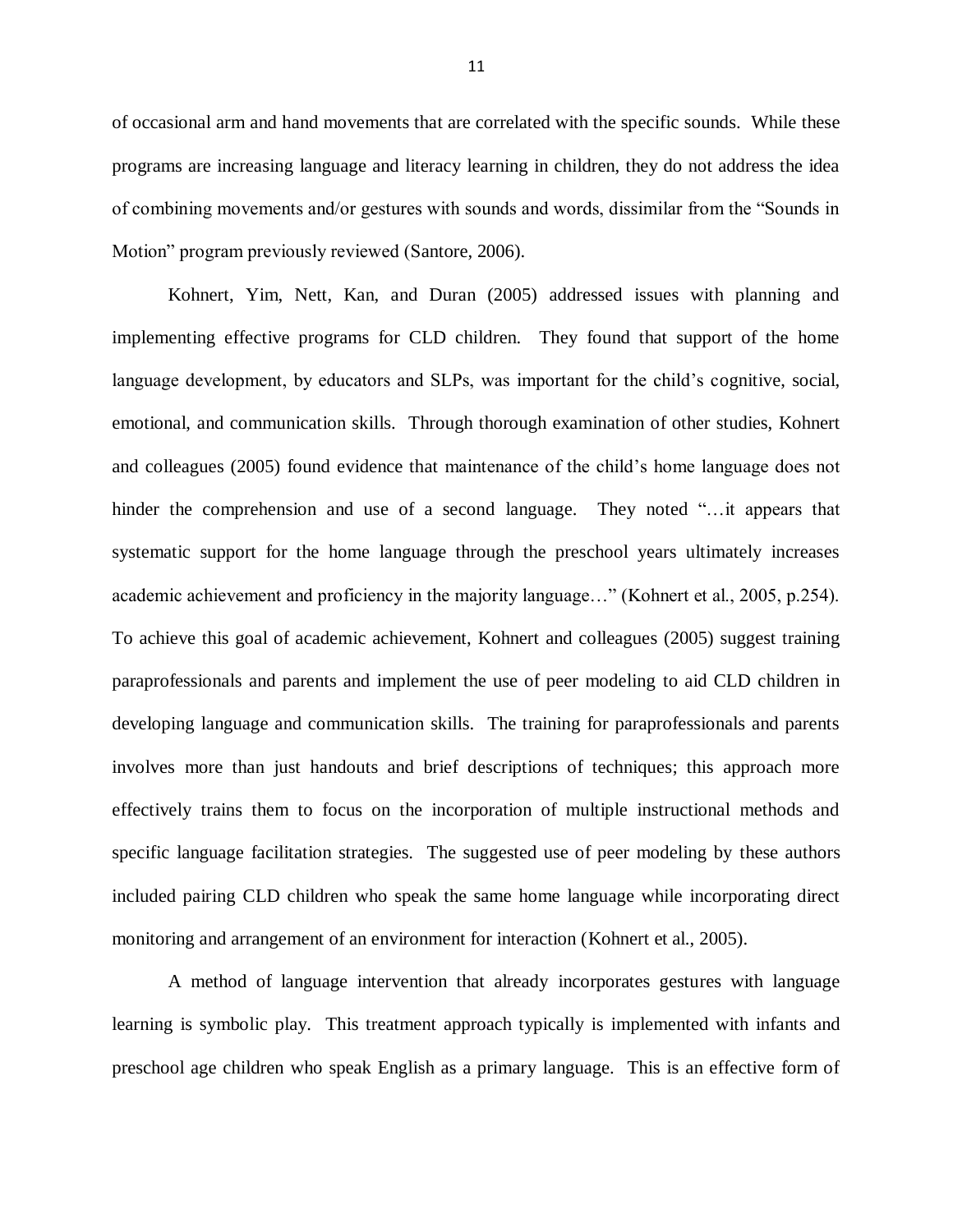language acquisition training as it allows the child to experience both receptive and expressive language through participation in play experiences (Roth & Worthington, 2011). Themes and activities that are suggested for facilitating play include: pretending to act out simple every day single actions such as sleeping and eating; manipulating a toy animal to act out familiar activities such as eating and drinking; and pretending to act out familiar sequences such as making food, putting it on a plate, and eating it. Symbolic play incorporates movements and gestures as part of these functional activities, which can facilitate language learning in young ESL children learning English because the symbolic play is recognized across different languages and cultures. Finally, research has found that symbolic play is the most important natural context for early language development and the early acquisition of social communication skills (Norris & Hoffman, 1990). Norris and Hoffman (1990) explain that, "The communications that the child produces are expanded and refined to be more specific and conventional, growing toward adult knowledge and understanding of the linguistic code" (p. 72).

Contextualized therapy is an approach to intervention that is similar to both symbolic play and rehabilitation therapy applied to patients who have suffered from a traumatic brain injury (TBI). Ylvisaker, Szekeres, and Feeney (2008) have completed extensive research on the subject of treatment in TBI patients; their findings have demonstrated that the most effective form of treatment is one that occurs in a real-life context that creates the opportunity for functional communication for that client. The goal of clinicians who treat TBI clients in functional settings is to help to generalize the learned behaviors to everyday situations outside of clinic. Presumably, this contextualized therapy also can help to create effective maintenance programs as the client is immediately practicing and working in an environment that is both positive and encouraging in terms of functional communication.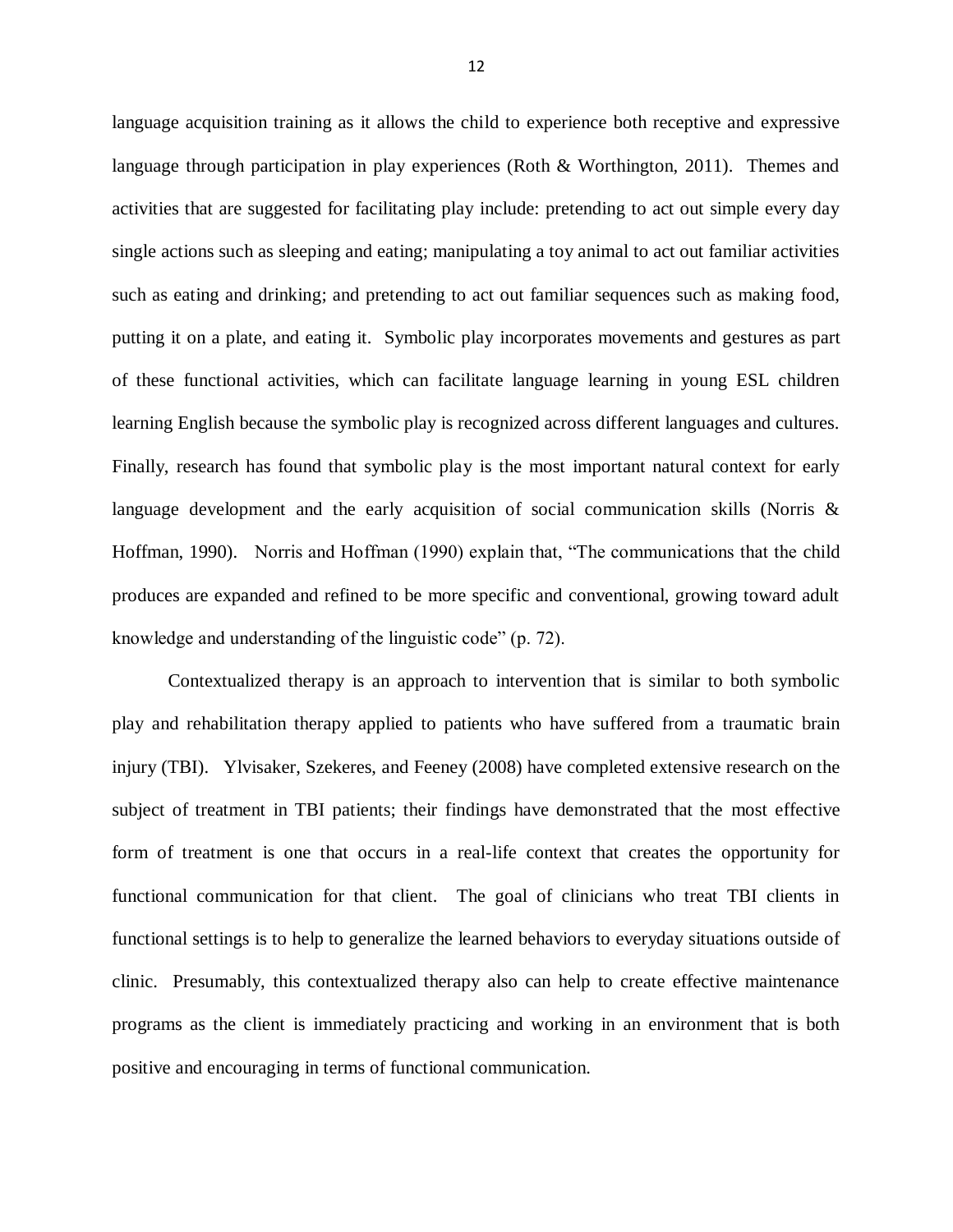This contextualized therapy technique has also been applied to children in a classroom setting with the goal of increasing social skills. Wiener and Harris (1997) applied contextsensitive, routine-based, everyday approach to an intervention for special education classes in the form of a social skills training program. This program "used a combination of coaching and social problem-solving approaches…to develop and evaluate a sample of 45 children, 9 to 12 years old, with learning disabilities" (Wiener & Harris, 1997, p. 40). The results of the observations collected from the teachers and peers during classroom, recess, and lunch activities demonstrated that the children made gains in social skills and there was a reduction in the occurrence of problem behaviors.

#### **Effects of Motor Cueing on Language Learning**

Language treatments that incorporate actions may affect brain organization. According to Wakefield, James and James (2013), "researchers have demonstrated that interacting with objects can change how objects are later perceived, substantiating the idea that active learning affects cognitive processing—our brains process objects differently after a history of active exploration" (p. 58). For example, James (2010) found that learning-by-doing helped to strengthen the neuronal circuits in children's brains, indicating that the sensori-motor experience has an effect on the visual system and therefore can establish a base for later visual letter recognition. In another study, it was found that when an individual performs actions, it activates the visual cortices without simultaneous visual provocation; "therefore in the developing brain, associations are built upon real-world interactions of body and environment, leading to sensorimotor representations of both objects and words" (James & Swain, 2011, p. 673). Finally, a third study demonstrated that an individual's motor system is activated during the presentation of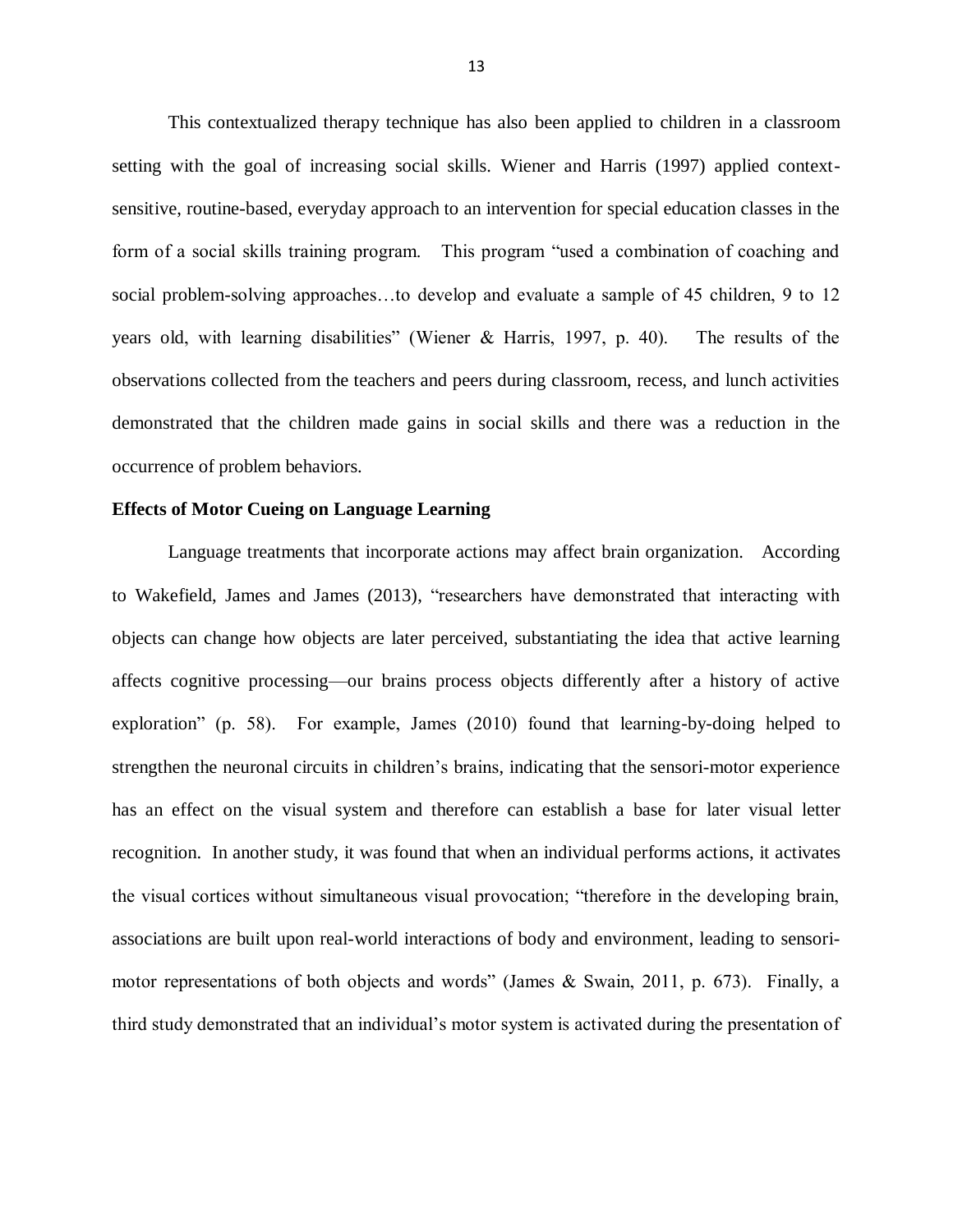visual objects, signifying that the person's motor system is implicated in the method of visual processing at some stage (James & Atwood, 2009).

There is evidence that motor learning could play a role in the manifestation of neural specialization for letters (James & Atwood, 2009). James and Atwood (2009) proposed a detailed relationship among motor and perceptual systems during pseudoletter perception. The results of this study may have implications for everyday letter perception. Noting that sensorimotor integration plays a significant role when an individual is writing letters (James & Gauthier, 2006), James and Atwood proposed that, "Sensorimotor experience in the form of learning to print and write letters allows the interplay between motor production and visual perception to broaden the stored representation of letters" (2009, p. 93). They concluded that the motor construction of word forms may lead to motor procedures that correlate with and are assembled with learned visual experiences.

Gestural training is another form of motor cueing that has been incorporated into language learning paradigms. Porch (1967) reported that gestures have been used as form of communication for patients with aphasia because gestures are often spared compared to verbal communication abilities (as cited in Bandur  $\&$  Shewan, 2008). One study found that among seven participants with aphasia and limb apraxia, each one was able to either "supplement their verbal communication with a lexical gesture or completely substitute gesture for verbalization" (Rose & Douglas, 2003, p.461). This demonstrated that individuals with language limitations may benefit from language instruction and communication that includes signs and gestures. Bandur and Shewan (2008) also stated that gestures can be used to cue or facilitate verbal language in an individual with aphasia as it provides a greater descriptive value to the verbal output modality.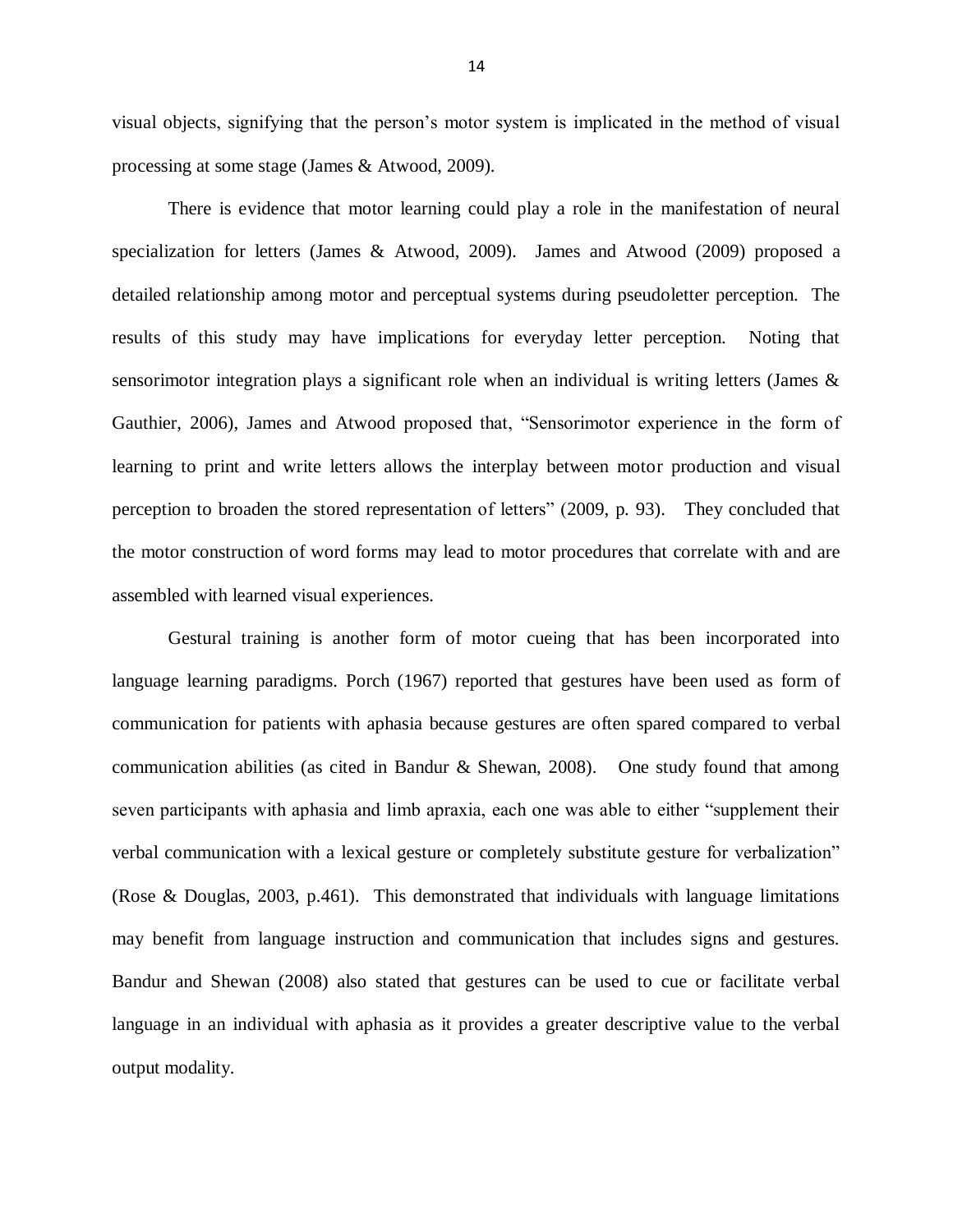Kroenke, Mueller, Friederici, and Obrig (2012) studied the effects of gestures on inherent recall of newly acquired words. The study was completed with novel words paired to root words that were trained across five different conditions presented to healthy adults. These included examining word pairs without any gesture, word pairs with meaningless grooming gesture, or word pairs with meaningful iconic gesture. The second question observed the role of selfinvolvement by implementing gestures that were either actively repeated or passively viewed by participants (Kroenke et al., 2012). To aid in analysis of the results, the research team applied the use of an fMRI to view the activations of different networks when responding. The results of the imaging demonstrated that "the recall of [novel word] forms for fully established lexicosemantic items seems to be quite robust across different learning strategies in healthy adults" (Kroenke et al., 2012, p. 14). Therefore, their research supported the idea that speech production was interactive with gestures at the conceptual level; various neural networks were activated depending upon the learning strategy that was applied (Kroenke et al., 2012). While the results of the study suggested that, behaviorally, gesturing did not necessarily improve lexico-semantic learning, it should be noted that the researchers collected data from the whole group and did not observe individual differences. Kroenke et al. (2012) also observed the learning of word pairs over a three-day period. The first day they observed differences among the tasks: the grooming (meaningless) gestures were recalled worse than those learned without any gesture or iconic (meaningful) gestures, whereas the third day there was no advantage for any of the tasks. These results suggest that the participants had time to adjust to the various learning conditions and improve their strategy for learning.

Language and literacy intervention strategies that pair spoken action words with gestures may help to increase the rate of language learning for children in schools who have not received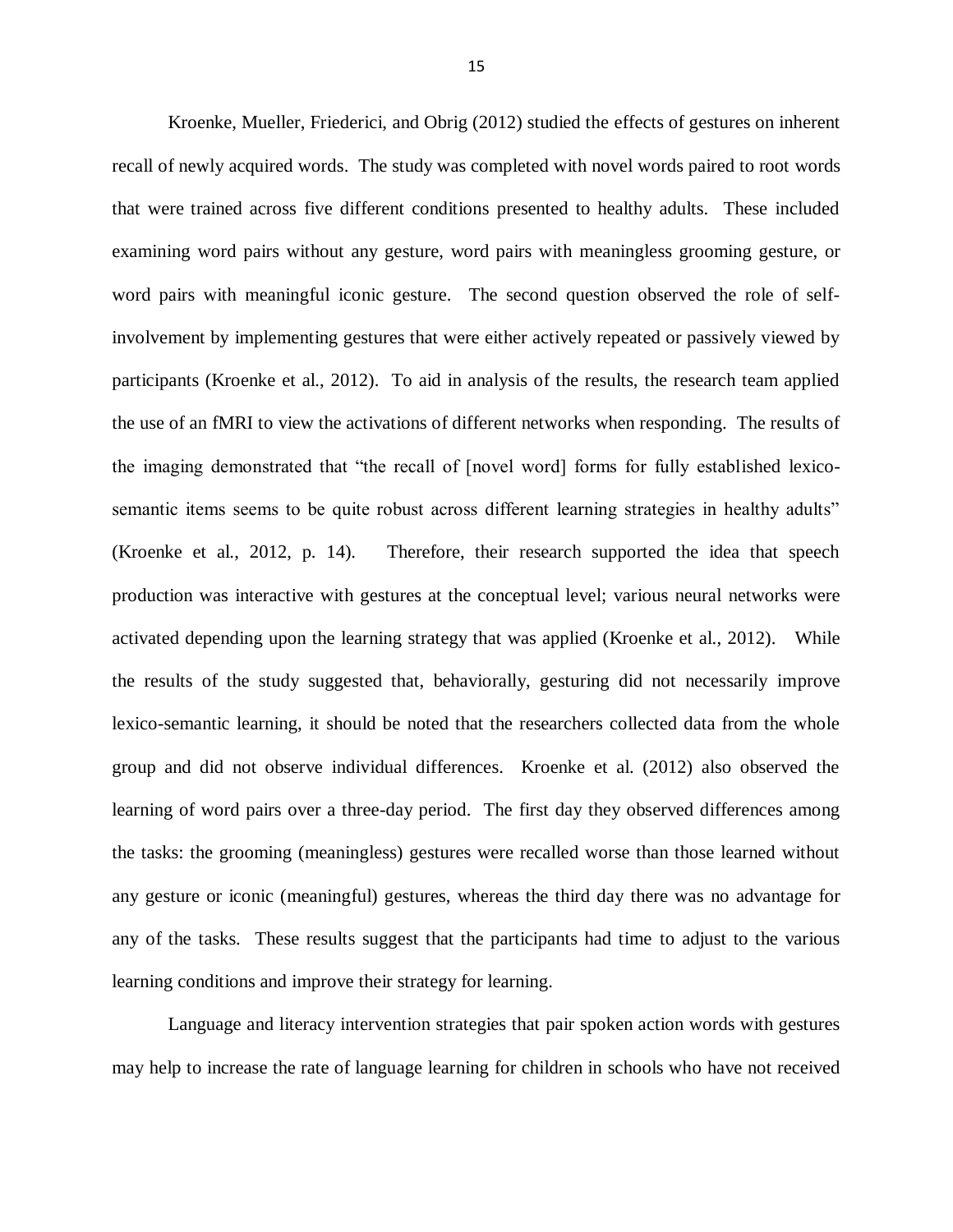optimal exposure of the language in their homes (Bialystok & Feng, 2009). Arbib (2005) found, through studies of neural and functional grounding of language skills, that there is a close relation between spoken words and gesture processing; these findings demonstrated that treatments that pair gestures and language could be effective in improving naming impairments. Another study paired arm and hand gestures, including pointing, visualization, and cue articulation, with picture naming to improve word production deficits at the level of phonological access and encoding (Rose, Douglas, & Matyas, 2002). Rose and colleagues found that the use of iconic (i.e., meaningful) gestures significantly improved picture naming skills as the gestures acted as a facilitator for word production. The effectiveness of this treatment is based on pairing phonological rehearsal with gestures that are associated with the word, increasing language comprehension.

#### **A Theoretical Model of Multi-Modal Input to Word Learning**

Visual, auditory, gestural and other forms of sensory information are generally believed to activate a common semantic system that supports comprehension through these various input modalities (e.g., Raymer & Rothi, 2008). The theoretical model depicted in Figure 1 includes perception and recognition of the perceived input as a familiar spoken form, object/picture, gesture or written word. This information then activates semantic memory for comprehension of meaning. For expression, this semantic information activates memories of abstract word forms or action knowledge that will be used for gesturing, writing, or verbal production. This abstract information is held temporarily in working memory during activation of peripheral processes for motor programming and motor movement.

As depicted in Figure 2.1, printed stimuli that are not familiar and have no meaning (e.g., FLIG) can be converted from print to sound via a nonlexical conversion process. The model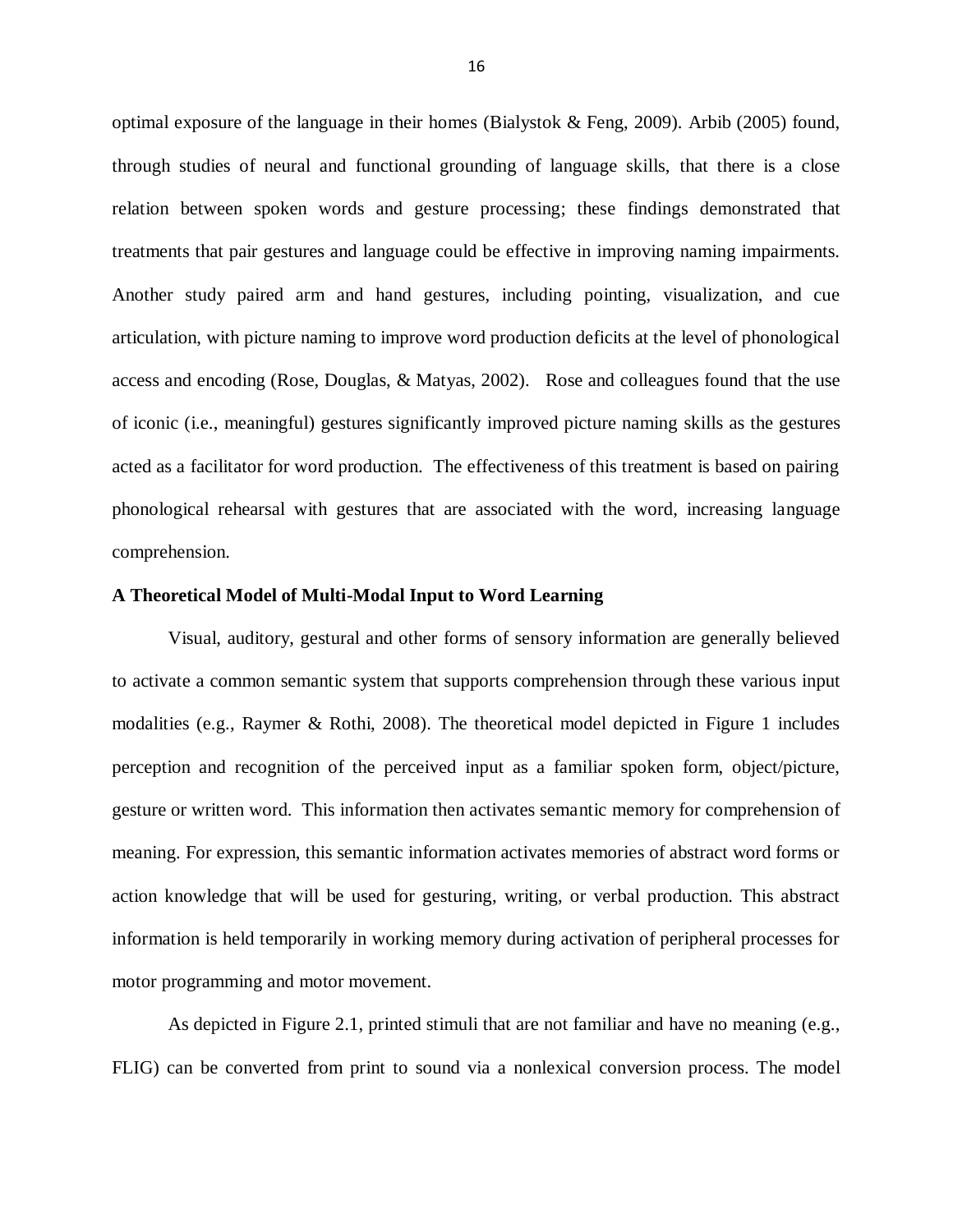depicts a similar conversion process for imitation of meaningless gestures. Viewed gestures that are meaningless can be converted to action via a nonlexical gesture conversion process. In contrast, viewed gestures that are meaningful can be recognized as familiar, comprehended within semantic memory, and then stored action knowledge within the Action Output Lexicon can be accessed for production of a meaningful gesture. Figure 2.1 does not show additional input modes (e.g., tactile) and output modalities (e.g., drawing) for communication, but these are assumed to function similarly in healthy adults and in children who are developing their memory stores for these language functions.



Figure 2.1 A Theoretical Model of Single Word Processing (based on Raymer & Rothi, 2008)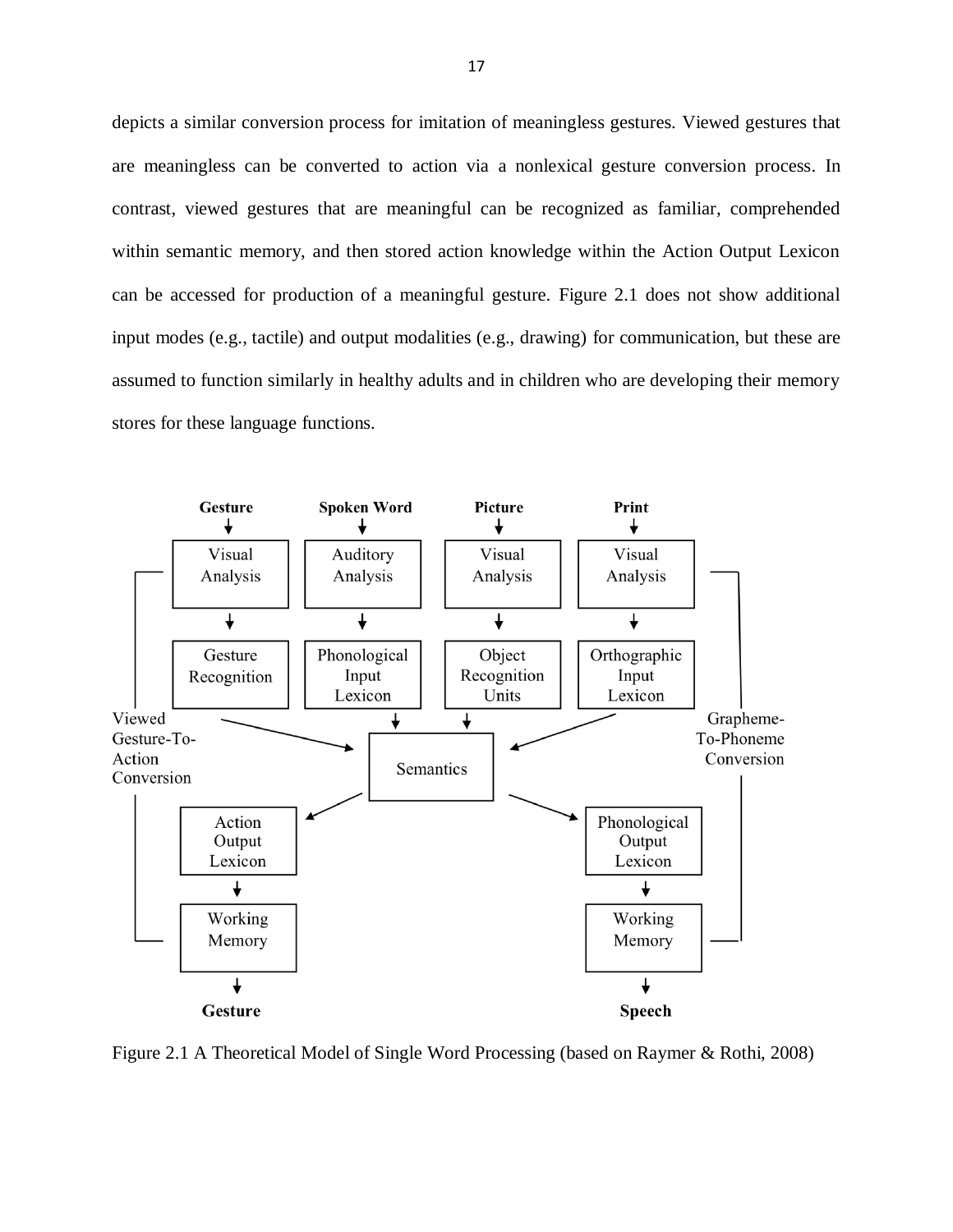The acquisition of reading skills is often described as involving two different reading routes (e.g., Bandur and Shewan, 2008). By the first route of letter-to-sound conversion, labeled Grapheme-to-Phoneme Conversion (GPC) in Figure 2.1, written words are broken down into individual graphemes (e.g., L or PH) and each grapheme converted to a phoneme. The phonemes are then blended to create a word, either spoken or kept in working memory. Overreliance on this sublexical route of reading can result in mispronunciation of irregularly spelled words. The second route that a child can use to read is labeled the Lexical-Semantic or "whole-word" reading route. When using this route, the child will read a written word and comprehend it through recognizing the whole word form, comprehending its meaning, and retrieving the whole word phonological form for its pronunciation. Both reading routes are very useful for children learning to read. The whole-word route supports reading of familiar words; therefore there is previously stored knowledge relating to those sounds in the words being read. The GPC route is still effective when reading because if a child comes upon a word they do not know, then they can use this route to sound out the word and then add another word in his/her lexical-semantic oral reading route. For spelling, a dual-route model can also be described in which phonemes are converted to grapheme (PGC route) or whole words are accessed via a lexical-semantic spelling route.

A child who is delayed in language may be using only one of these routes, limiting his/her ability to learn how to read and comprehend language. Acquired disorders of reading and/or spelling in persons with aphasia may reflect differential impairment to one of these reading or spelling routes with sparing of the alternative route (e.g., Arguin & Bub, 1994; Silverberg, Vigliocco, Insaluco, & Garrett, 1998). For example: if the child is reading using the GPC route only, then he has to parse each word into individual letters, associate phonemes with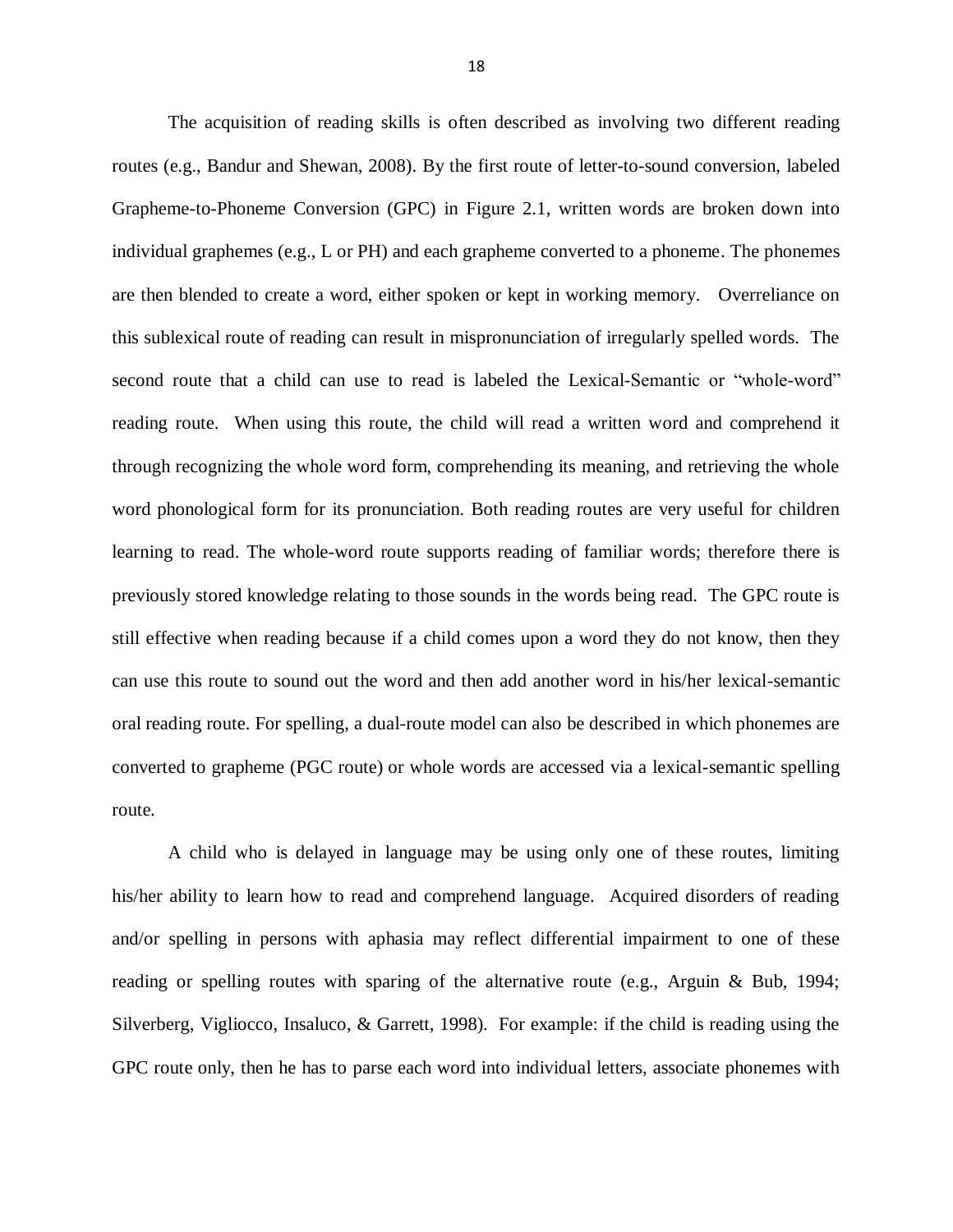each of the graphemes, and then blend them together to read the word. This process can take a lot of time and is more taxing on the individual mentally as compared to using the lexicalsemantic route where previously learned information can be applied and the word does not need to be broken down each time it is read. If the child is hearing a spoken word, he may only use the PGC route to break down the phonemes into graphemes and as a result may mispronounce or misspell the word because of overreliance on one route compared to the other.

Davies, Rodríguez-Ferreriro, Suárez, and Cuetos (2012), examined "the factors that influence reading aloud in typically developing and dyslexic readers in a transparent orthography, Spanish" (p. 734). Transparent orthography is a written language where graphemes have a one-to-one relationship with phonemes as compared to an opaque orthography like English where the relationship is less direct and graphemes can be matched to a multiple number of phonemes. While analyzing reaction time and response duration, the authors found that phonological coding errors can occur in the either lexical or sub-lexical routes, or both. The sublexical reading route function was reflected in the participants when reading aloud words that differed in length (4-5 letters verse 7-8 letters). The lexical route was reflected in the frequency of words presented. The data from this study demonstrated that the lexicality effect in combination with the frequency effect was impacted by the lexical knowledge on reading in transparent orthography (Davies et al., 2012). Therefore, children are capable of reading aloud through the use of both the lexical and sub-lexical coding and decoding processes in a transparent orthography (Davies et al., 2012).

In assessing language function in adults and children, the speech-language pathologist characterizes areas of strength as well as areas of deficit. As depicted in Figure 2.1, auditory verbal language function is closely related to other forms of language such as written language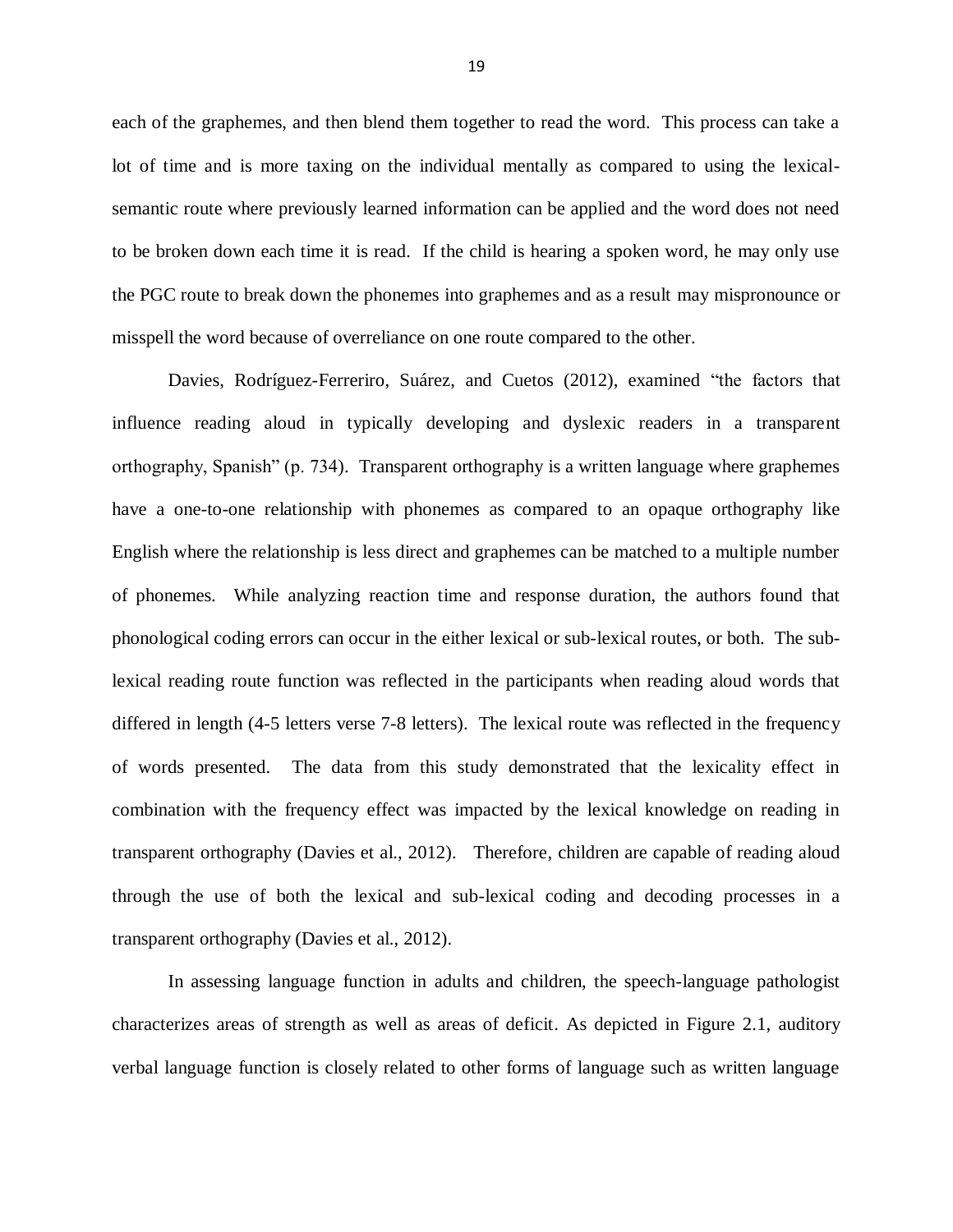and gesture. As shown, gestural output and verbal output are thought to stem from a common semantic system and input to the semantic system derives from gestural, visual and other input sensation. In applying this theoretical modal as a framework for treatments to impairments of single-word production, intervention can be applied to the combination of multiple output modalities.

#### **Action Knowledge in Sentence Processing**

The role of action knowledge in speech production has been represented in cognitivelinguistic models of sentence processing by various types of verbs and their relationships to other sentence elements. One theoretical model by Garrett (cited in Mitchum & Berndt, 2008) is characterized by five levels of normal sentence production, the first three of which are: 1) Message Level, 2) Functional Level, and 3) Positional Level. The message level is preverbal and represents the listener's appreciation of the event that is occurring; i.e. a person understands something is happening and wants to communicate it to others. At the functional level, the concept of something happening is represented linguistically including lexical selection or meaning of the words and determining the thematic structures of those words; the thematic roles of "who does what to whom" is assigned to specific words in the sentence. That information is then sent to the positional level where the phonological information is retrieved and, separately, the grammatical frame the words need to be placed into to form a correct sentence; this level also includes prosodic and segmental features to the word structure.

Sentence comprehension shares many of the same components that Garrett (as cited in Mitchum & Berndt, 2008) labels in his theory of normal sentence production. The message and functional levels are involved in both sentence production and comprehension, as demonstrated in studies of lexical access concluded by Levelt, Roelofs, and Meyer (1999). At the positional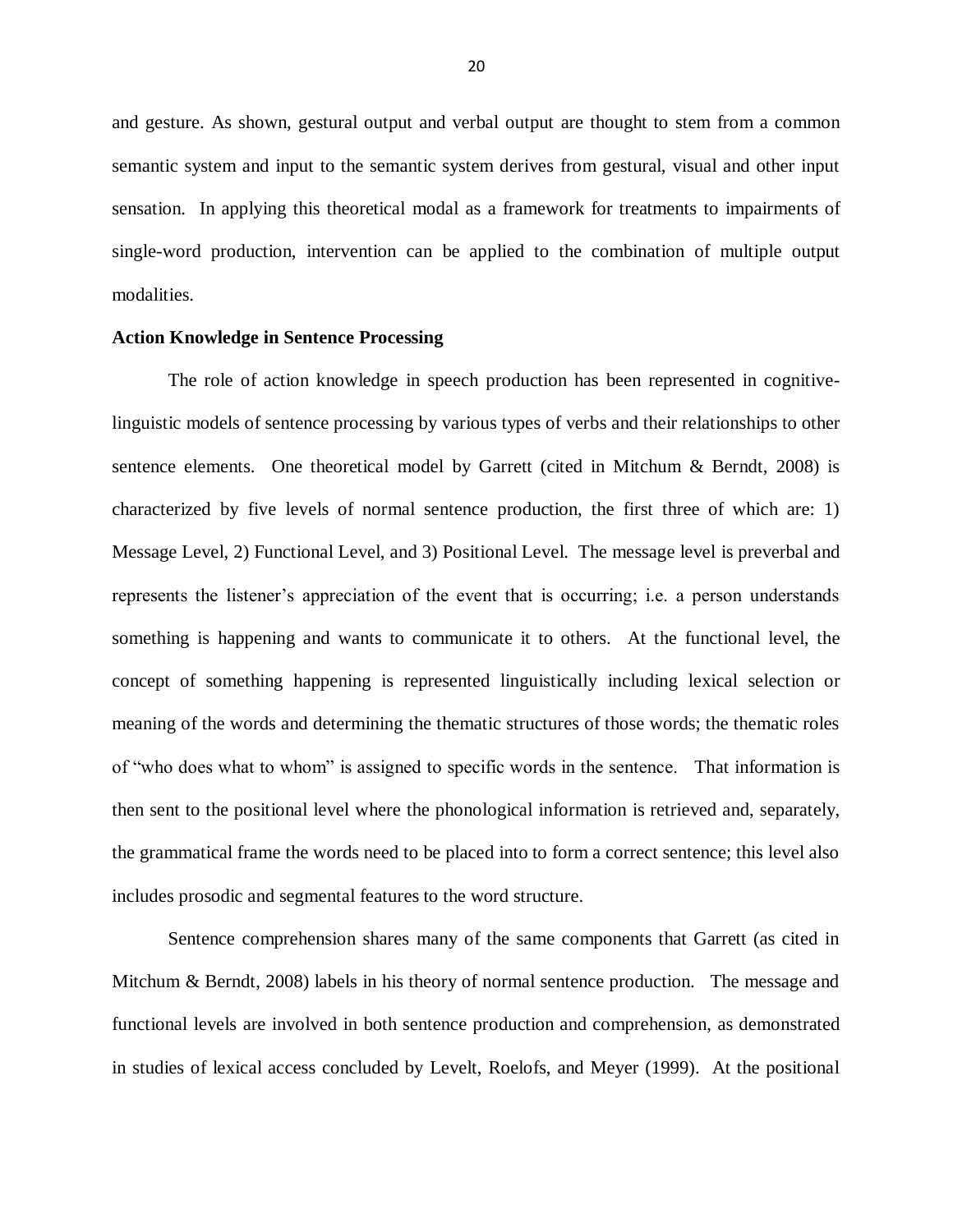level, segmental and prosodic contours of the sentence are first interpreted followed by parsing the sentence to identify phrasal frames to organize the lexical and grammatical content of the sentence. Specific phonological word-forms of lexical content are also identified here. Then the separate word forms are transferred to the functional level where lexical information is identified semantically and inferred thematically; this permits the listener to understand the central action and logical roles of those elements that are involved in the action. This decoding process allows the listener to understand the intended message. Finally, the separate roles, sounds, and words are transferred to the conceptual level (message level in normal sentence production) where the event is understood as a whole. This model is helpful in understanding how people produce and comprehend information and allows the listener and/or speaker to be aware that a lot of activity is occurring at each level; as a result, when there is limited language comprehension, it can be difficult to understand where the source of the problem lies.

The improved understanding of how spoken sounds and words are decomposed and formulated in sentence production and comprehension can aid the SLP in making clinical decisions about how to teach language and literacy to children. Whether they are bilingual or monolingual, children are able to comprehend several components of language at a rapid rate; knowing the components of normal verb and sentence processing can aid the SLP in developing model-based approaches to language intervention.

Mitchum, Haendiges, and Berndt (1993) completed a study that focused on verb retrieval as a specific type treatment for sentence production where the source of impairment was in verb word forms in sentence production in two individuals with chronic aphasia. The researchers found that that although the patients did improve their ability to retrieve specific lexical verbs, neither one was able to apply the newly learned verbs to sentences. These results suggested that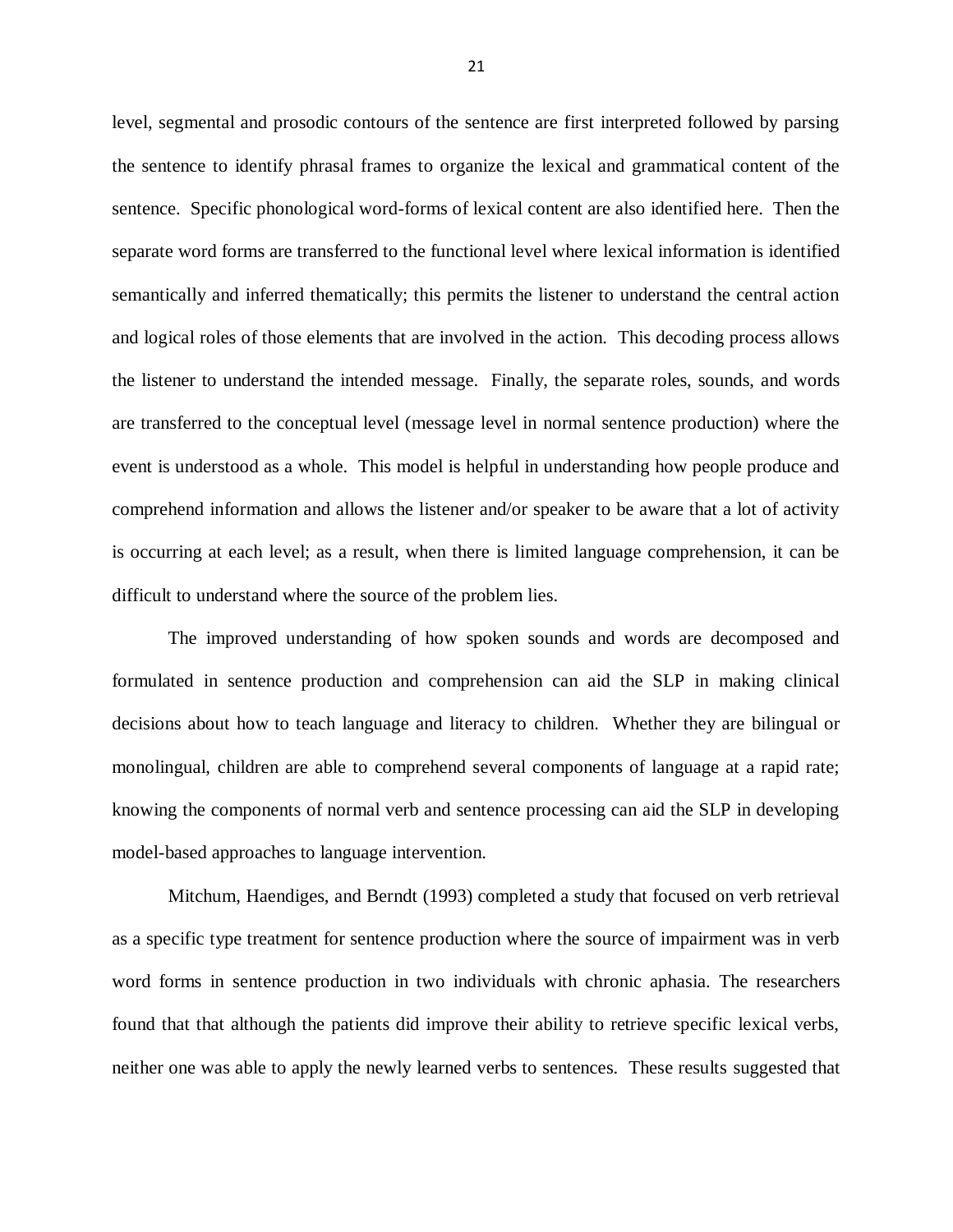traditional naming therapies, specifically ones that target picture naming, are limited in their effectiveness beyond the single-word level; improved verb retrieval typically fails to improve sentence production. Fink, Schwartz, and Myers (1998) trained participants to focus on the thematic and grammatical elements in written sentences by having them choose the theme, verb, and subject in response to specific query questions. Cues and prompts were used as the intervention strategy in the form of corrective feedback. Even though this treatment process demonstrated positive results, especially for production of sentences, there was evidence that the difficulty of the training task limited the success in certain conditions for some participants. The authors concluded that the demands of the task overwhelmed the participants and demonstrated results that did not generalize to comprehension of other verbs and sentence types. Both of these findings, in relation to the stimulation of action words through picture naming, revealed that simple naming of verbs alone is not effective in improving sentence production in patients with aphasia.

Raymer and Ellsworth (2002) focused on the semantic, phonologic, and rehearsal of verbs to improve one client's mild verb retrieval impairment. Accuracy was judged for trained and untrained verbs; the results demonstrated that there was improved naming for trained verbs, some generalization of learned verbs to sentence production, and no improved retrieval for untrained verbs. Even though the study focused on semantic and phonological treatment processes as well as rehearsal, there was no difference in the effects of verb learning across treatments.

Both of these treatments previously summarized were effective in training verb retrieval at the word level, but the learned behavior did not transfer to the sentence level. As a result these methods of intervention were not functional as the clients did not gain comprehension of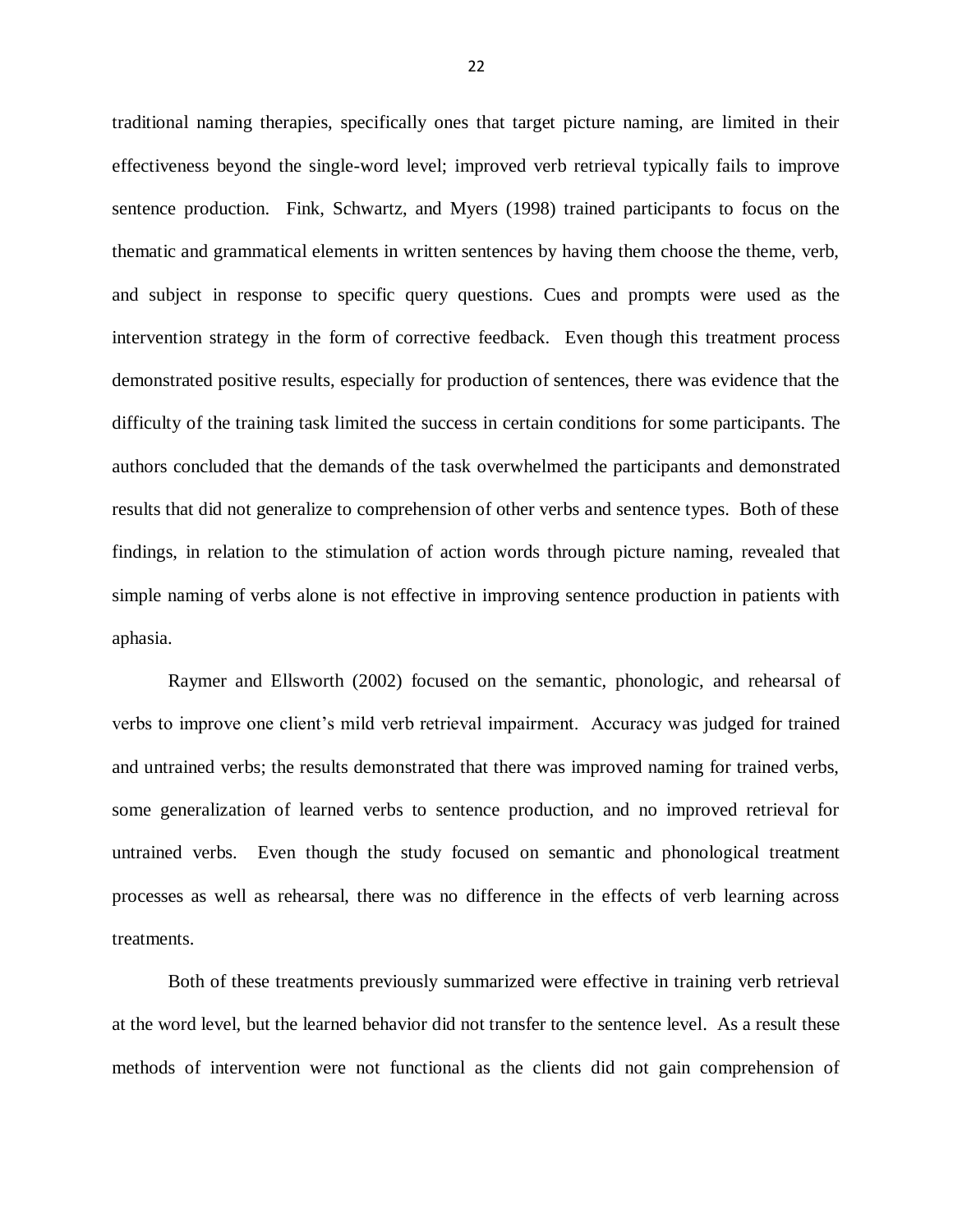applying meaning, thematic and grammatical frames, and lexical content to the words as a whole. In comparison, other methods to improve verb retrieval focus on the whole sentence and the incorporation of actions. Marshall (as cited in Mitchum & Berndt, 2008) encouraged one client to use both imagery and gesture while she was attempting to state the sentence. For example, the client was instructed to imagine the dog at her feet and the dog on a leash. At the same time, the client was also instructed to complete the actions that would indicate these events were occurring; therefore she would look down at her feet and hold her hand out like she was holding a leash. After the imagery and actions were in place, the client attempted to state a sentence about the created situation. In this way, minimal demands were placed on the impaired language system and instead gestures were used to navigate around this level of sentence comprehension. The client broke down the verb-relevant information to form simple phrases, focusing on the linguistically applicable elements of each event.

#### **Summary**

The above review of the literature highlights ongoing efforts to determine the best methods for children to learn language and literacy skills. Multi-modality cues are often used in a variety of treatment approaches but their relative effectiveness of one cue is seldom assessed in the absence of the other cues. For example, several of these programs implemented music in conjunction with gesture or movements; therefore it can be difficult to know if it is the music or the movement or both that was aiding the children in learning language. Also, a few of these reports did not have adequate detail about how the experiment was completed or scored, making the results difficult to interpret.

However, taken together, these studies of contextualized language intervention and sentence processing highlight the potential effectiveness of multi-modal approaches to teaching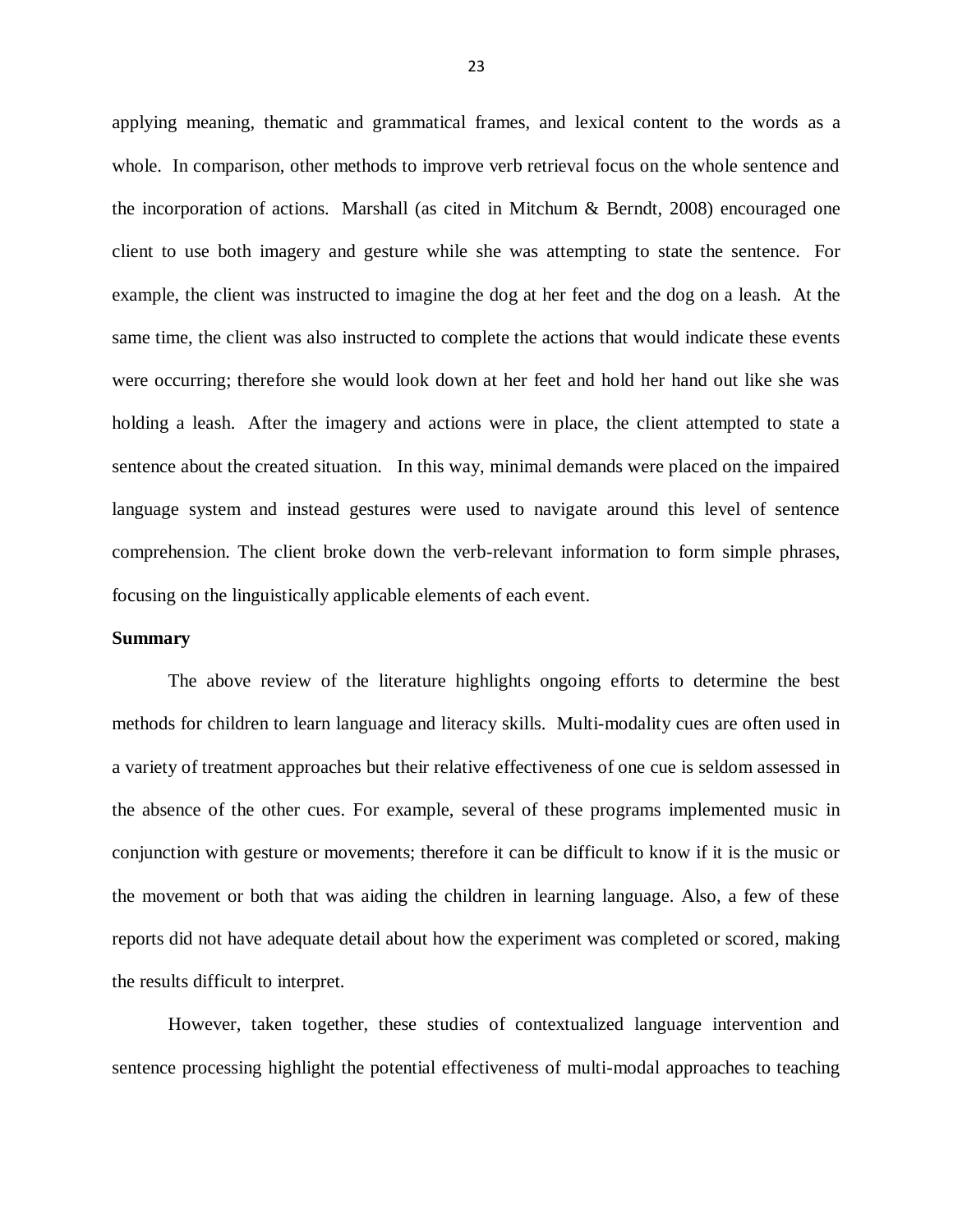language and literacy skills. Children who have had limited access to spoken English language and written words (i.e. books) often begin school in the U.S. with a disadvantage compared to their monolingual English age-matched peers. The use of gestures/actions to train vocabulary and reading skills may be particularly relevant for this group of children as they have limited exposure to English, but have been introduced to gestures and movement since they were born. The influence of gesture on language learning may depend on the type of gesture, type of language task, type of training paradigm used, and individual differences.

Levels of gestural language include the sentence level, single word level and single letter level. One could gesture to convey the meaning of a sentence, including the action and the thematic roles (i.e., who is doing what to whom). At the single word level, one could gesture to convey the meaning of a single whole word (e.g., eating). Also, one could gesture to convey the meaning of a single letter  $(e.g., T)$ . The benefits of gesture training on verbal language learning may vary depending on the level of gestural language trained (sentence, word, or letter levels). At the single word level, gesture training may facilitate lexical reading more than nonlexical reading (GPC). However, a visual gesture cue at the letter level may support lexical and nonlexical reading equally. Meaningless gestures may actually detract from word learning due to their incongruity with word meanings and their attentional demands.

#### **Research Questions and Hypotheses**

There is a lack of research specifying how gesture training may facilitate language and literacy in culturally diverse children and in individuals with language impairment or delay. Further research into the differential effects of gestural or verbal training on language learning will contribute to intervention efforts as well as to the development of cognitive models of how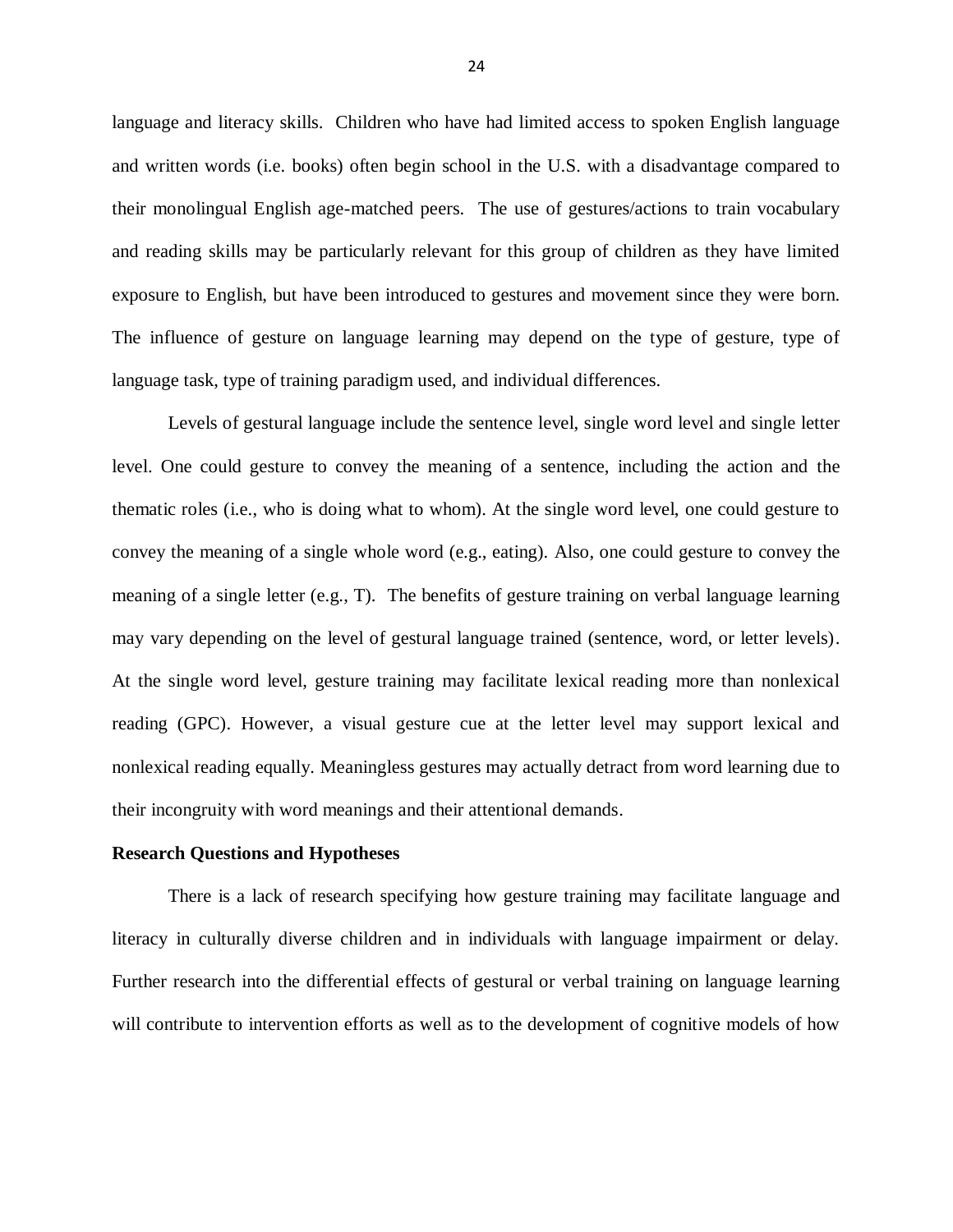action and verbal knowledge interact in healthy literate adults. In the current study, we addressed the following research questions:

Research Question 1: How is accuracy of oral reading of novel script in healthy adults influenced by training with verbal cues alone, verbal cues plus meaningful word-level gestures, verbal cues plus visual tracing gestures, or verbal cues plus meaningless gestures? Null Hypothesis: There are no significant differences in accuracy of oral reading of novel script trained under the four training conditions.

Research Question 2: How is reaction time or oral reading of novel script in healthy adults influenced by training with verbal cues alone, verbal cues plus meaningful word-level gestures, verbal cues plus visual tracing gestures, or verbal cues plus meaningless gestures? Null Hypothesis: There are no significant differences in reaction time of oral reading of novel script trained under the four training conditions.

Research Question 3: How is accuracy in reading comprehension of novel script in healthy adults influenced by training with verbal cues alone, verbal cues plus meaningful wordlevel gestures, verbal cues plus visual tracing gestures, or verbal cues plus meaningless gestures? Null Hypothesis: There are no significant differences in accuracy in reading comprehension of novel script trained under the four training conditions.

Research Question 4: How is reaction time in reading comprehension of novel script in healthy adults influenced by training with verbal cues alone, verbal cues plus meaningful wordlevel gestures, verbal cues plus visual tracing gestures, or verbal cues plus meaningless gestures? Null Hypothesis: There are no significant differences in reaction time in reading comprehension of novel script trained under the four training conditions.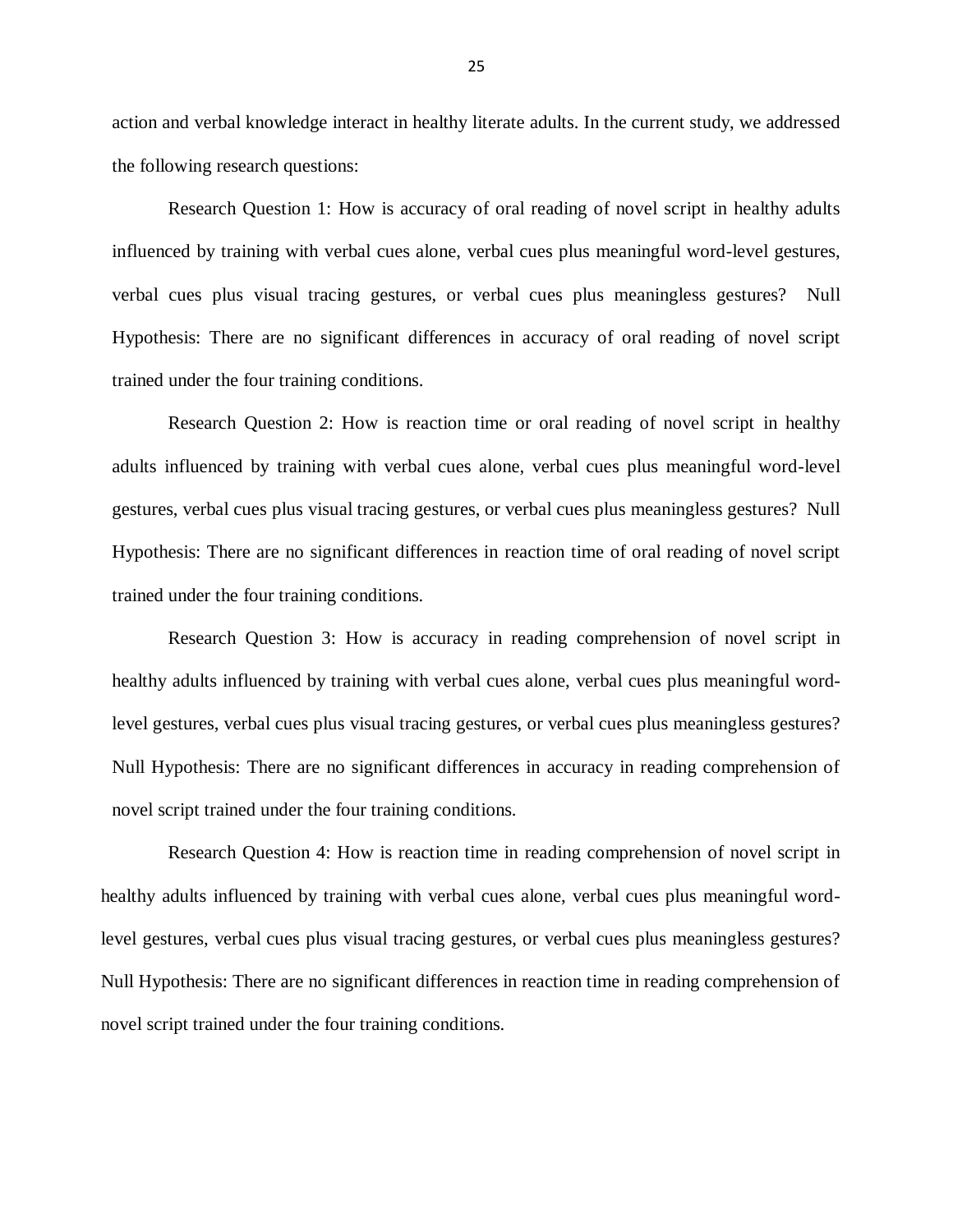## **CHAPTER 3: Methods**

#### **Participants**

Thirty-two healthy, literate adults (17 male and 15 female) participated in the study. All participants were monolingual English speakers. Their age ranged from 19-60 years with a mean age of 24 (SD=9.4); years of education ranged from 13-18 with a mean of 14. No participants had a history of developmental learning difficulties, history of injury or disease affecting the central nervous system, alcohol or drug abuse, current multiple medical problems or extreme fatigue. All participants passed screenings of hearing, vision, and reading ability.

Before enrollment in this study, each participant gave informed consent. Privacy and confidentiality were maintained as required by the WSU Human Investigation Committee.

#### **Screening Measures**

The hearing screening consisted of an informal test of speech discrimination in which the examiner verbal presented single words to each participant. The stimuli in this screening were 25 monosyllabic words consisting of phonemes ranging from the lowest to the highest in speech sound frequency (Causey, Hood, Hermanson & Bowling, 1984). The examiner read each word to the participant at normal speaking volume while the examiner's mouth was covered to block visual cues. The participant was asked to repeat each word after the examiner.

The vision screening consisted of a spoken word to picture matching task. The examiner read aloud 10 words and the participant was asked to point to the corresponding picture from an array of 4 black and white line drawings.

Each participant's reading ability was screened using the Wide Range Achievement Test-Revised (WRAT-R; Wilkinson, 1993). This also served as an additional screening of vision. The reading subtest of the WRAT-R includes words ranging in difficulty according to grade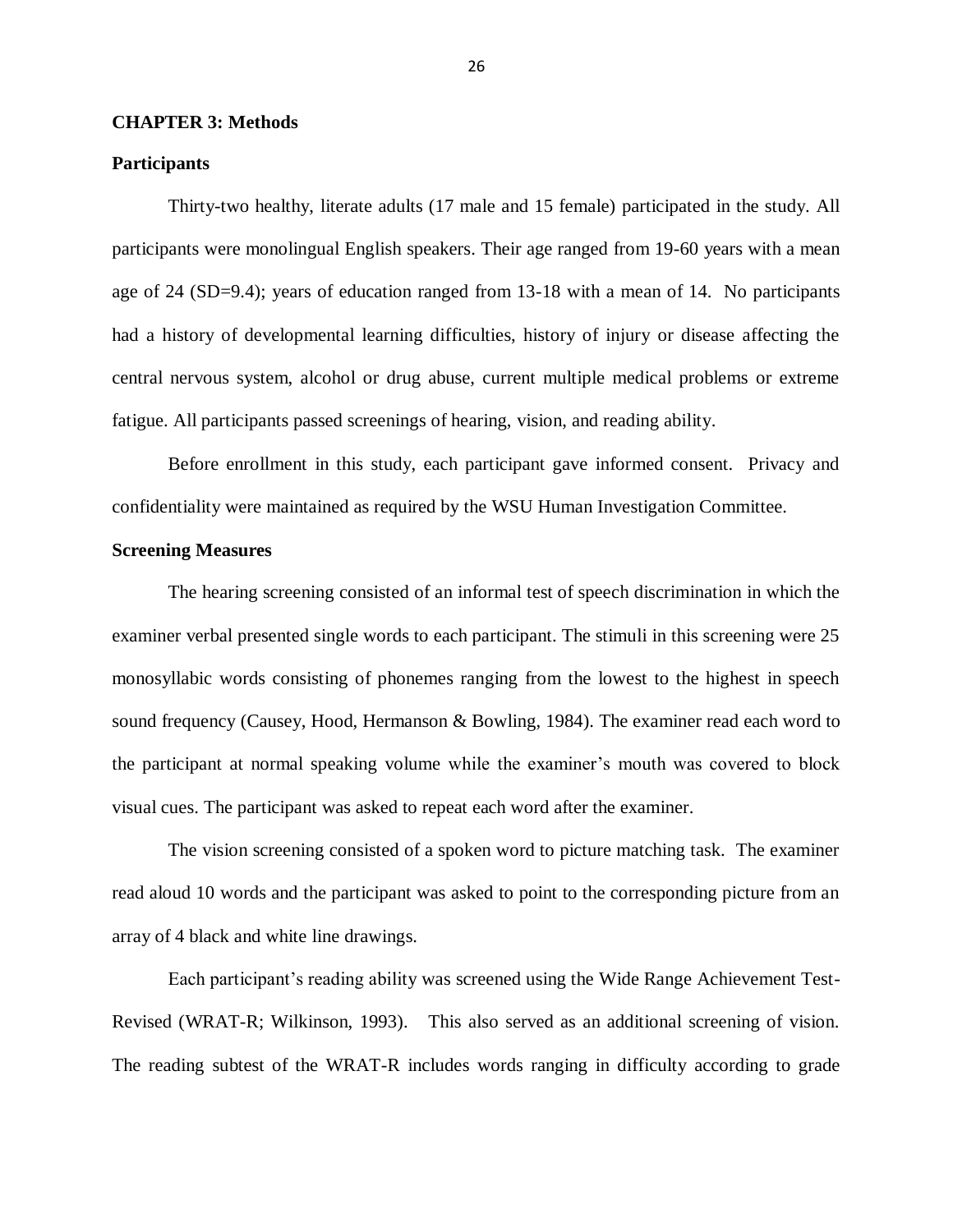level. The participant read the words starting at the easiest word and continued until he or she could no longer accurately pronounce the words written.

Each participant was asked to report information about their educational and medical history so that those aspects related to the exclusionary criteria could be ruled out. For example, exclusionary criteria included a history of developmental learning difficulties, or an injury or disease that affected the central nervous system.

## **General Procedures**

All screening measures and experimental measures were administered in one session of approximately 70 minutes. The same examiner assessed each participant individually in a quiet room. The instructions for each task were presented to each participant using a standard script (see Appendix A). If the participant did not appear to understand the instructions, they were repeated once or twice. All training and assessment items were presented on a laptop computer using a standard protocol across participants, as described in detail below. Each participant's responses during the experimental measures were audio-recorded using a Sony Digital Voice Recorder for scoring of accuracy and reaction time. At the end of the session, each participant was asked about any learning strategies they may have used to complete the experimental tasks, and their perceptions of the training and assessment items.

#### **Experimental Measures and Stimuli**

Five experimental tasks were administered including four oral reading tasks and one cumulative comprehension task. Each task is described in turn below.

Oral Reading Task 1: Verbal training alone. Given novel script, the participant was trained to imitate the English equivalent word (n=15).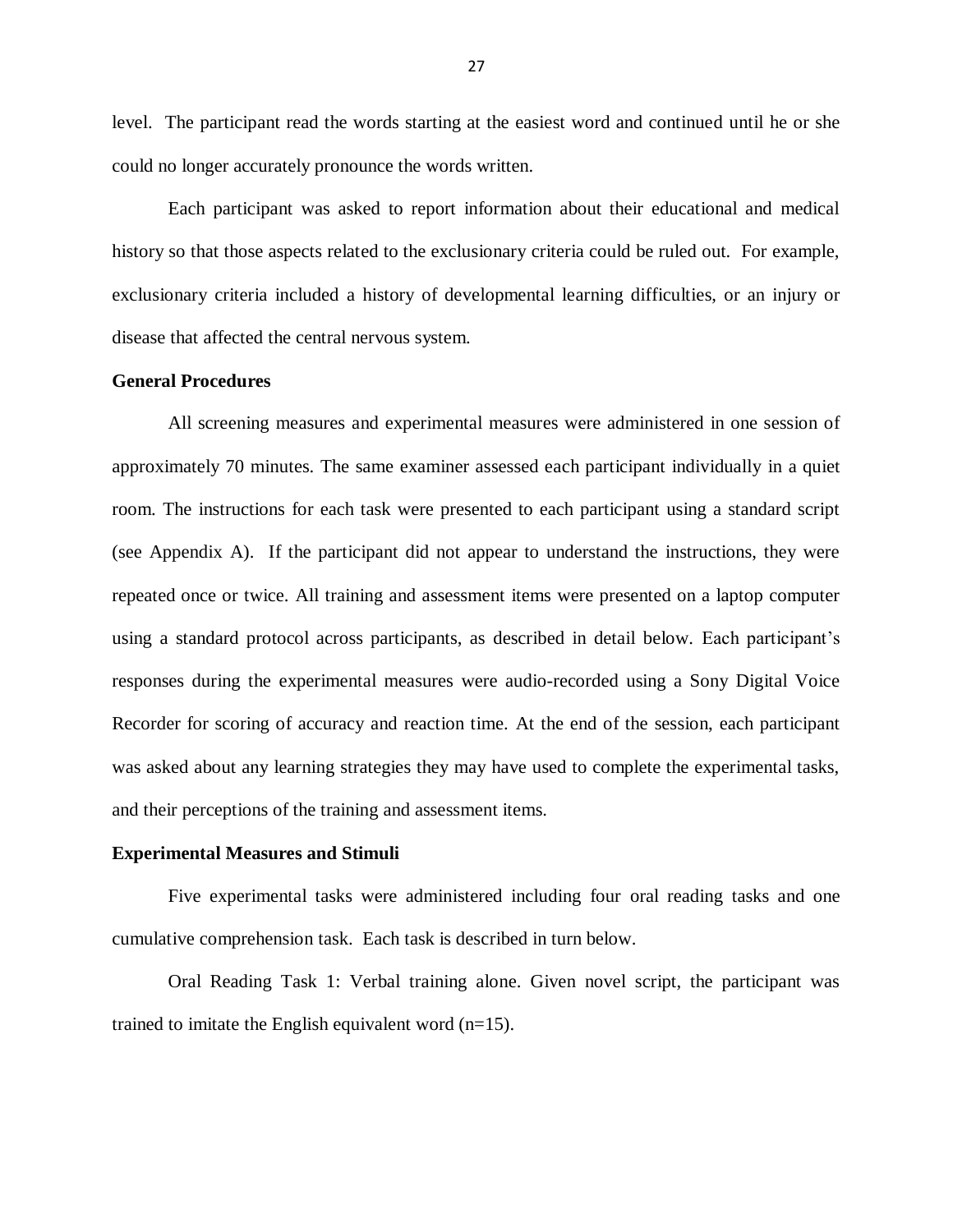Oral Reading Task 2: Verbal plus meaningful gesture training. Given novel script, the participant was trained to imitate a meaningful word-level gesture and the associated English word  $(n=15)$ .

Oral Reading Task 3: Verbal plus meaningless gesture training. Given novel script, the participant was trained to imitate an incongruent, meaningless gesture and to imitate an English word  $(n=15)$ .

Oral Reading Task 4: Verbal plus letter-level tracing gesture training. Given novel script, the participant was trained to imitate a visual tracing gesture and to imitate an English word  $(n=15)$ .

Delayed Comprehension Task: Each trained word (n=60) was presented in a yes/no verification task. This involved simultaneous visual presentations of the novel script with the trained English word in written form. The participant was asked to indicate 'yes' if the novel script matched the written word and to indicate 'no' if the novel script did not match the written word. Distracter items were semantically related, phonologically related or unrelated to each target. An item was credited as correct only if it was accepted when presented with its correct written name and also rejected when presented with the incorrect written name.

Pseudoletters to make up the novel script stimuli were created using Microsoft Word symbols. The script was contained to a minimum of one and a maximum of two symbols in length. The stimuli did not include symbols that were physically similar to English graphemes. One of the novel script stimuli was a duplicate and therefore was excluded.

The English words trained as associates to the novel script were verbs selected based on frequency, regularity, and transparency of gesture. The frequency ratings were cumulative (including headings and titles) and were based on Francis and Kucera (1982). Mean frequency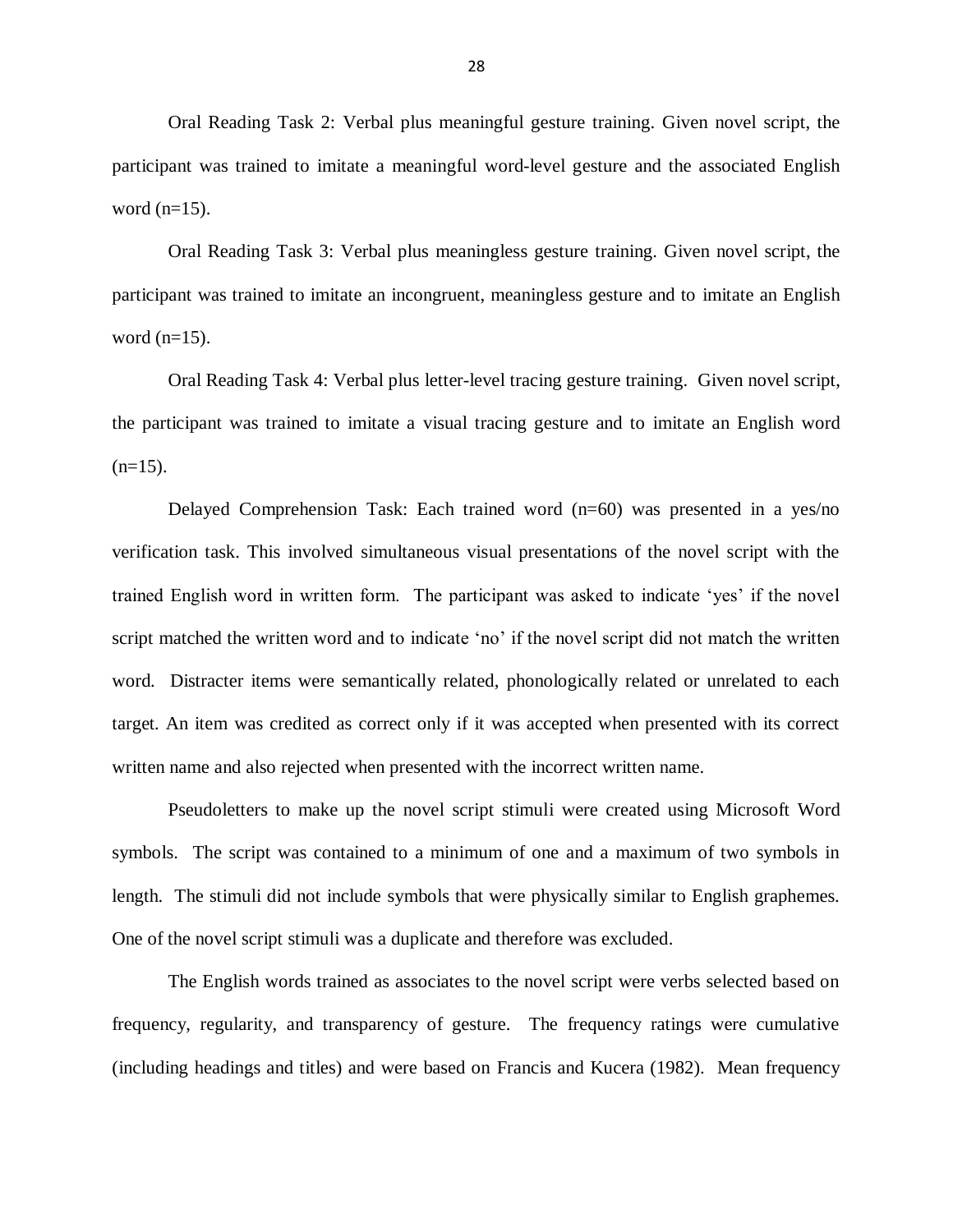was matched across the four word lists to be trained in the four conditions. The four word lists were also balanced for visual similarity, phonological similarity, semantic category, length and type of gesture (transitive or intransitive; one-handed or two-handed).

All training and assessment measures were presented using Microsoft PowerPoint on a 2007 IBM laptop computer with Windows Vista basic programming. Each slide presented had a white background and black Calibri font centered on the slide.

During the four training conditions in the study, the participants viewed standard instructions to "Say the word aloud" (for the verbal cue only condition), or to "Say the word aloud and imitate the movement" (for the verbal cue plus gesture conditions). Training in all four conditions was accomplished by presenting a video embedded into each PowerPoint slide and positioned on the slide above the novel script item being trained. Each practice video was 4.5 inches high and 6 inches wide. In training with the verbal cue alone, the video showed a white wall and the participant heard the verbal stimulus cue three times. For the three training conditions involving gesture cues (i.e., a meaningful gesture, a visual tracing gesture, or a meaningless gesture), the video showed a person modeling a gesture three times while simultaneously saying the associated English word aloud three times. The person in the video was pictured from the waist to the neck and wearing a black sweater as a backdrop to the gestures. For all four training conditions, participants imitated each model immediately, producing the response just after the model or simultaneous with the model. The length of the model video was 7-8 seconds and every training slide was set to switch to the next practice item after a standard 10 seconds. The time interval between the conclusion of one slide and the presentation of the next slide was approximately .5 seconds. Between each training condition, there was a 3-minute break.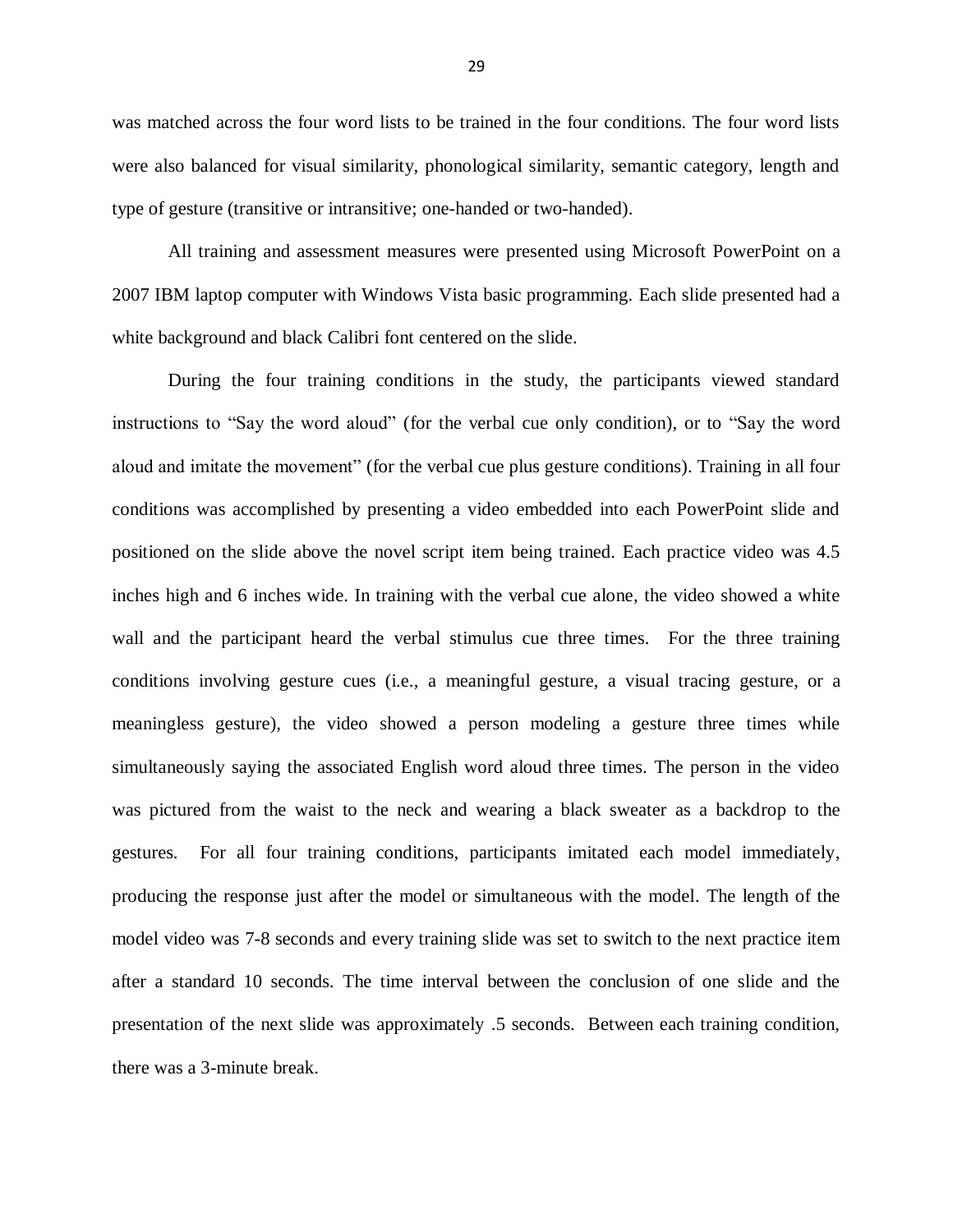During each training condition, periodic testing of oral reading was preceded by the written prompt, "Now just say the word associated with the nonsense symbols." This testing of oral reading was accomplished using novel script presented for 4.5 seconds. The time interval between the conclusion of one slide and the presentation of the next slide was approximately .5 seconds. At the end of each training condition, all 15 items trained were presented for oral reading. During this testing of 15 items, each slide was presented for 4.5 seconds with an interval between items of approximately .5 seconds. The onset of each stimulus was time tagged using an auditory tone for later calculation of reaction time.

In the cumulative comprehension task, the 120 experimental stimuli were presented in a random order determined by an online randomization program (Urbaniak & Plous, 2014). Three instruction slides were included for a total of 123 slides. Each slide was presented for 4.5 seconds, with a time interval between the conclusion of one slide and the presentation of the next slide of approximately .5 seconds. Stimulus slides were presented continually within Block 1  $(n=60)$ , followed by a 2-minute break, followed by Block 2  $(n=60)$ . On each stimulus slide, the novel script was presented below a capitalized English word, e.g., "Is this PLAYING?" Task instructions for the comprehension task were as follows: "Say aloud 'yes' or 'no' to indicate if the written word matches the symbols presented. It will keep going every 5 seconds. Do not worry if you forget; instead continue with the test. If you are not sure, just guess."

Generative naming was used as a distracter task and administered after the fourth training task and before the delayed comprehension task. The total time between the fourth task and the delayed comprehension task ranged between three and four minutes, depending on each participants understanding of the new directions (e.g. some of the participants required the directions to be repeated). In the generative naming task, the participants were asked to say as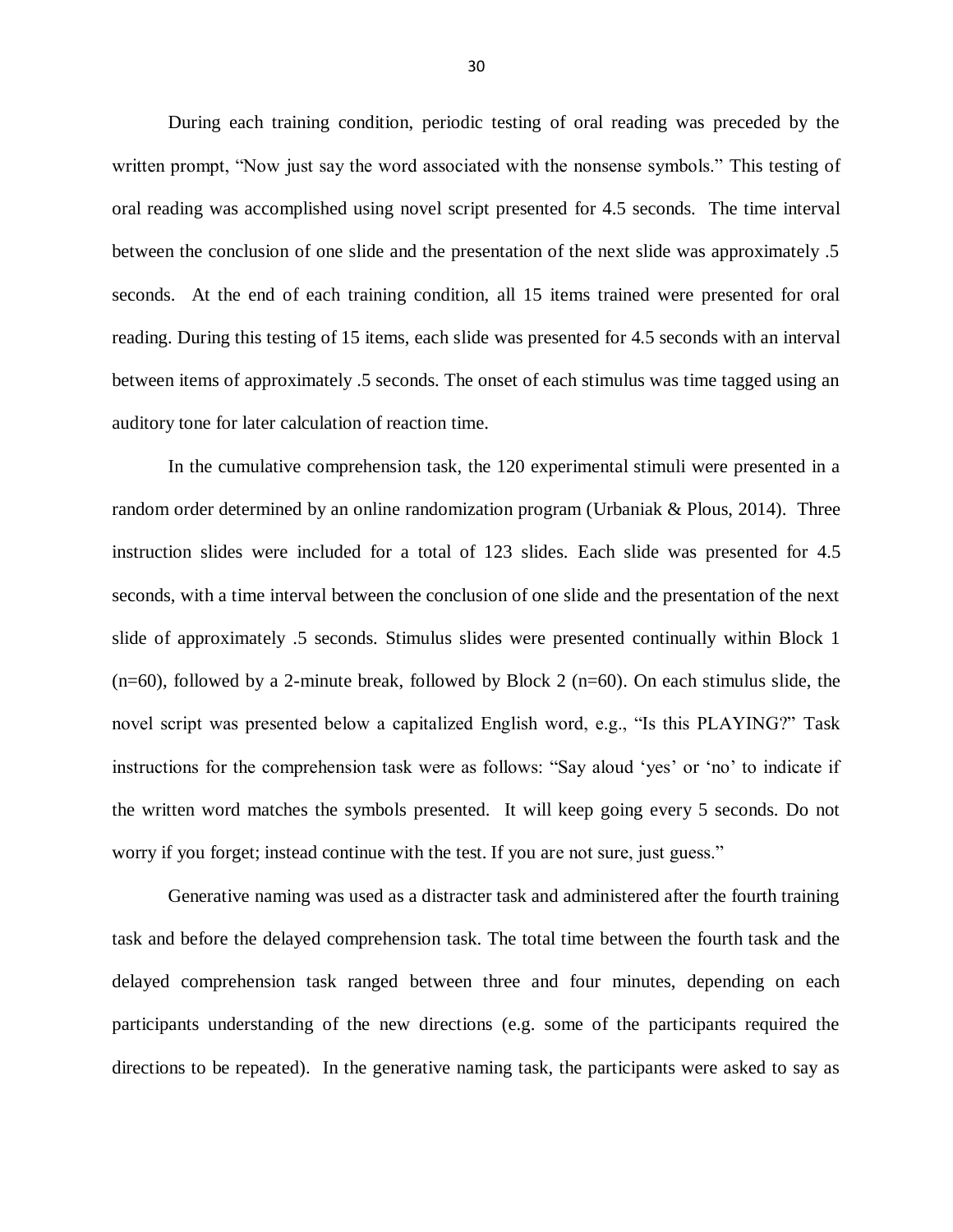many words in a given category as they could in one minute. First, the participants were asked to name words that started with the letter "s," and they were next asked to name animals. Participants' scores were within the normal range.

#### **Order of Training and Assessment Activities**

The 32 participants were randomly assigned to one of four orders of administration of training tasks, so that eight participants received each of the four task orders. The four different task orders were used in an attempt to control for the effects of practice and fatigue. The four training tasks always preceded the distracter task, and the distracter task and the delayed comprehension task were given in the same order to all participants (see Table 3.1).

| Table 3.1 Sample Order of Task Presentation                                     |
|---------------------------------------------------------------------------------|
| 1: Verbal Cue Alone (3 practice items then 15 stimuli trained)                  |
| 2: Verbal + Visual Tracing Cue Task (3 practice items then 15 stimuli trained)  |
| 3: Verbal + Meaningful Gesture Task (3 practice items then 15 stimuli trained)  |
| 4: Verbal + Meaningless Gesture Task (3 practice items then 15 stimuli trained) |
| 5: Distracter task: Generative Naming                                           |
| 6: Delayed Comprehension: Verification task                                     |

Each of the four training conditions began with three practice items to familiarize the participant with the task. Then the 15 target items were trained in sets of three, with intermittent testing of retention (see Figure 3.1). There was a final test of retention of all 15 items immediately following the last trained item. The total time for each training task was 8 minutes and 18 seconds.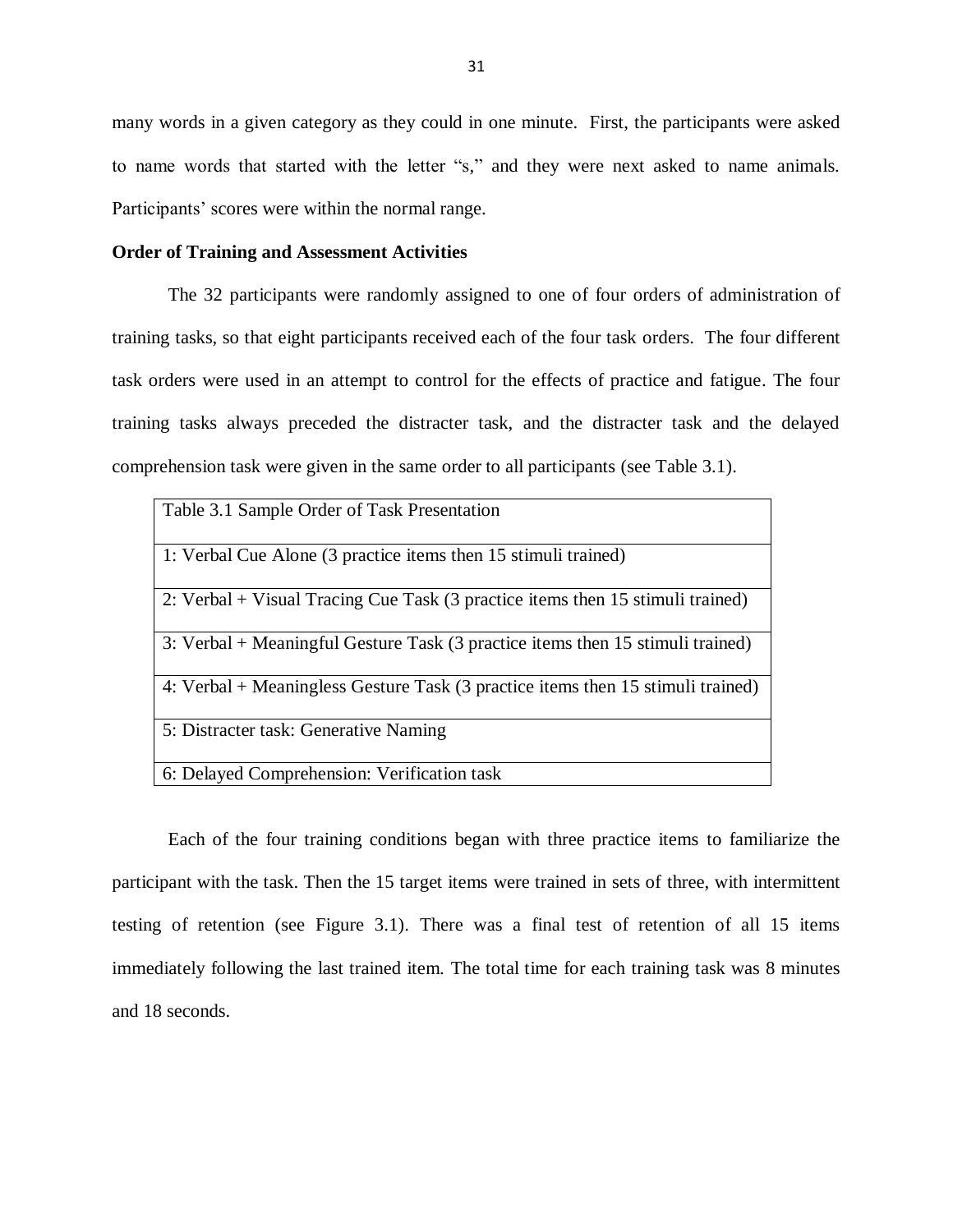| Practice                        |
|---------------------------------|
| Practice 3 Items, 3x each       |
| Test Oral Reading (3)           |
| Practice 3 Items, 3x each       |
| Test Oral Reading (3)           |
| Test Oral Reading (6)           |
| Practice 3 Items, 3x each       |
| Test Oral Reading (3)           |
| Test Oral Reading (9)           |
| each<br>δX<br>Practice 3 Items, |
| Test Oral Reading (3)           |
| Test Oral Reading (12)          |
| Practice 3 Items, 3x each       |
| Test Oral Reading (3)           |
| Test Oral Reading (15)          |

Figure 3.1 Timeline of Practice and Testing in Each Training Condition

As shown in Figure 3.1, after each new set of three items was practiced, the new set was tested and then all of the items practiced up to that point were tested in random order. This training paradigm was chosen because it allowed the influence of test frequency on performance to be compared to the influence of practice alone.

## **Scoring**

For each training task, each participant's naming responses in assessment portions of the task were scored for accuracy. Performance in the final test of naming (n-15) in each training task was scored for accuracy and error type using predetermined error classifications and scoring criteria. Error types of the symbol based stimuli, such as similarities among presented novel script, were scored as follows: 1) Semantic-related errors including coordinate, subordinate, superordinate, associate, and description or definition (e.g. incorrect response "full" for presented word "eat"); 2) Phonological errors if the error contained  $>50\%$  of the target phonemes; the first sound of each word was also observed and recorded when similar; 3) Visual errors if they contained >50% of the target symbol and the same first symbol was also noted; 4)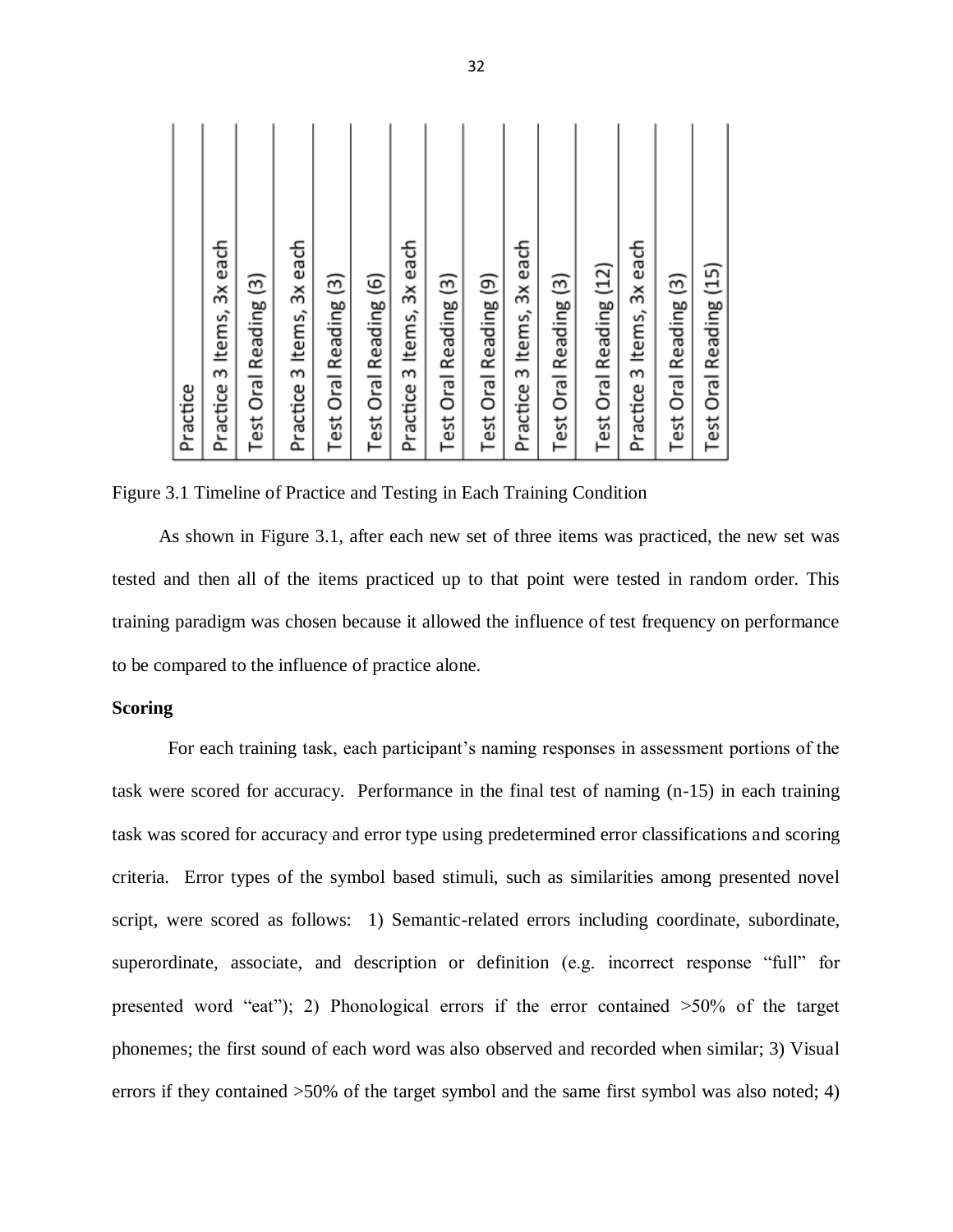Unrelated errors; 5) Perseverative errors; and 6) Other errors. Error types were also observed based on the gesture stimuli and these were scored as follows: 1) Semantic; 2) Visual errors if the gesture contained >50% of the target gesture; 3) Other; 4) Perseverative; and 5) Unrelated. For the meaningless gesture condition, the raters referred to the stimulus videos if needed to resolve all scoring questions. The visual stimuli were also referred to throughout the scoring process as needed.

For each of the four training conditions, each participant's responses in the final test of naming (n=15) also were scored for reaction time. Reaction time was measured for correct responses only. The participants' recordings of their responses were used to measure reaction time from the onset of each stimulus to the onset of the participant's verbal response. The program used to record reaction time was an iPhone application "P Stopwatch" (CaziSoft, LLC, 2012).

The delayed comprehension task was scored using two separate methods. In the first method, responses to each of the 120 stimuli individually were scored as correct (correctly accepted or rejected the match) or incorrect (incorrectly accepted or rejected the match). In the second method, performance for the 120 stimuli was evaluated for each pair of stimuli such that each trained item (n=60) was only scored as correct if it was both correctly accepted when presented with the correct match and also correctly rejected when presented with the incorrect match. This second method was the basis for comparisons of performance across the four training conditions, as described in the Results section. Statistical analyses for all tasks were completed using IBM SPSS Statistics (Version 22).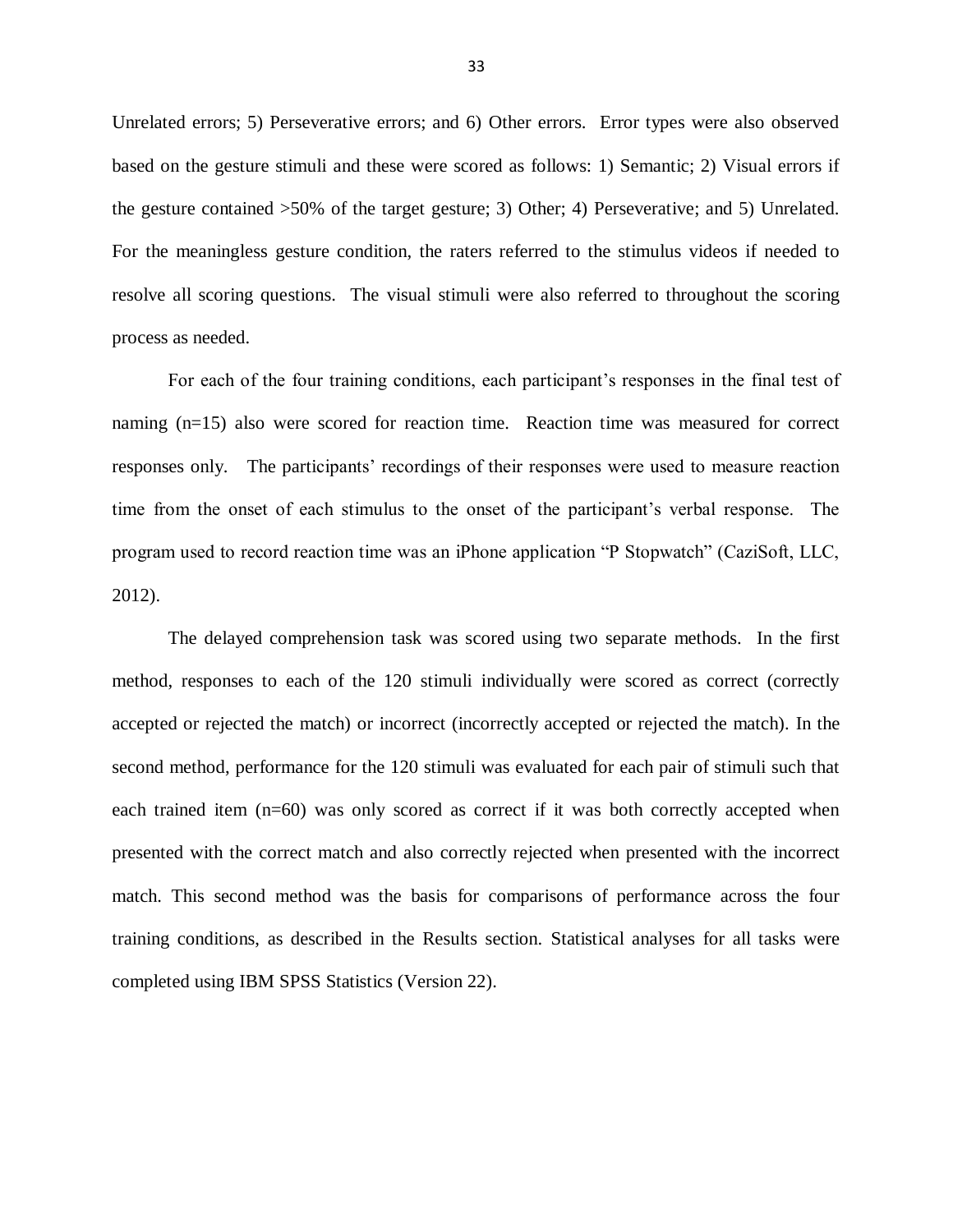#### **CHAPTER 4: Results**

This study addressed approaches to training print to sound associations in healthy adults. The effects of four training conditions were compared in immediate recall and in a delayed comprehension task. The data obtained were assessed with respect to the following comparisons: 1) differences in oral reading accuracy across the four training conditions; 2) differences in oral reading reaction time across the four training conditions; 3) differences in comprehension accuracy across the four training conditions; and, 4) differences in comprehension reaction time across the four training conditions.

#### **Comparisons of Oral Reading Accuracy Across Training Conditions**

The first research question posed in Chapter Two addressed the accuracy of performance in immediate recall as measured by oral reading of words trained across four training conditions. It was predicted that participants would perform most accurately in orally reading novel script that was trained using meaningful gesture, followed by training with the visual tracing cue, then verbal training alone, and finally, verbal plus meaningless gesture.

Research Question 1: How is accuracy of oral reading of novel script in healthy adults influenced by training with verbal cues alone, verbal cues plus meaningful word-level gestures, verbal cues plus visual tracing gestures, or verbal cues plus meaningless gestures?

Null Hypothesis: There are no significant differences in accuracy of oral reading of novel script trained under the four training conditions.

The mean number of correct responses in oral reading was computed for the words studied in each of the four training conditions. See Table 4.1 for descriptive statistics. Accuracy scores represent performance in the final test phase of each training condition (n=15 items). To examine the effects of training condition on performance accuracy, a one-way analysis of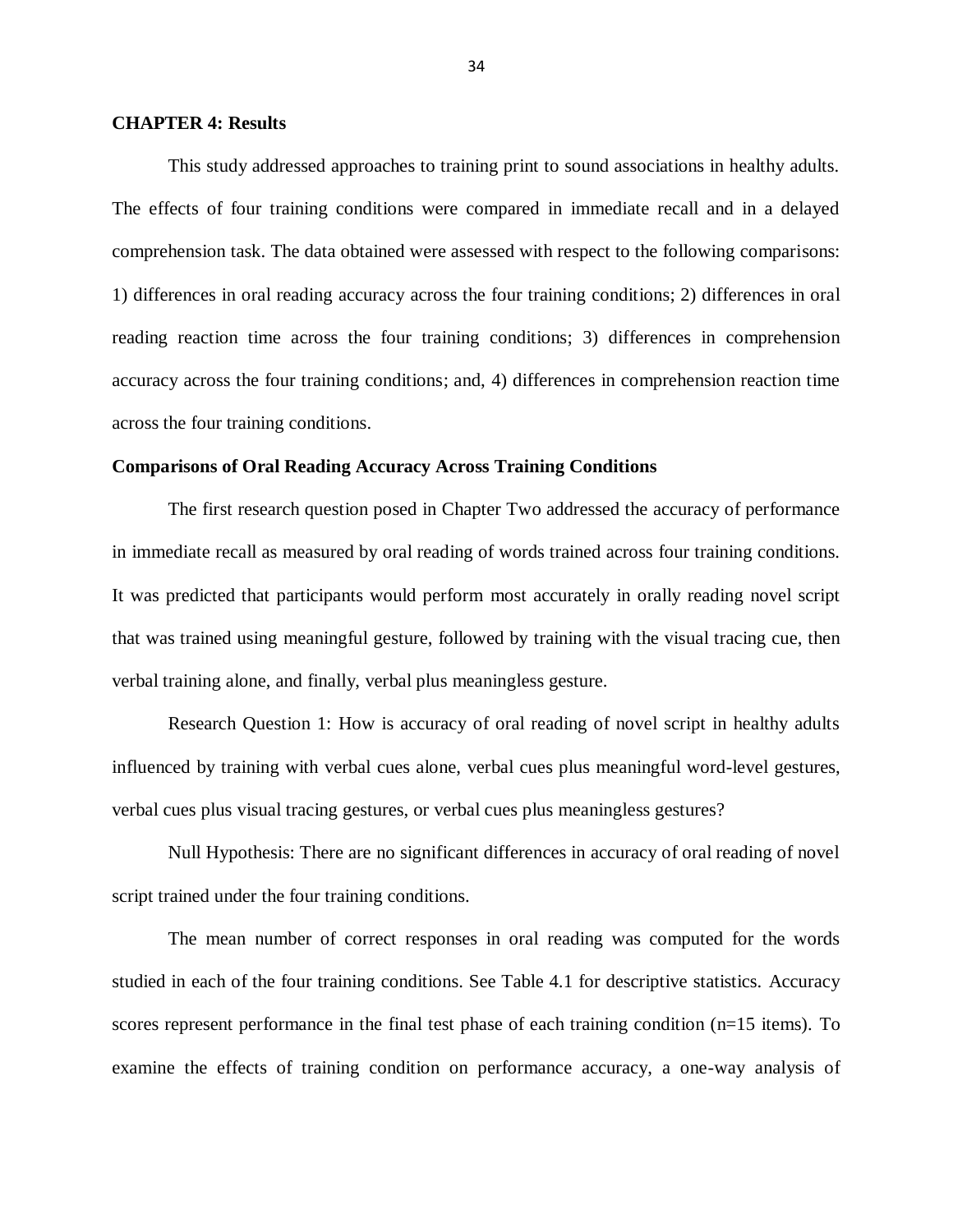variance (ANOVA) was conducted. The repeated measures factor Task included the four training conditions: Verbal Cue Alone versus Verbal Cue Plus Meaningful Gesture versus Verbal Cue Plus Tracing Gesture versus Verbal Cue Plus Meaningless Gesture.

Table 4.1

*Results of One-Way Repeated Measures ANOVA: Oral Reading Accuracy by Condition*

|                                    | Mean | SD   | df   | F      | р    |
|------------------------------------|------|------|------|--------|------|
| Verbal<br>Alone                    | .563 | .189 | 3,93 | 11.835 | .000 |
| Verbal +<br>Meaningful<br>Gesture  | .362 | .216 |      |        |      |
| Verbal +<br>Tracing<br>Gesture     | .432 | .201 |      |        |      |
| Verbal +<br>Meaningless<br>Gesture | .402 | .235 |      |        |      |

Table 4.1 shows the significant main effect for condition. The accuracy rates were significantly different across the four training conditions. Paired sample t-tests were performed to compare the performance of participants in each condition, with accuracy rate as the dependent variable. Performance in the Verbal Cue Alone condition was significantly more accurate than the Verbal Plus Meaningful Gesture condition  $(t(31)=5.233, p=.000)$ , the Verbal Plus Visual Tracing Gesture condition  $(t(31)=3.813, p=.001)$ , and the Verbal Plus Meaningless Gesture condition  $(t(31)=4.881, p=000)$ . Moreover, accuracy rates were significantly higher in the Verbal Plus Visual Tracing condition than in the Verbal Plus Meaningful Gesture condition  $(t(31)=2.25, p=.032)$ . There was no significant difference in accuracy between the Verbal Plus Meaningful Gesture condition and the Verbal Plus Meaningless Gesture condition (t(31)=-.943,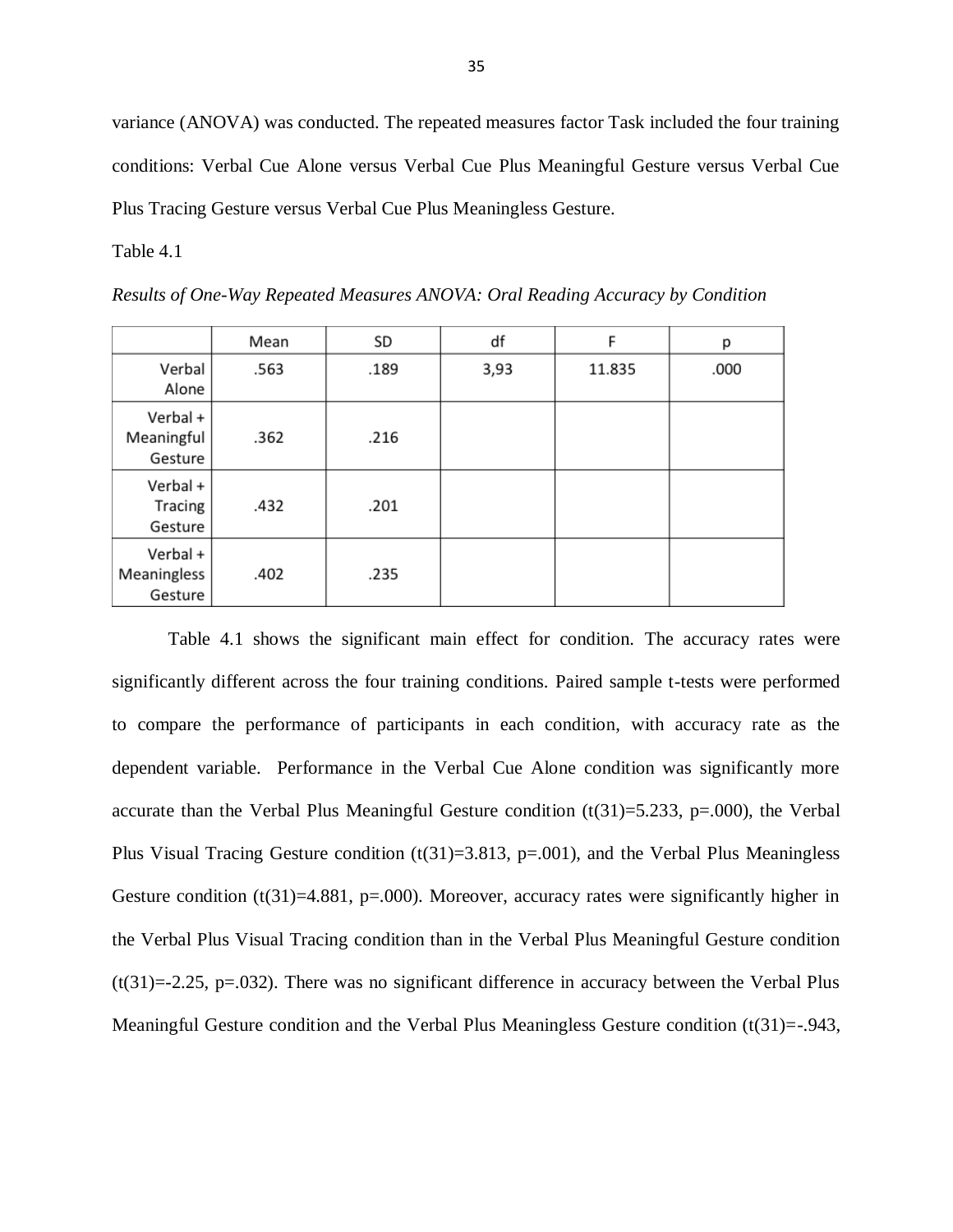p=.353) or between the Verbal Plus Visual Tracing Gesture condition and the Verbal Plus Meaningless Gesture condition  $(t(31)=.881, p=.385)$ .

#### **Comparisons of Oral Reading Reaction Time Across Training Conditions**

The second research question posed in Chapter Two addressed the reaction time in immediate recall as measured by oral reading of words trained across four training conditions. It was predicted that participants would perform fastest in orally reading novel script that was trained using meaningful gesture, followed by training with the visual tracing cue, then verbal training alone, and finally, verbal plus meaningless gesture.

Research Question 2: How is reaction time or oral reading of novel script in healthy adults influenced by training with verbal cues alone, verbal cues plus meaningful word-level gestures, verbal cues plus visual tracing gestures, or verbal cues plus meaningless gestures?

Null Hypothesis: There are no significant differences in reaction time of oral reading of novel script trained under the four training conditions.

The mean reaction time in oral reading was computed for the words studied in each of the four training conditions. See Table 4.2 for descriptive statistics. Reaction times represent performance in the final test phase of each training condition (n=15 items). Incorrect responses were excluded from calculation of reaction times. To examine the effects of training condition on performance accuracy, a one-way analysis of variance (ANOVA) was conducted. The repeated measures factor Task included the four training conditions: Verbal Cue Alone versus Verbal Cue Plus Meaningful Gesture versus Verbal Cue Plus Tracing Gesture versus Verbal Cue Plus Meaningless Gesture. A Log10 transform was used to normalize the reaction time data set.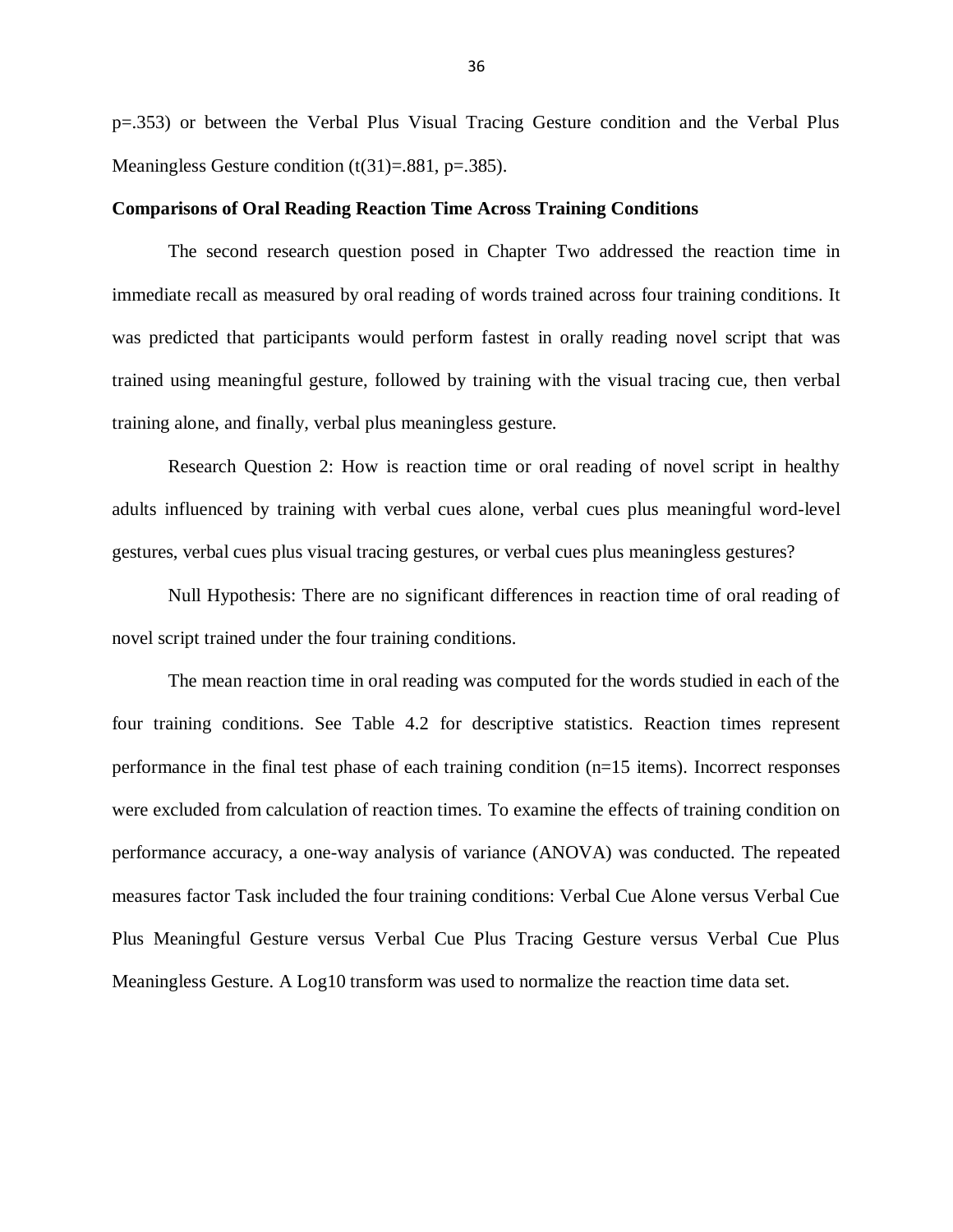#### Table 4.2

|                                    | Mean | SD   | df   | F     | р    |
|------------------------------------|------|------|------|-------|------|
| Verbal<br>Alone                    | .212 | .102 | 3,84 | 1.690 | .175 |
| Verbal +<br>Meaningful<br>Gesture  | .262 | .126 |      |       |      |
| Verbal +<br>Tracing<br>Gesture     | .257 | .115 |      |       |      |
| Verbal +<br>Meaningless<br>Gesture | .225 | .113 |      |       |      |

*Results of One-Way Repeated Measures ANOVA: Oral Reading Reaction Time by Condition*

Table 4.2 shows that there was no significant main effect for condition. Because the reaction times were not significantly different across the four training conditions, the data were not analyzed further.

# **Comparisons of Comprehension Accuracy Across Training Conditions**

The third research question posed in Chapter Two addressed the accuracy of comprehension for words trained across four training conditions. It was predicted that participants would perform most accurately in recalling novel script that was trained using meaningful gesture, followed by training with the visual tracing cue, then verbal training alone, and finally, verbal plus meaningless gesture.

Research Question 3: How is accuracy in reading comprehension of novel script in healthy adults influenced by training with verbal cues alone, verbal cues plus meaningful wordlevel gestures, verbal cues plus visual tracing gestures, or verbal cues plus meaningless gestures?

Null Hypothesis: There are no significant differences in accuracy in reading comprehension of novel script trained under the four training conditions.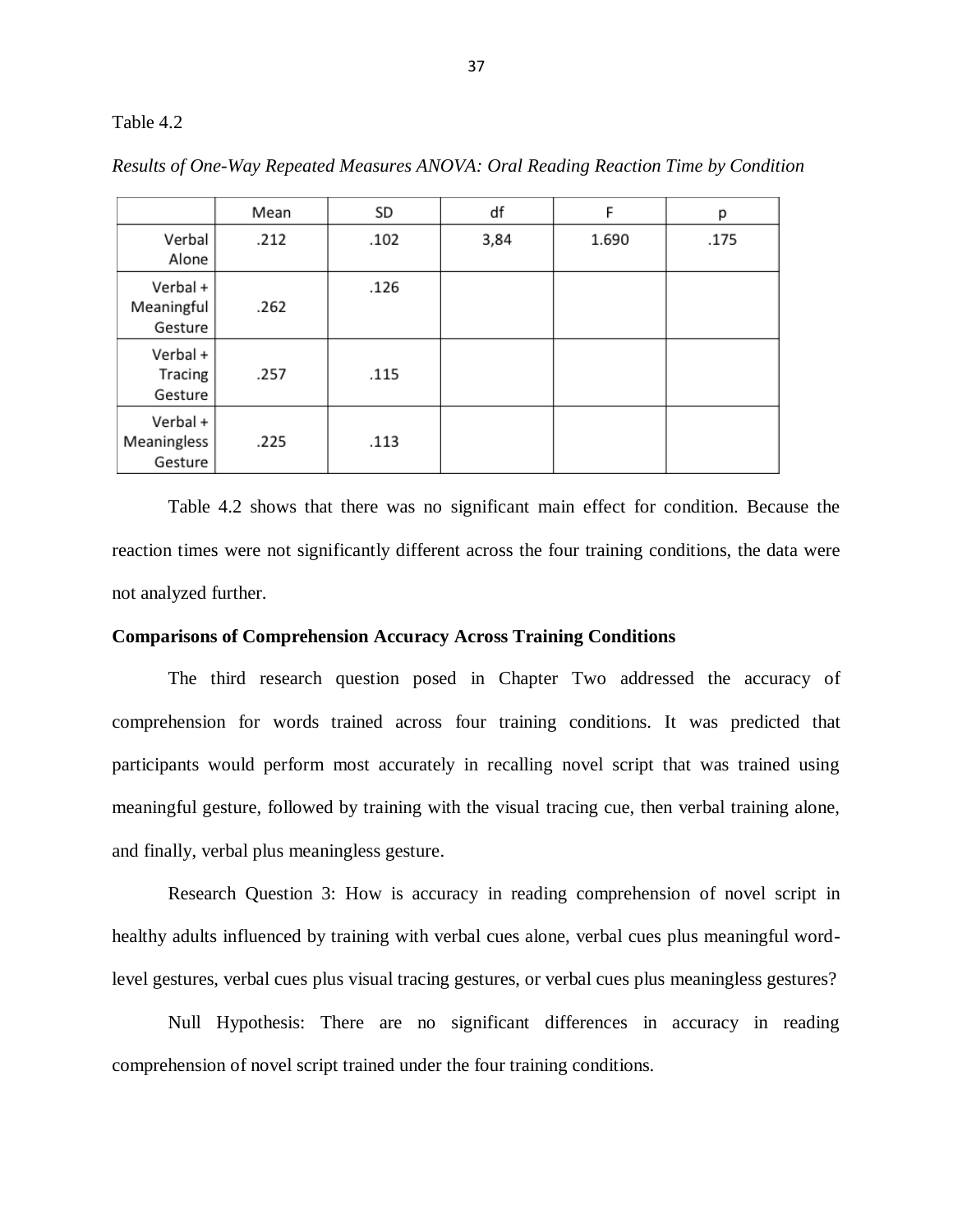The mean number of correct responses in comprehension was computed for the words studied in each of the four training conditions. See Table 4.3 for descriptive statistics. An item was scored as accurate only if the participant correctly accepted the match when it was correct and also correctly rejected an incorrect match for that item when it was incorrect. To examine the effects of training condition on performance accuracy, a one-way analysis of variance (ANOVA) was conducted. The repeated measures factor Task included the four training conditions: Verbal Cue Alone versus Verbal Cue Plus Meaningful Gesture versus Verbal Cue Plus Tracing Gesture versus Verbal Cue Plus Meaningless Gesture.

Table 4.3

*Results of One-Way Repeated Measures ANOVA: Comprehension Accuracy by Condition*

|                                    | Mean | SD   | df   | F     | р    |
|------------------------------------|------|------|------|-------|------|
| Verbal<br>Alone                    | .564 | .234 | 3,93 | 4.057 | .009 |
| Verbal +<br>Meaningful<br>Gesture  | .423 | .194 |      |       |      |
| Verbal +<br>Tracing<br>Gesture     | .511 | .162 |      |       |      |
| Verbal +<br>Meaningless<br>Gesture | .494 | .220 |      |       |      |

Table 4.3 shows the significant main effect for condition. The accuracy rates were significantly different across the four training conditions. Paired sample t-tests were performed to compare the performance of participants in each condition, with accuracy rate as the dependent variable. Performance in the Verbal Cue Alone condition was significantly more accurate than the Verbal Plus Meaningful Gesture condition  $(t(31)=3.331, p=.002)$ . Moreover, accuracy rates were significantly higher in the Verbal Plus Visual Tracing condition than in the Verbal Plus Meaningful Gesture condition  $(t(31)=2.321, p=.027)$ . The difference between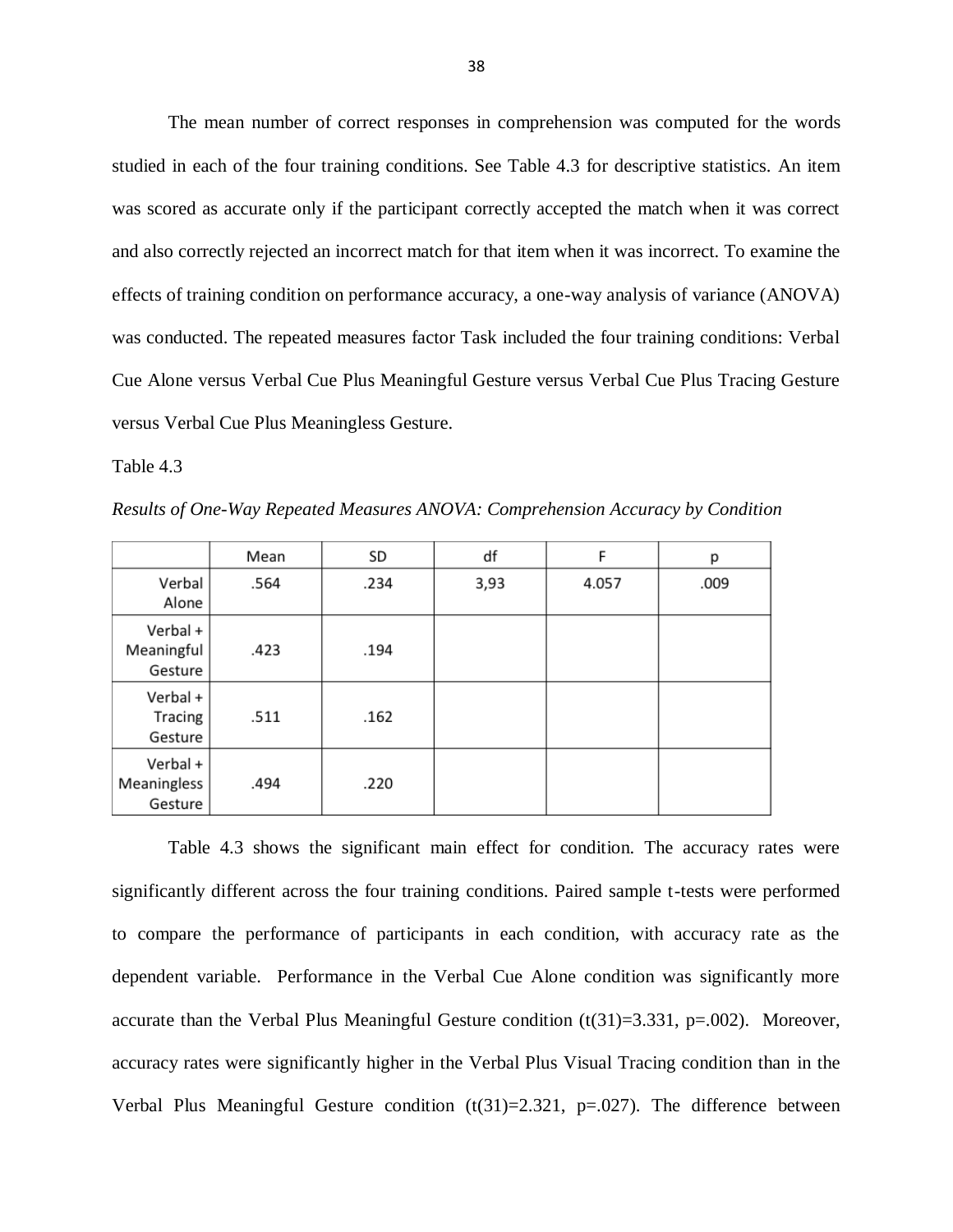accuracy in the Verbal Cue Alone condition and the Verbal Plus Meaningless Gesture  $(t(31)=1.941, p=.061)$  did not reach statistical significance. There were no significant differences in accuracy between the Verbal Plus Meaningful Gesture condition and the Verbal Plus Meaningless Gesture condition  $(t(31)=1.687, p=.102)$ , between the Verbal Cue Alone condition and the Verbal Cue Plus Visual Tracing Gesture condition  $(t(31)=1.233, p=.227)$  or between the Verbal Plus Visual Tracing Gesture condition and the Verbal Plus Meaningless Gesture condition  $(t(31)=.402, p=.102)$ .

The amount of time between the completion of the fourth training condition and the start of the comprehension task did not affect accuracy in the comprehension task. Comprehension accuracy was 60% when this time delay was 3 minutes to 3 minutes and 20 seconds long, whereas comprehension was 59% accurate when this time delay was 3 minutes and 21 seconds to 3 minutes and 40 seconds long.

#### **Comparisons of Comprehension Reaction Time Across Training Conditions**

The fourth research question posed in Chapter Two addressed the reaction time of comprehension for words trained across four training conditions. It was predicted that participants would perform fastest in recalling novel script that was trained using meaningful gesture, followed by training with the visual tracing cue, then verbal training alone, and finally, verbal plus meaningless gesture.

Research Question 4: How is reaction time in reading comprehension of novel script in healthy adults influenced by training with verbal cues alone, verbal cues plus meaningful wordlevel gestures, verbal cues plus visual tracing gestures, or verbal cues plus meaningless gestures?

Null Hypothesis: There are no significant differences in reaction time in reading comprehension of novel script trained under the four training conditions.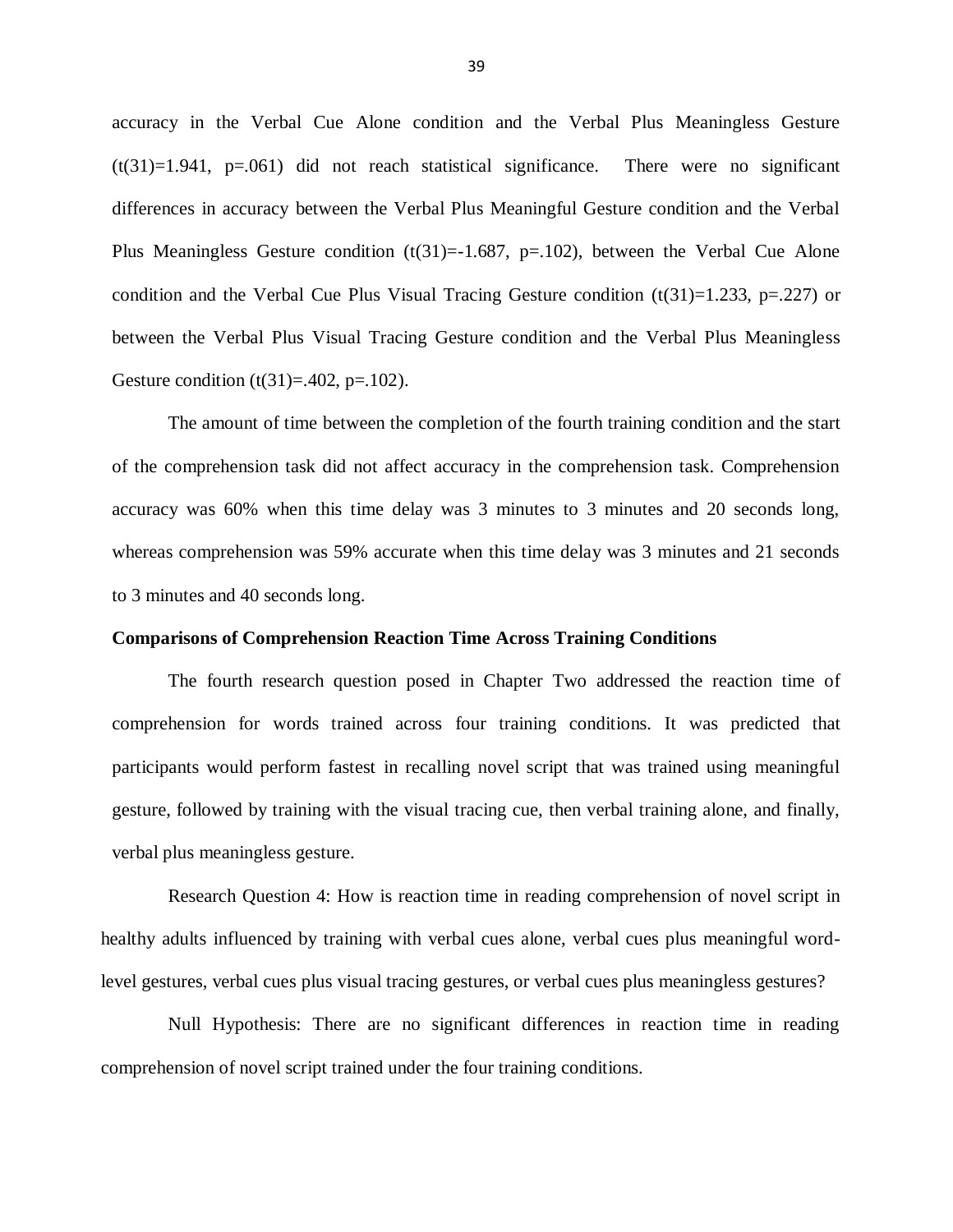Reaction times in comprehension were computed for the words studied in each of the four training conditions. See Table 4.4 for descriptive statistics. Reaction times were based on accurate responses only. An item was scored as accurate only if the participant correctly accepted the match when it was correct and also correctly rejected an incorrect match for that item when it was incorrect.

Table 4.4

*Results of One-Way Repeated Measures ANOVA: Comprehension Reaction Time by Condition*

|                                    | Mean  | SD   | df   | F    | р    |
|------------------------------------|-------|------|------|------|------|
| Verbal<br>Alone                    | 1.944 | .471 | 3,93 | .068 | .977 |
| Verbal +<br>Meaningful<br>Gesture  | 1.982 | .599 |      |      |      |
| Verbal +<br>Tracing<br>Gesture     | 1.970 | .325 |      |      |      |
| Verbal +<br>Meaningless<br>Gesture | 1.975 | .493 |      |      |      |

Table 4.4 shows that there was no significant main effect for condition. Because the reaction time rates were not significantly different across the four training conditions, the data were not analyzed further.

#### **Comparisons of Performance by Order of Presentation**

The order of item presentation had the potential to influence performance in the oral reading task, in that participants had more exposure to items presented earlier on the training list than items later on the list. As seen in Figure 2.1, each set of three items trained was tested more often than the subsequently trained sets of three. To evaluate the potential influence of more frequent testing on performance, we compared oral reading accuracy across each set of three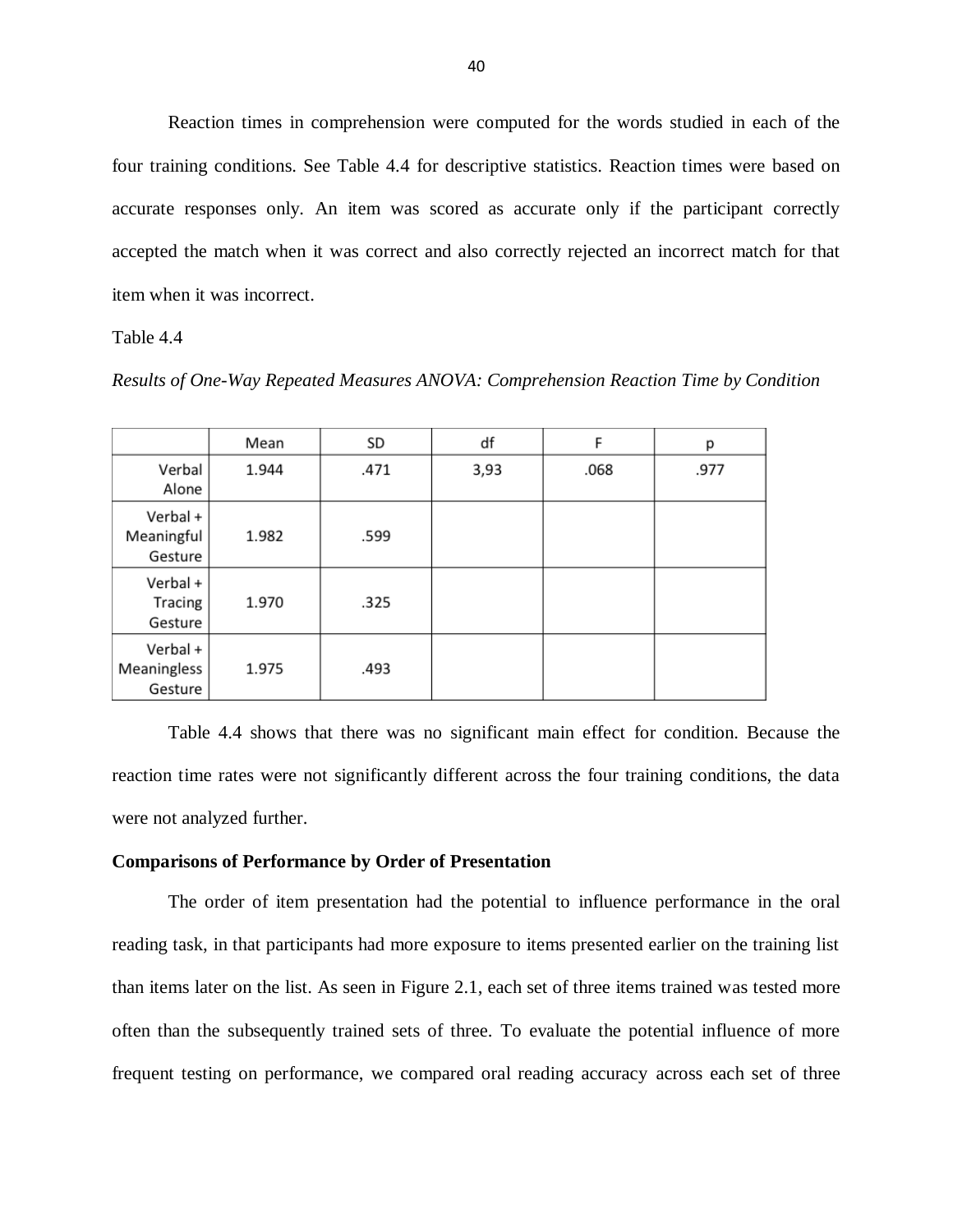items trained in the Verbal Cue only condition. Average performance in oral reading for items trained in the different sets of three was approximately the same.

Accuracy of oral reading was also reviewed according to the order of task presentation. As described in the Methods section, four different presentation orders were used such that eight participants received each of the four orders. As shown in Table 4.5, overall the total scores for accuracy in oral reading by order were similar. Because oral reading accuracy was tested immediately at the end of each training condition, these total numbers suggest that task order as a whole did not influence oral reading accuracy.

Table 4.5

*Oral Reading Accuracy by Order of Task Presentation*

|              | <b>Presentation Order</b> |          |                 |     |  |
|--------------|---------------------------|----------|-----------------|-----|--|
| <b>Tasks</b> | 1 St                      | $2^{nd}$ | $2^{\text{rd}}$ | 4th |  |
| Verbal Alone | 50%                       | 50%      | 58%             | 67% |  |
| Visual Cue   | 60%                       | 42%      | 36%             | 36% |  |
| Meaningful   | 27%                       | 60%      | 31%             | 28% |  |
| Meaningless  | 27%                       | 25%      | 58%             | 41% |  |
| Total        | 41%                       | 45%      | 46%             | 45% |  |

Reaction time in oral reading was also reviewed according to the order of task presentation. As shown in Table 4.6, the total reaction times were longer for tasks presented first as compared to tasks presented later in the test sequence. This result may reflect initial adaptation to the experiment in that participants may have increased their speed with more practice in completing the experiment.

Table 4.6

*Oral Reading Reaction Time by Order of Task Presentation*

|              | <b>Presentation Order</b> |                   |                   |                       |  |
|--------------|---------------------------|-------------------|-------------------|-----------------------|--|
| <b>Tasks</b> | 1 St                      | $\lambda$ nd<br>∸ | $\gamma$ rd<br>.  | 4th                   |  |
| Verbal Alone | .542                      | .642              | $\Omega$<br>1.0JJ | 5Q.<br>1.J <i>J</i> 1 |  |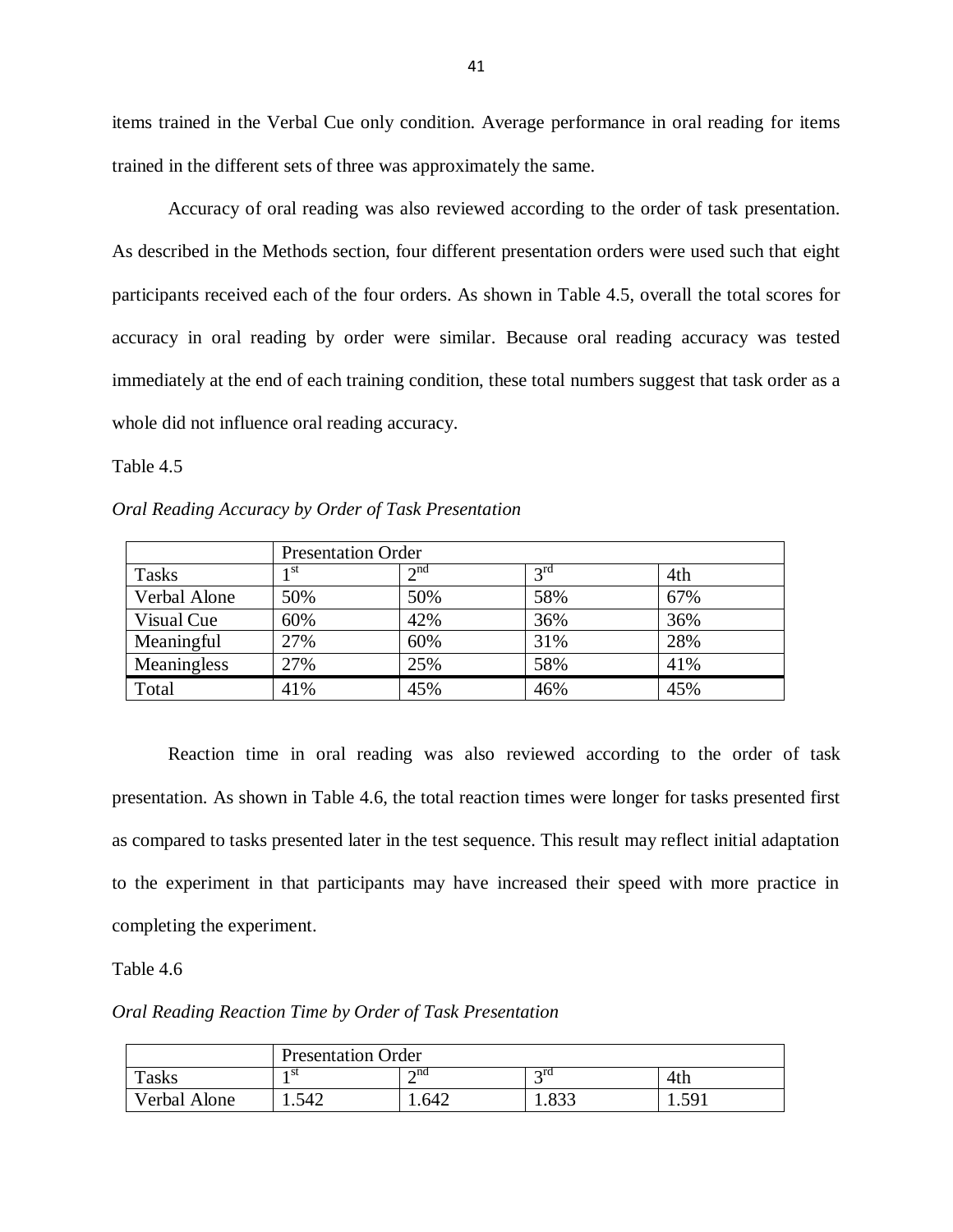| Visual Cue  | .828  | 1.553 | 2.218 | .778  |
|-------------|-------|-------|-------|-------|
| Meaningful  | 2.182 | 772   | 1.462 | 2.042 |
| Meaningless | .914  | .991  | 1.492 | 1.446 |
| Total       | 1.867 | 740   |       | 714   |

Accuracy in the delayed comprehension task was also reviewed according to the order of task presentation. As shown in Table 4.7, the practiced visual-verbal associations were better retained for the items that had been practiced more recently  $(4<sup>th</sup>$  in the task sequence) as compared to those tasks presented earlier. Although overall retention in the delayed task was poor, this result suggests that participants were putting forth a good effort in the delayed comprehension task.

Task 4.7

| Comprehension Accuracy by Order of Task Presentation |  |  |
|------------------------------------------------------|--|--|

|              | <b>Presentation Order</b> |             |          |     |
|--------------|---------------------------|-------------|----------|-----|
| <b>Tasks</b> | 1 st                      | $\gamma$ nd | $2^{rd}$ | 4th |
| Verbal Alone | 45%                       | 41%         | 63%      | 77% |
| Visual Cue   | 53%                       | 48%         | 44%      | 59% |
| Meaningful   | 29%                       | 53%         | 46%      | 41% |
| Meaningless  | 34%                       | 22%         | 68%      | 57% |
| Total        | 40%                       | 45%         | 55%      | 58% |

Reaction time in the delayed comprehension task was evaluated according to the order of task presentation. As shown in Table 4.8, the total scores for reaction time were longer for tasks presented first as compared to tasks presented later in the test sequence. As with the oral reading reaction time data presented above, this result appears to reflect a practice effect.

Table 4.8

*Comprehension Reaction Time by Order of Task Presentation*

|              | <b>Presentation Order</b> |              |             |      |
|--------------|---------------------------|--------------|-------------|------|
| Tasks        | 1 St                      | $\lambda$ nd | $\gamma$ rd | 4th  |
| Verbal Alone | 2.264                     | 782<br>.102  | 2.060       | .671 |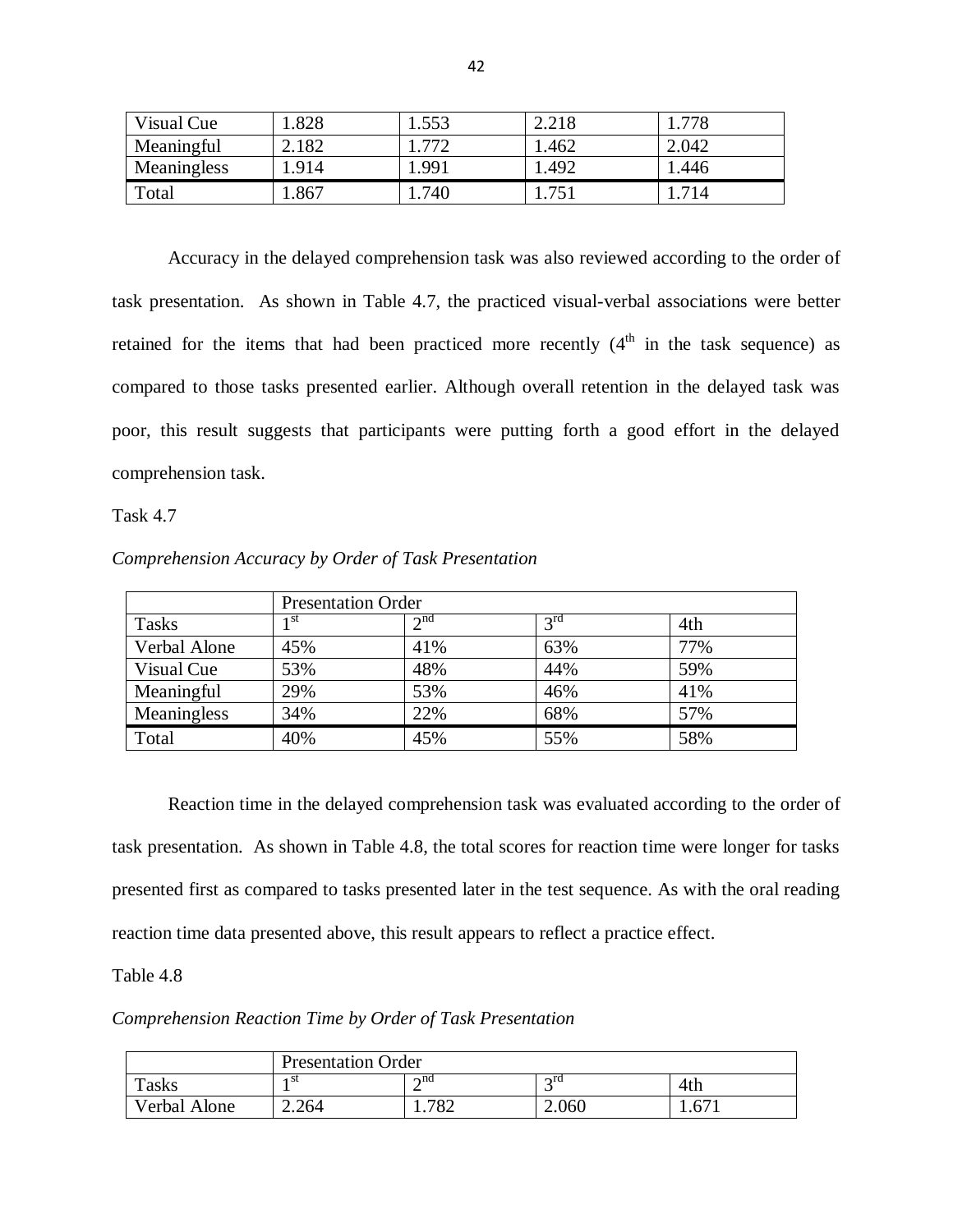| Visual Cue  | 2.115 | 1.940 | 1.978 | 1.943 |
|-------------|-------|-------|-------|-------|
| Meaningful  | 1.991 | 1.917 | 2.096 | 1.924 |
| Meaningless | .976  | 2.238 | 1.830 | 857   |
| Total       | 2.09  | 1.97  | . 99  | 1.85  |

Accuracy scores were compared to the educational level of each participant. Performance was similar across participants and did not appear to be influenced by level of education. Age also did not appear to influence accuracy scores across participants.

#### **Errors in Oral Reading**

Oral reading errors were analyzed for stimuli trained in the verbal plus meaningful gesture condition. This condition yielded the largest number of errors of the four training conditions, including 'No Response' errors and 127 errors for which a verbal response was produced. Of these 127 verbal errors, 32% were unrelated to the target, and 48% were related visually to the target (i.e., 21% were visually similar to the target in that they shared at least 50% of target letters, 17% were visually similar and had the same first symbol, and 10% were both semantically related and visually similar). In addition, 9% of the 127 verbal errors were words that came from the same training set of 3 as the target word. The remaining errors only represented 1-3% of the error corpus and consisted of similar gesture, semantically related only, phonologically related, same first phoneme, perseverative, and a combination of same training set and semantically related. Thus, the most distracting or hindering agent in the learning process of novel script appeared to be visual similarity.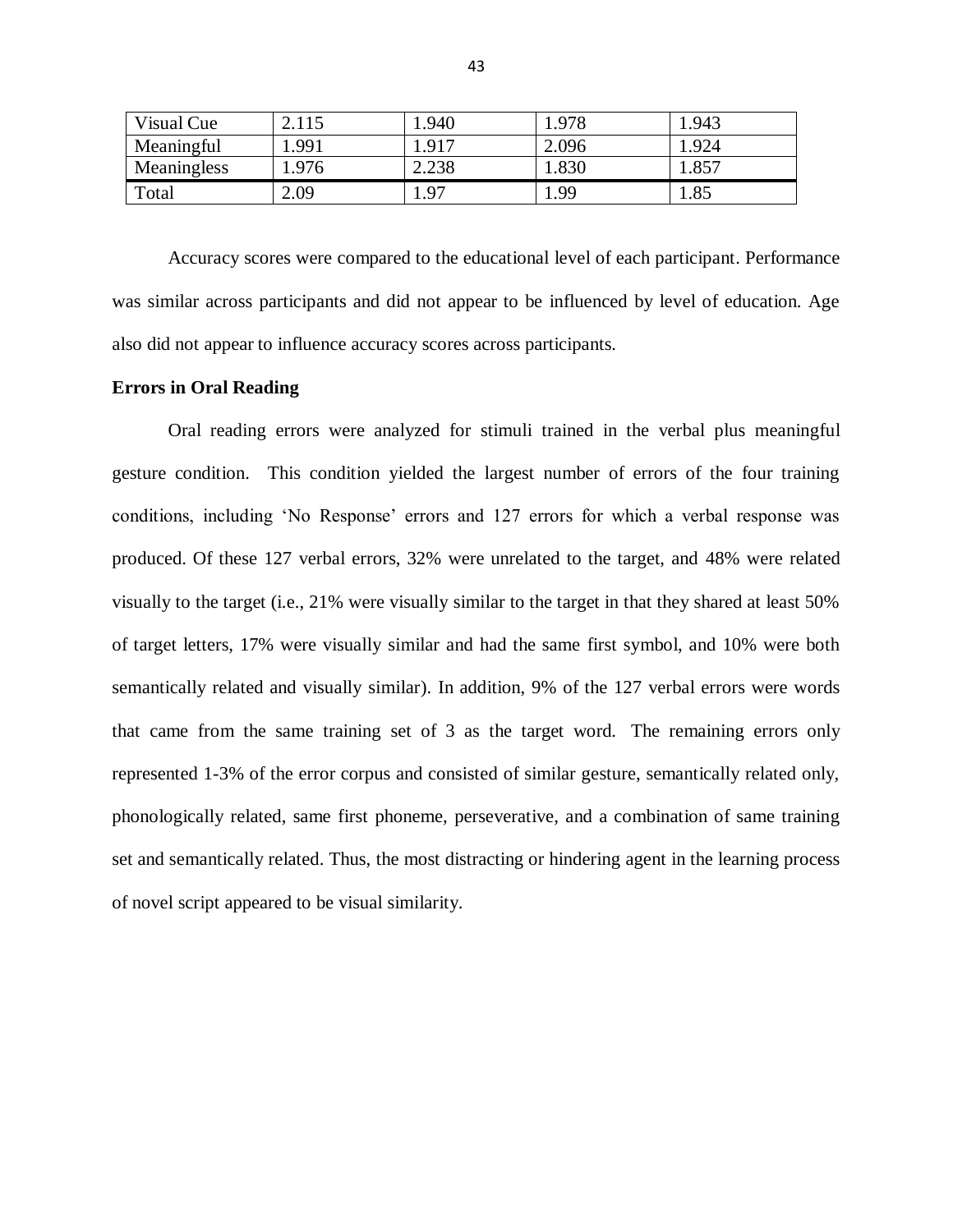#### **CHAPTER 5**: **Discussion**

This study addressed two areas of interest: 1) the influence of gestural training on oral reading performance; and, 2) the influence of gestural training on reading comprehension. Visual-verbal associations were trained under four different conditions to evaluate the effects of training on immediate recall and delayed retention. Immediate recall was measured using an oral reading task, and delayed retention was measured using a verification task as a test of comprehension. Each of the four training conditions included verbal cues, but the verbal cue was presented either alone, with a meaningful gesture, with a visual tracing gesture, or with a meaningless gesture.

#### **The Effect of Gestural Training on Oral Reading**

The first two research questions posed in Chapter 2 addressed the issue of how gestural training may affect learning of visual-verbal associations for oral reading. It was assumed that meaningful gesture cues would facilitate learning more than the verbal cue alone, and that the visual tracing gesture cue would improve learning more than the verbal cue alone. It was predicted that training with the meaningless gesture would lead to reduced learning as compared to the other three training conditions.

Research Question 1: How is accuracy of oral reading of novel script in healthy adults influenced by training with verbal cues alone, verbal cues plus meaningful word-level gestures, verbal cues plus visual tracing gestures, or verbal cues plus meaningless gestures? Null Hypothesis: There are no significant differences in accuracy of oral reading of novel script trained under the four training conditions.

Research Question 2: How is reaction time or oral reading of novel script in healthy adults influenced by training with verbal cues alone, verbal cues plus meaningful word-level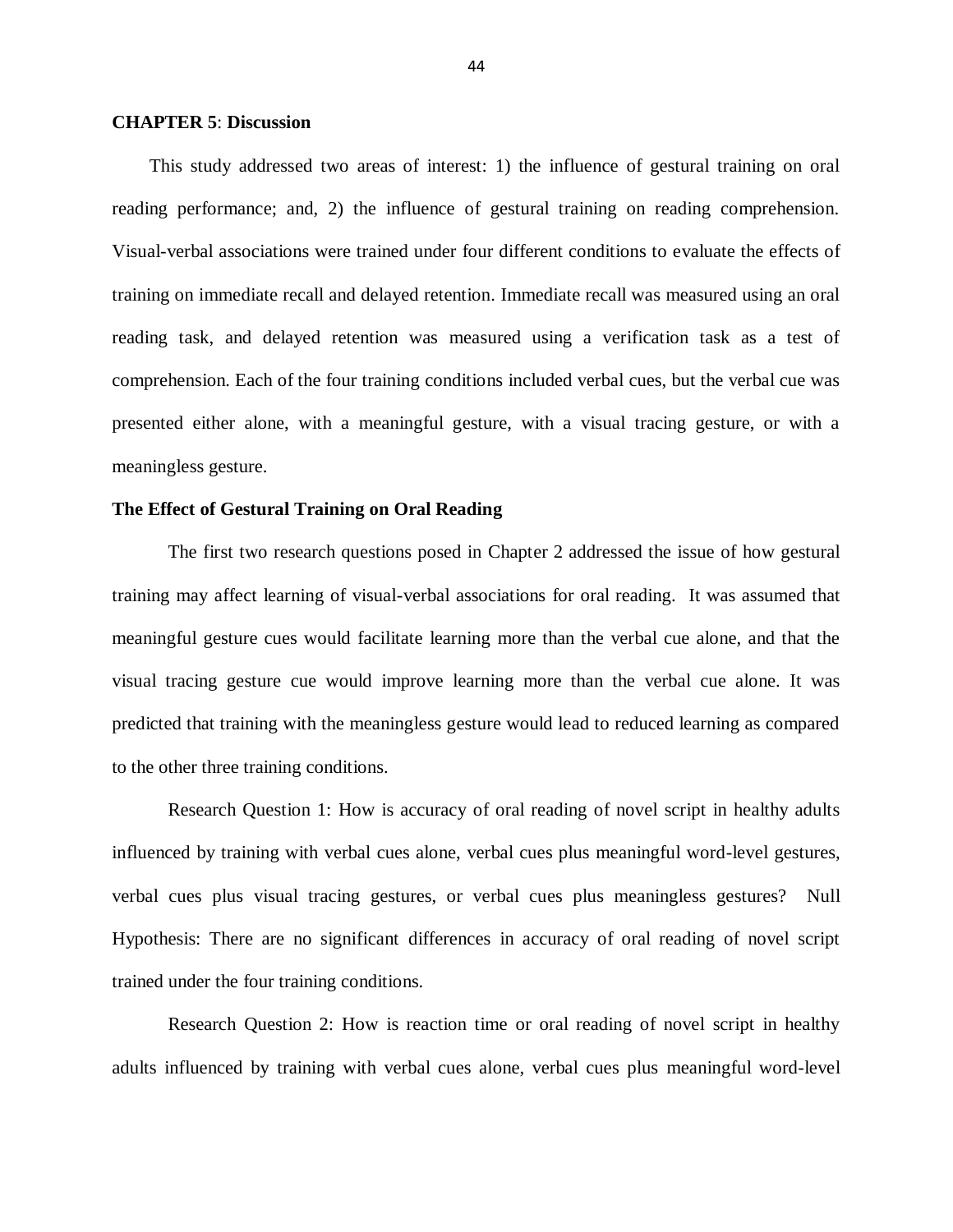gestures, verbal cues plus visual tracing gestures, or verbal cues plus meaningless gestures? Null Hypothesis: There are no significant differences in reaction time of oral reading of novel script trained under the four training conditions.

The results of this study do not support the assumption that training with meaningful gestures facilitates learning of visual-verbal associations more than verbal training alone. Accuracy rates in oral reading of words learned in the Verbal Plus Meaningful Gesture condition were significantly reduced as compare to the Verbal Cue Alone condition. Also, the assumption that training with a visual tracing gesture would aid learning more than training with the verbal cue alone was not supported by this study. Training in the Verbal Cue Alone condition led to significantly higher accuracy in oral reading than did training in the Verbal Plus Visual Tracing Gesture condition. The assumption that training with meaningless gestures would interfere with learning compared to training with the verbal cue only was supported by this study. Training in the Verbal Plus Meaningless Gesture condition led to significantly lower accuracy in oral reading as compared to the Verbal Cue Alone condition. However, oral reading accuracy for words trained in the Verbal Plus Meaningless Gesture condition was not significantly different from accuracy in oral reading of words trained in the Verbal Plus Meaningful Gesture condition or the Verbal Plus Visual Tracing Gesture condition. Interestingly, training in the Verbal Plus Visual Tracing Gesture condition led to significantly higher accuracy in oral reading than training in the Verbal Plus Meaningful Gesture condition. Reaction times in oral reading were not significantly different for words trained in the four training conditions.

The unexpected finding that the Verbal Cue Alone training condition facilitated learning more than the other three training conditions has several possible explanations. It may reflect previous learning experiences of the adult participants. That is, the healthy adults in this study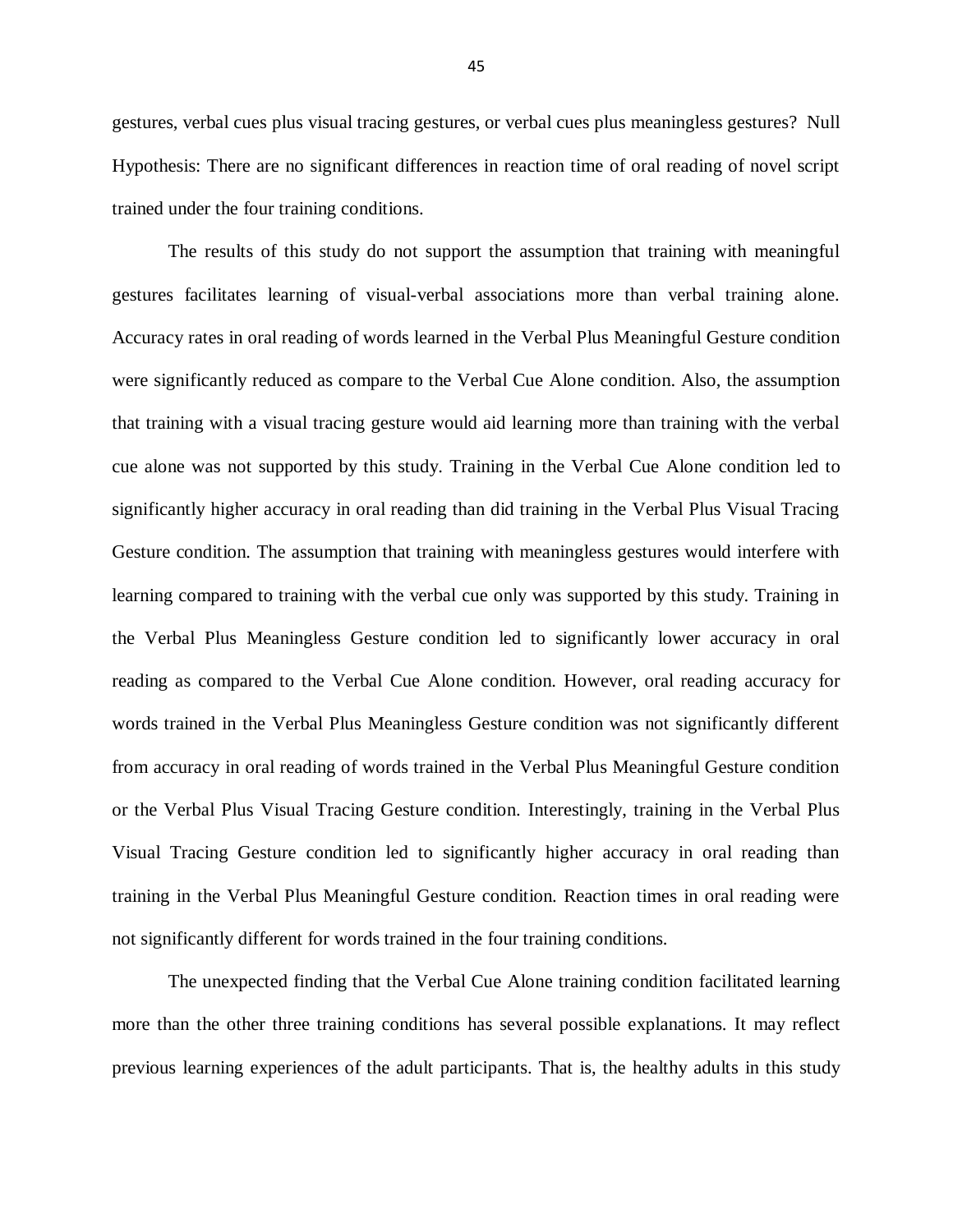may have had more previous training in learning in a structured oral reading task by using verbal practice alone. Potentially this factor may have made it difficult for them to learn using gestures.

An alternative explanation for the differences in performance across tasks is that they reflect the attention demands of the different training conditions. This could apply to the input modalities involved, to the output modes, or to both. As for the input modalities, the Verbal Cue Alone condition involved only one visual stimulus (the novel script) and one auditory stimulus (the spoken word), whereas the other three training conditions included two visual stimuli (gesture and novel script) and one auditory stimulus (the spoken word). Possibly training with only one visual input modality in the Verbal Cue Alone condition was less demanding of attentional resources than the other conditions and thus was more effective as a means for learning visual-verbal associations.

Considering the output modes involved in the four training conditions, the Verbal Cue Alone condition involved only one output modality (verbal), whereas the other three training conditions include two output activities (verbal and gestural). The dividing of a participant's attention between two output activities may have impaired the learning process as compared to the verbal alone. This may have made it difficult to retain the meaning of the symbols in semantic memory for later recall. Although occasionally some of the participants would attempt to use the gesture to aid in word recall, this was inconsistent and often ineffective. Sometimes the participant produced a correct gesture but was still unable to produce the verbal name.

Improved accuracy in oral reading for words trained with a visual tracing gesture compared to a meaningful gesture may indicate that participants were focusing on the visual characteristics of the novel script in attempting to learn visual-verbal associations. The visual tracing may have been more effective than the meaningful and meaningless gesture training

46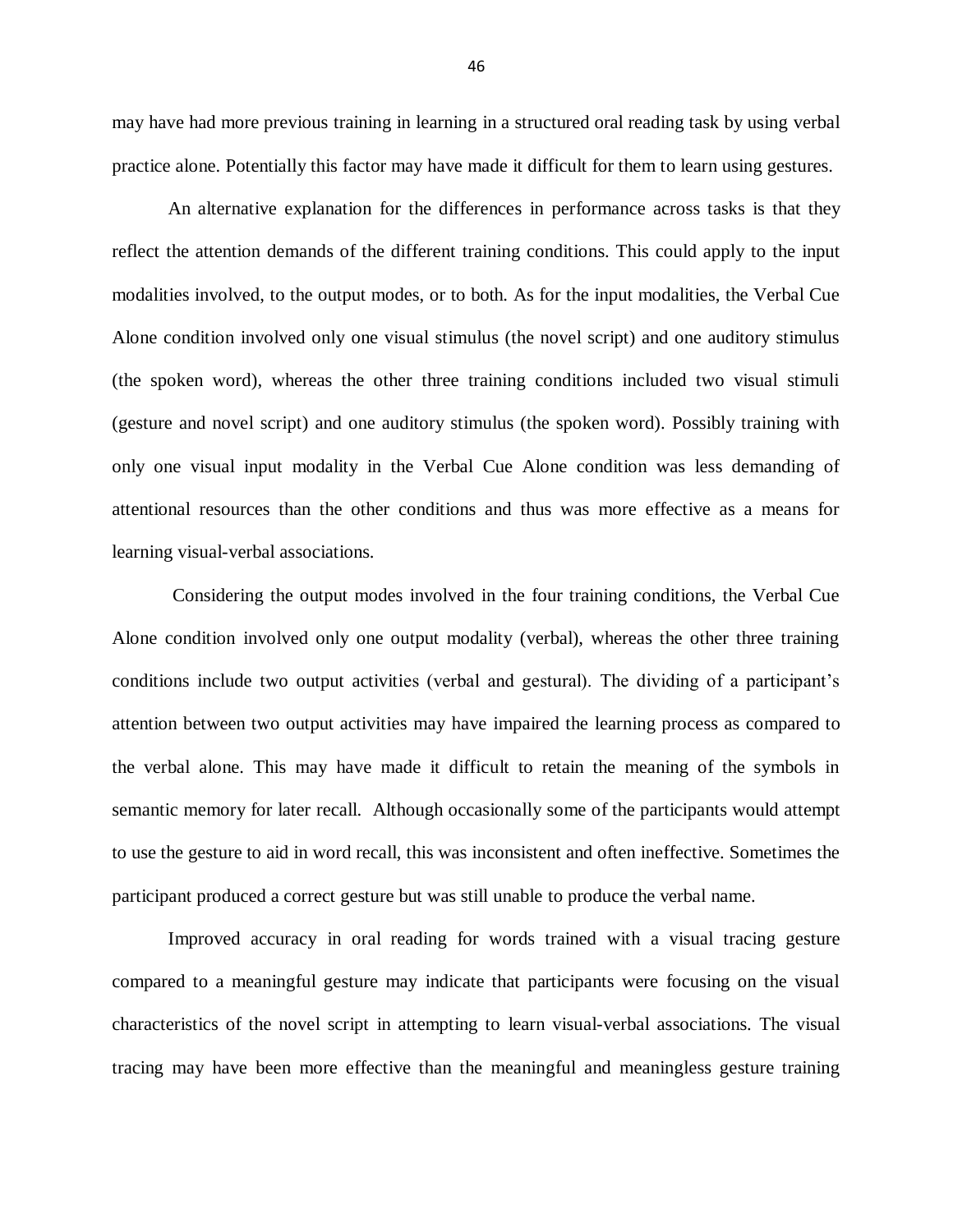because the visual cue was a tracing of symbol shape as compared to the hand gestures applied in the meaningful and meaningless tasks. The visual cue may have aided in establishing the familiarity of the symbol and the transfer of the newly learned symbol to semantic memory. Within semantic memory, the visually based information can be associated with the heard word to establish its meaning. In the other two gesture conditions, the gesture did not emphasize symbol shape and, instead, provided a competing visual cue that was congruent with the heard word but that competed with the visual symbol presented. This may be why provision of the visual tracing cue was a more effective training approach than the other two gesture conditions.

Reduced accuracy of oral reading for words trained with meaningless gestures was an expected finding in this study. However, it was not expected that training with meaningless gestures would facilitate learning more than training with meaningful gestures. The overall result that verbal training alone led to higher accuracy than any of the gesture training conditions suggests that gestures can hinder association of verbal names with static visual symbols. If there is competition between two visual input modalities (gestures versus print), participants may choose to focus on the printed symbols and try to ignore the gesture during the training phase. Improved performance for words trained with the visual tracing gesture may reflect this strategy, as noted above. Accuracy of oral reading was significantly lower for words trained with meaningful gestures as compared to meaningless gestures. This unexpectedly poor performance for words trained with meaningful gestures could reflect increased demands on attentional resources during the meaningful gesture condition in that the gestures were recognizable and thus may have been harder to suppress than the meaningless gestures.

47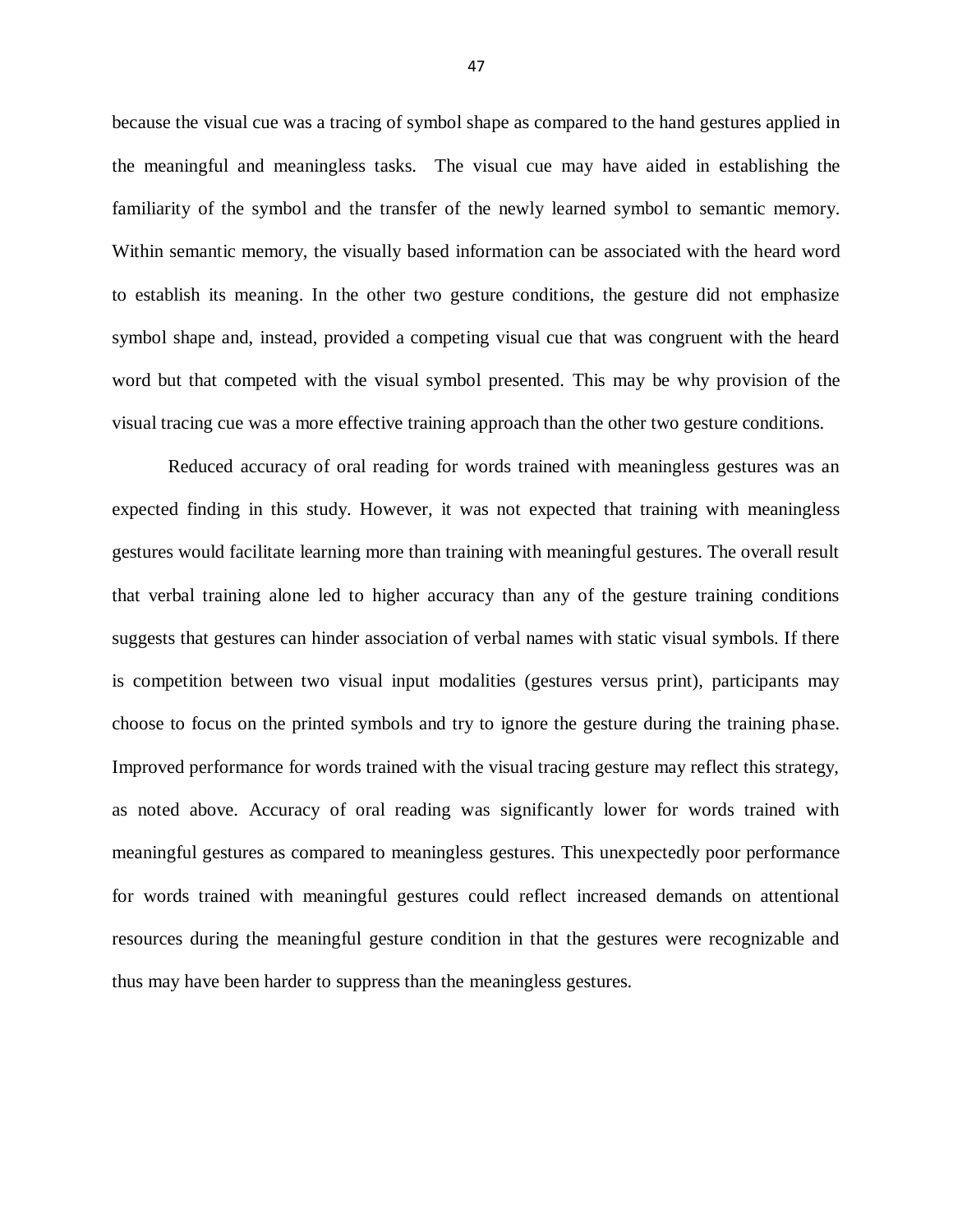#### **The Effect of Gestural Training on Reading Comprehension**

Two of the research questions posed in Chapter 2 addressed the issue of how gestural training may affect retention of learning of visual-verbal associations in a comprehension task. It was assumed that meaningful gesture cues would facilitate learning more than the verbal cue alone, and that the visual tracing gesture cue would improve learning more than the verbal cue alone. It was predicted that training with the meaningless gesture would lead to reduced learning as compared to the other three training conditions.

Research Question 3: How is accuracy in reading comprehension of novel script in healthy adults influenced by training with verbal cues alone, verbal cues plus meaningful wordlevel gestures, verbal cues plus visual tracing gestures, or verbal cues plus meaningless gestures? Null Hypothesis: There are no significant differences in accuracy in reading comprehension of novel script trained under the four training conditions.

Research Question 4: How is reaction time in reading comprehension of novel script in healthy adults influenced by training with verbal cues alone, verbal cues plus meaningful wordlevel gestures, verbal cues plus visual tracing gestures, or verbal cues plus meaningless gestures? Null Hypothesis: There are no significant differences in reaction time in reading comprehension of novel script trained under the four training conditions.

The results of this study did not support the assumption that retention of learning as measured by the comprehension task would be improved for words trained with meaningful gestures as compared to those trained with verbal cues alone. Training with the verbal cue alone led to significantly higher accuracy in retention than training with the meaningful gesture or with the meaningless gesture. Training with the visual tracing gesture led to significantly higher accuracy than training with the meaningful gesture. Training with the meaningless gesture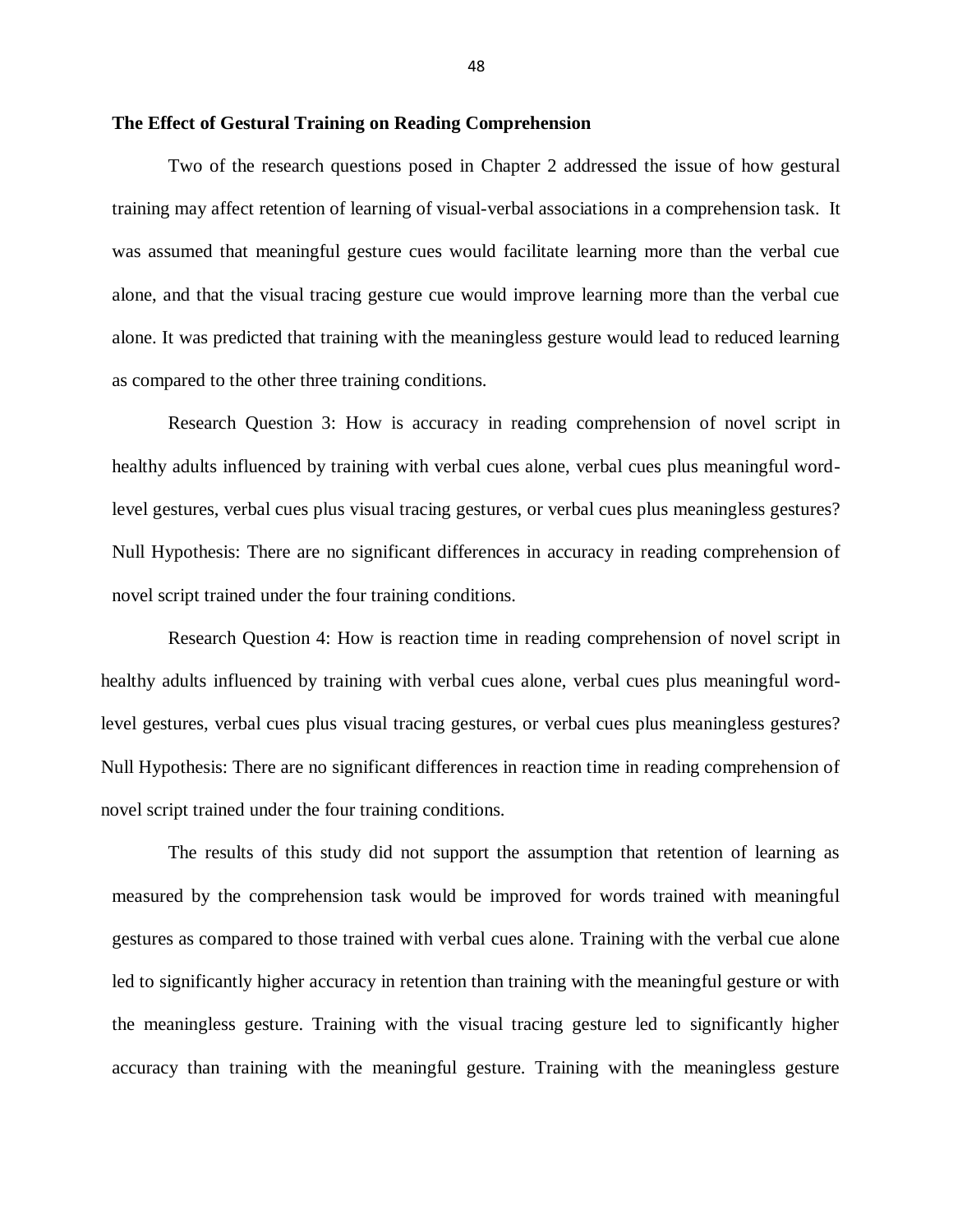resulted in better retention than training with the meaningful gesture, although this difference was not statistically significant. Reaction times in comprehension were not significantly different for words trained in the four training conditions.

These accuracy results for the comprehension task parallel some of the findings for the oral reading task discussed above. As in the oral reading task, it appears that inclusion of gesture in training hindered learning of associations between printed symbols and verbal names as compared to training with the visual cue alone. The significant increase in comprehension accuracy for words trained with the visual tracing gesture as compared to those trained with the meaningful gesture suggests that the participants may have shifted attentional focus to the printed symbol during the learning phase. The visual tracing condition permitted the participants to trace the shape of the stimuli, matching the gesture to the exact shape of the stimuli. This method of learning may have been more effective than the gesture tasks as the movement more closely relates to the actual shape of the symbol. In contrast, the recognizable and meaningful gestures may have been difficult to suppress if the two visual input modalities were competing for attentional resources, thus causing reduced learning of the visual-verbal associations in the context of meaningful gestures.

#### **Clinical Implications**

The novel symbols used in this reading study were comparable to English letters in visual complexity. Thus, learning to attach a verbal name to the novel script was a similar task to learning to read English print aloud. (It should be noted that this similarity is to whole word reading but not to grapheme to phoneme conversion because only whole words were trained in the current study.) Clinical implications of the study results are in the areas of treatment of developmental reading in children, acquired dyslexia in adults, oral picture naming and receptive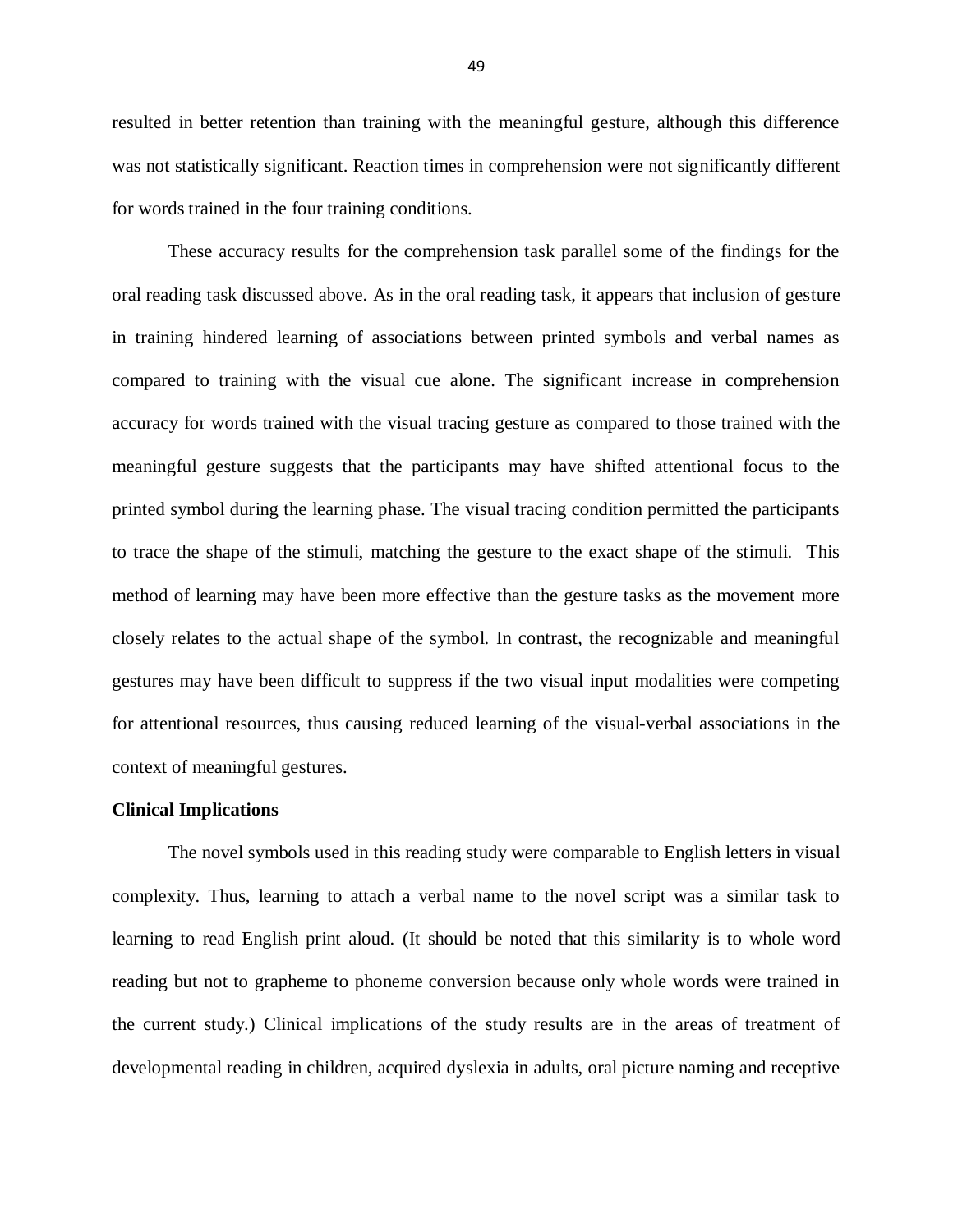vocabulary for pictures. To the extent that learning patterns for auditory-verbal language are similar to visual-verbal language associations, these findings also have clinical implications for auditory-verbal language learning.

The results of the current study were different than those of some studies in the literature discussed above. For example, one study had found that the use of gestures paired with spoken words could increase the understanding of sounds and letters more effectively than spoken words alone (Rose, Douglas, & Matyas, 2002). These different outcomes may reflect the fact that participants in the current study were healthy volunteers whereas the participant studied by Rose and colleagues had mild conduction aphasia. Alternatively, these differences may reflect the time frame of the practice in that the current study involved short-term practice and retention within one session, as compared to the five one-hour sessions used in the study by Rose and colleagues. However, the current study results suggest that multi-modal training involving gestures may tax attentional resources and reduce learning of visual-verbal associations, at least in the short term.

Various patterns of impaired recognition, comprehension or pronunciation of written words emerge in children or adults with dyslexia. The results of the current study suggest that attempts to recognize and pronounce print may be facilitated through focus on the static print symbols and repetition of the associated verbal name. A gestural cue that involves tracing of the visual symbols (or letters) may interfere by causing distraction from the main task of associating viewed symbols to phonology. However, this distraction is not as severe as the distraction potentially caused by inclusion of a gesture that is not visually similar to the printed symbol. In contrast to the predicted outcomes in this study, multi-modal cueing involving a meaningful gesture did not facilitate oral reading or reading comprehension. One clinical implication of this finding is that children who are progressing normally in learning to read may perform best in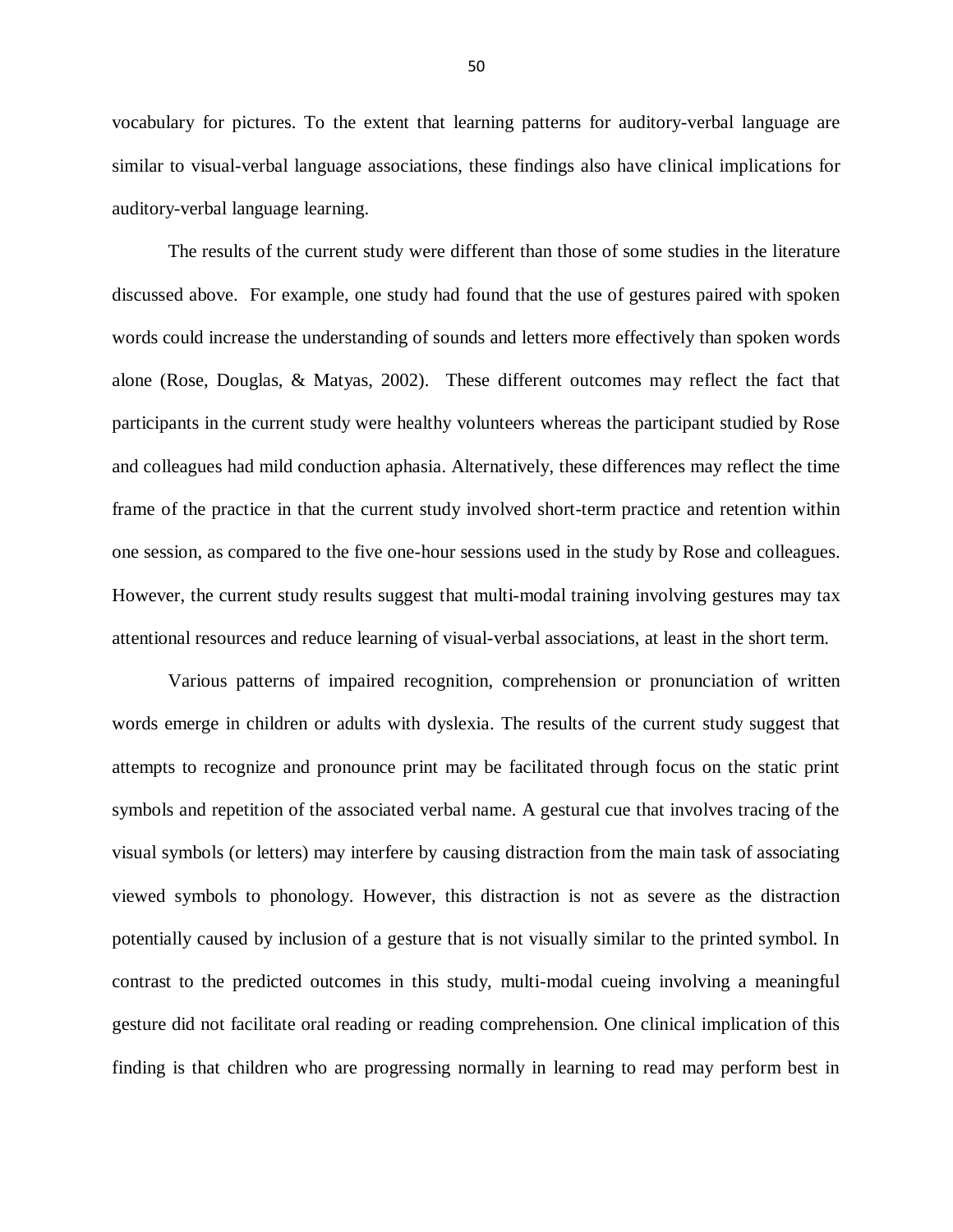acquiring a reading vocabulary for whole-words when they focus on the visual characteristics of print and practice the corresponding verbal name.

Still, for some children with developmental dyslexia and adults with acquired dyslexia, the provision of gesture cues (particularly the visual tracing gesture) may assist them if they have difficulty in activating phonological representations directly from print. Based on the performance on the participants in the current study, learning would be less effective using this multi-modal method than verbal practice alone but could ultimately lead to improvement in whole-word reading. An alternative treatment approach that would not involve verbal pronunciation could focus on reading comprehension by providing the child with a gesture to be matched to a picture or a written word. This intervention strategy would circumvent any problem in translating print to sound via the whole-word route or the GPC route. Instead, the treatment focus would be on building familiarity with the visual stimulus and associating it to semantic meaning that is also activated by the viewed gesture.

The initial unfamiliarity of a novel visual stimulus may be highly demanding of attentional resources when a person is learning to associate the visual stimulus to a spoken word in oral word reading or picture naming. However, as the print or picture becomes more familiar visually, the person may be able to incorporate other modalities of input during the learning process. Thus, when it comes to visual-verbal associations, learning via multi-modal treatment approaches may not facilitate learning in the initial stage, but afterward may be helpful in solidifying the meaning of the visual stimulus and its relationship to a functional language context. This understanding of oral reading and learning language can be applied to children who speak English as a second language, normally developing children, and children who have language, learning, and/or literacy delays.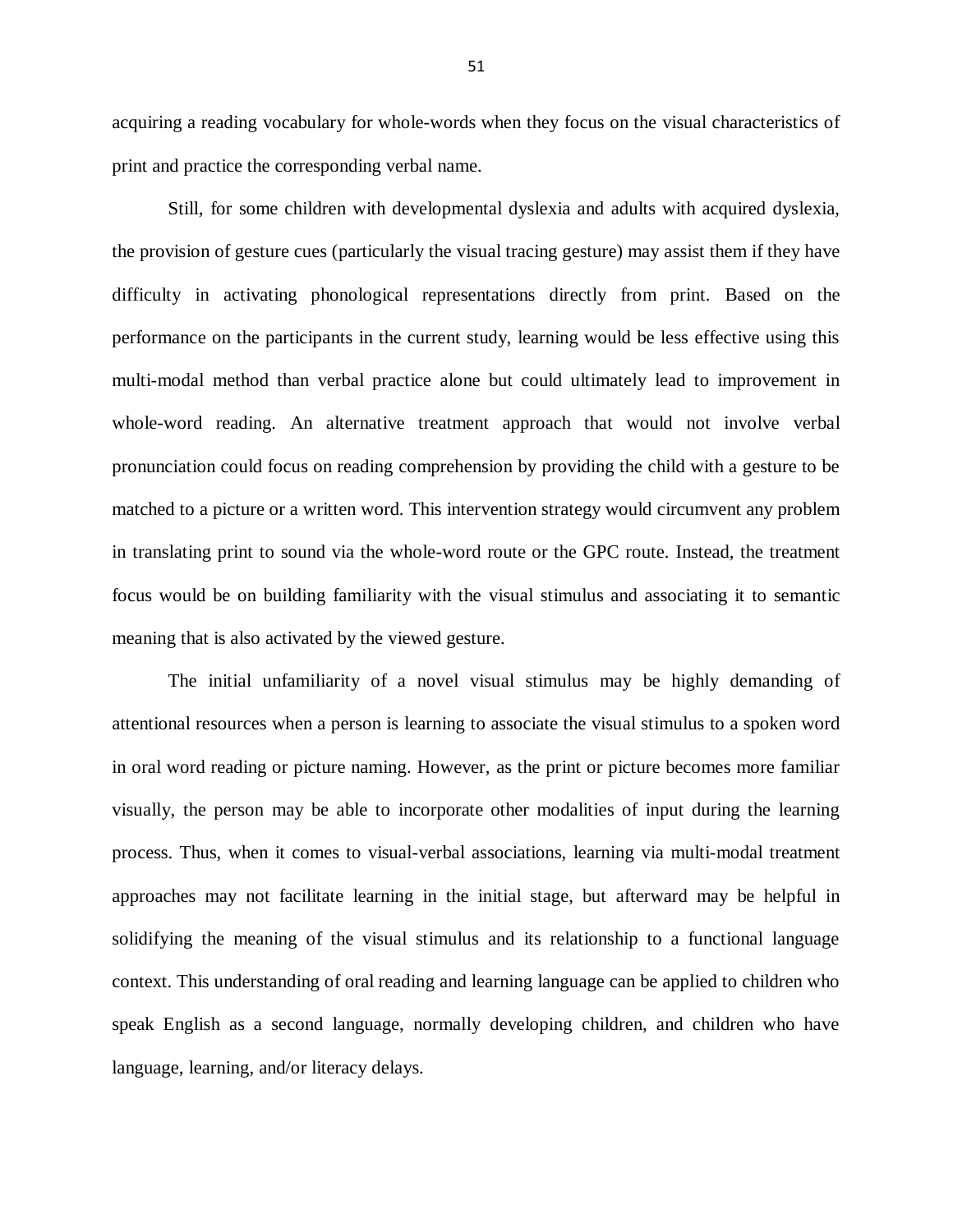As noted above in Chapter 2, the relative effects of each type of input cue or output response have not been examined sufficiently in studies of multi-modal language treatment. For example, although one may assume that treatment tasks that are enjoyable to children (e.g., active contextualized therapy) would result in greater gains in language learning than verbal practice alone, systematic study of these effects is needed. In particular, differential effects of learning of single words versus sentences and functional language contexts should be examined. Additional research should include a better distribution of ages and a larger participant group to gain a better understanding of how age affects language learning. It is possible that young children may be better able to attend to multi-modal input during language learning than were the adult participants in this study. Finally, future research is needed to examine individual differences in healthy volunteers and persons with language delay or disruption.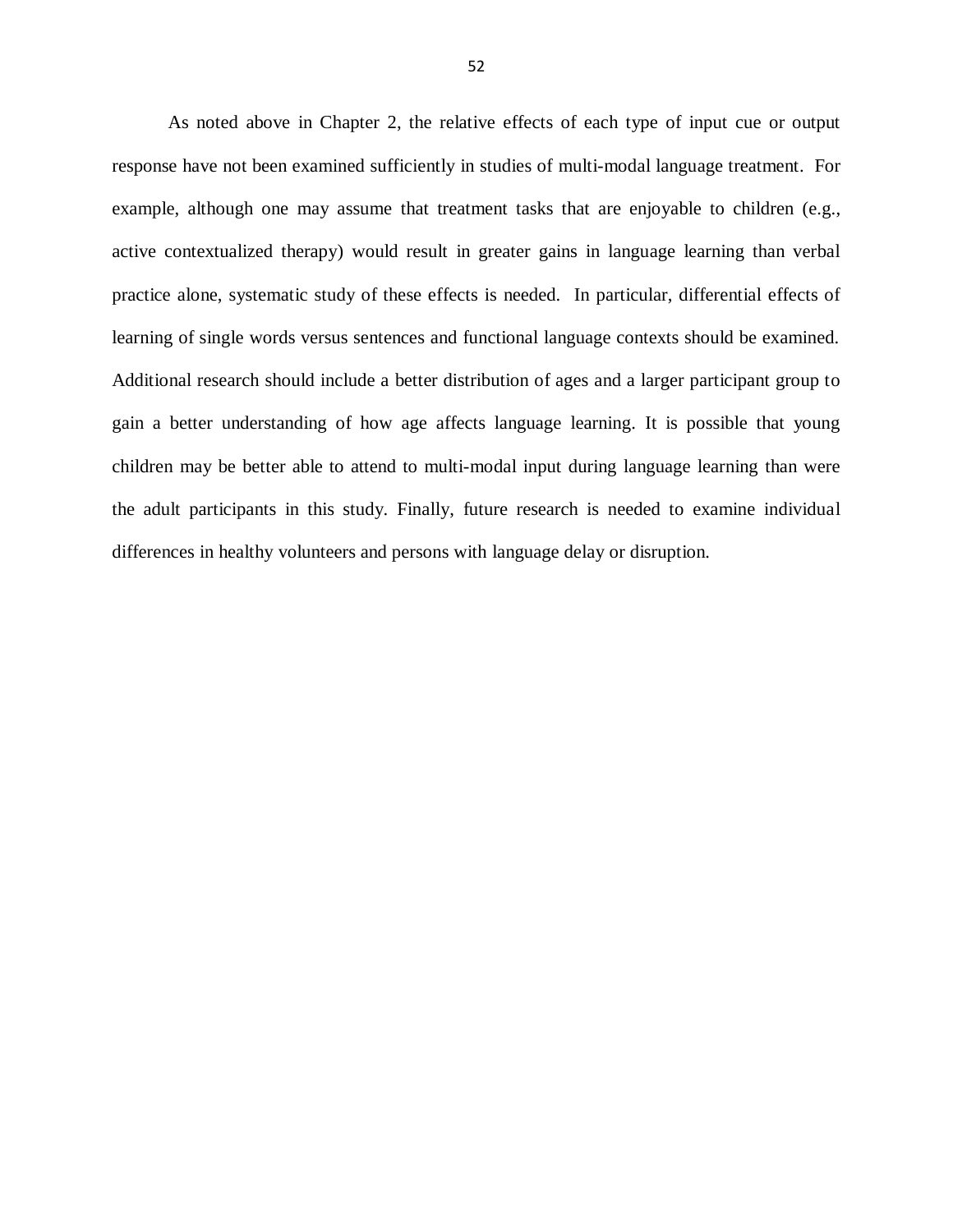#### **APPENDIX**

#### **Four Tasks Instructions:**

"You will see nonsense symbols and hear a word that corresponds to the symbols. Memorize the word you hear as it matches the symbols. If a gesture is given, imitate the gesture in the air in front of you."

"There are 4 tasks total. They will keep going and you will be given a 3 minute break between each one. Do you have any questions or do you want any part of the directions repeated?"

#### **Distracter Task Instructions:**

"Now, I am going to have you name as many items as you can in a category for one minute. For example, I will say the name of a letter and then you will name all the words you can that start with that letter. But don't use people's names. Are you ready? ..... Okay, the first letter is 'S'."

"This time I am going to say a category that does not involve naming words that start with a certain letter, but instead a group of things. Tell me as many words as you can think of that are animals."

"Okay."

#### **Final Comprehensive Task Instructions:**

"You will now see each of the symbols that you practiced. Say aloud yes or no to indicate if the written word matches the symbols presented. It will keep going every 5 seconds. Do not worry if you forget; instead continue with the test. If you are not sure, just guess. Do you have any questions?"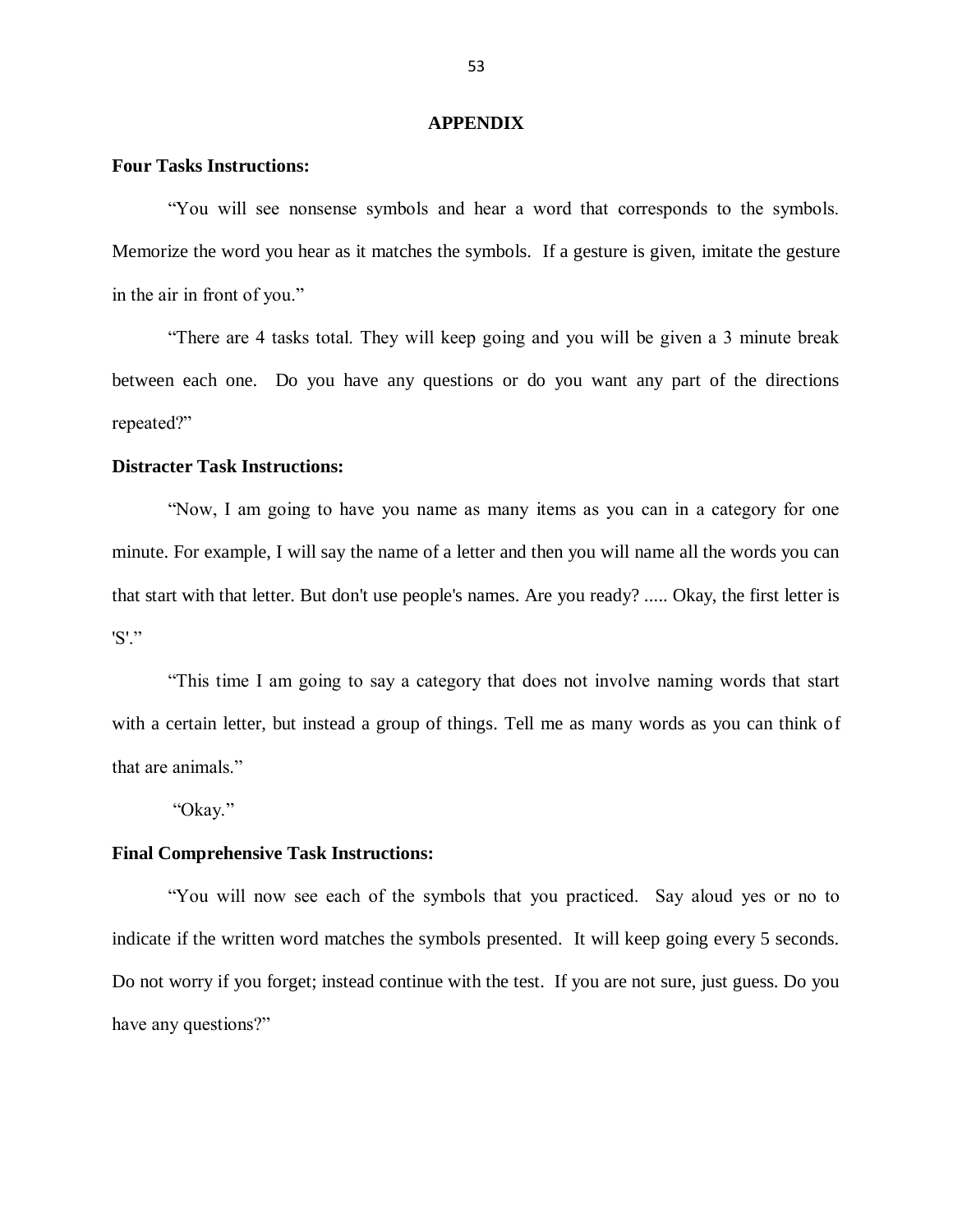#### **REFERENCES**

- Arbib, M. A. (2005). From monkey-like action recognition to human language: An evolutionary framework for neurolinguistics. *Behavioral and Brain Sciences, 28*, 105-167.
- Arguin, M., & Bub, D. (1994). Pure alexia: Attempted rehabilitation and its implications for interpretation of the deficit. *Brain and Language, 47*, 233-268.
- Bandur, D. L. & Shewan, C. M. (2008). Language-Orientated treatment: A psycholinguistic approach to aphasia. In Chapey, R. (Ed.). *Language Interventions strategies in Aphasia and Related Neurogenic Communication Disorders* (pp.756-799). Baltimore, MD: Lippencott, Williams & Wilkins.
- Beck, I. L., McKeown, M. G., & Kucan, L. (2002). *Bringing words to life: Robust vocabulary instruction.* New York: Guilford Press.
- Bialystok, E. & Feng, X. (2009). Language proficiency and executive control in proactive interference: Evidence from monolinigual and bilingual children and adults. *Brain & Language, 109*(2/3), 93-100.
- Calderón, M., Hertz-Lazarowitz, R., &Slavin, R. (1998). Effects of Bilingual Cooperative Integrated Reading and Composition on students making transition from Spanish to English reading. *The Elementary School Journal, 99*(2), 153-165.
- Causey, G.D., Hood, L.J., Hermanson, C.L., & Bowling, L.S. (1984). The Maryland CNC Test: Normative studies. *Audiology, 23*, 552-568.
- CaziSoft, LLC. (2012). P Stopwatch (Version 1.0.0) [Mobile application software]. Retrieved from http://www.cazisoft.com/application-support
- Davies, R., Rodríguez-Ferreiro, J., Suárez, P., & Cuetos, F. (2012). Lexical and sub-lexical effects on accuracy, reaction time and response duration: Impaired and typical word and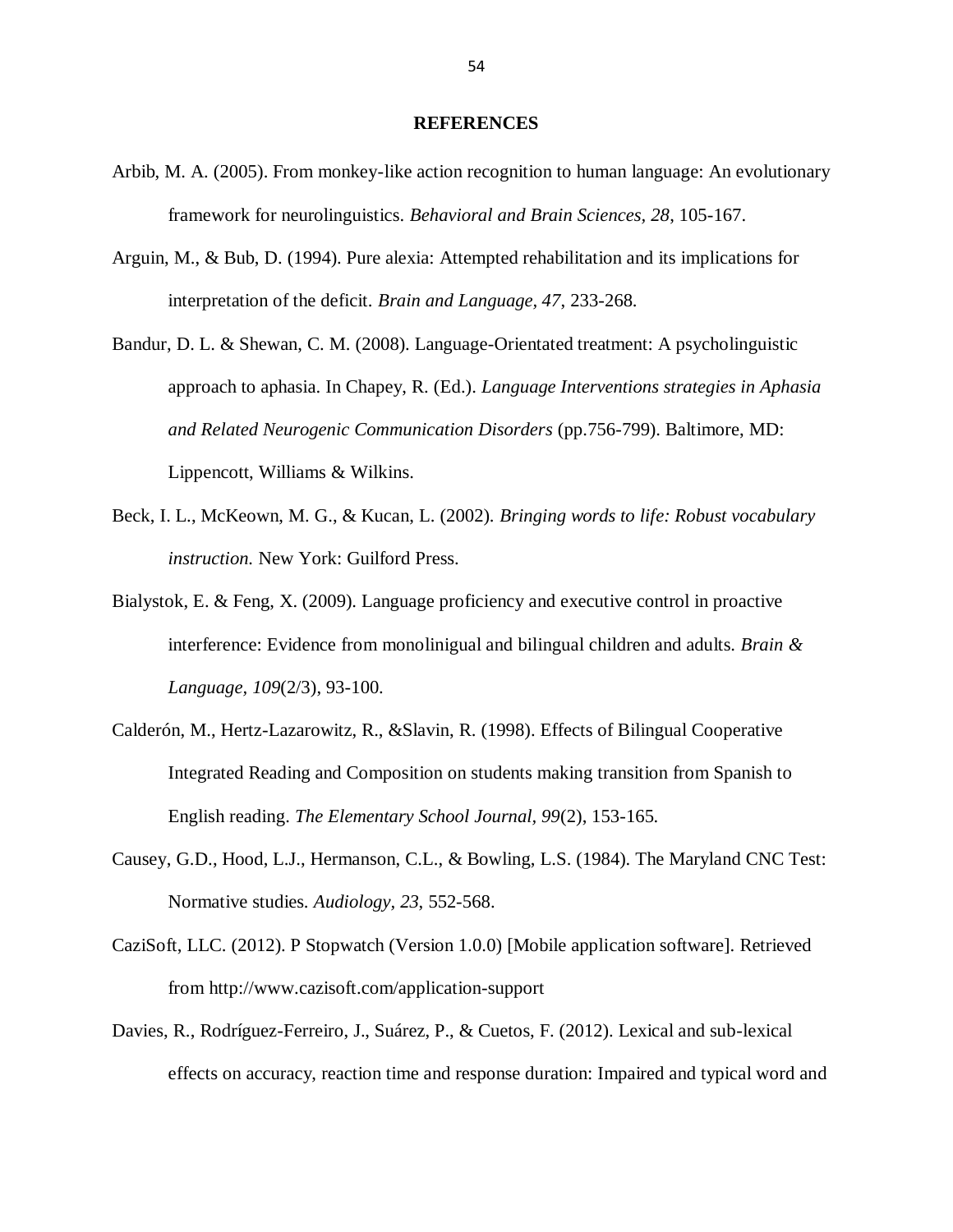pseudoword reading in a transparent orthography. *Read Writ, 26,* 721-738. doi: 10.1007/s11145-012-9388-1

- Duff, F. J. & Hulme, C. (2012). The role of children's phonological and semantic knowledge in learning to read words. *Scientific Studies of Reading, 16*(6), 504-525.
- Fink, R. B., Schwartz, M. F., & Myers, J. L. (1998). Investigations of the sentence-query approach to mapping therapy. *Brain and Language, 65*, 203-207.
- Fisher, D. (2001). Early language learning with and without music. *Reading Horizons, 42*(1), 39- 49.
- Francis, W.N., & Kucera, H. (1982). *Frequency analysis of English usage: Lexicon and grammar*. Boston: Houghton Mifflin.
- Hansen, D. & Milligan, S. A. (2012). Aural skills: A juncture of research in early reading and music literacy. *Music Educators Journal, 99*(75), 75-80.
- Hurwitz, I., Wolff, P. H., Bortnick, B. D., & Kokas, K. (1975). Nonmusical effects of the Kodaly Music Curriculum in primary grade children. *Journal of Learning Disabilities, 8*(3), 167- 174.
- Inglebret, E., Jones, C., & Pavel, D. M. (2008). Integrating American Indian/Alaska Native culture into shared storybook intervention. *Language, Speech, and Hearing Services in Schools, 39,* 521-527.

James, K. H. (2010). Sensori-motor experience leads to changes in visual processing in the developing brain. *Developmental Science, 13*(2), 279-288. doi: 10.1111/j.1467- 7687.2009.00883.x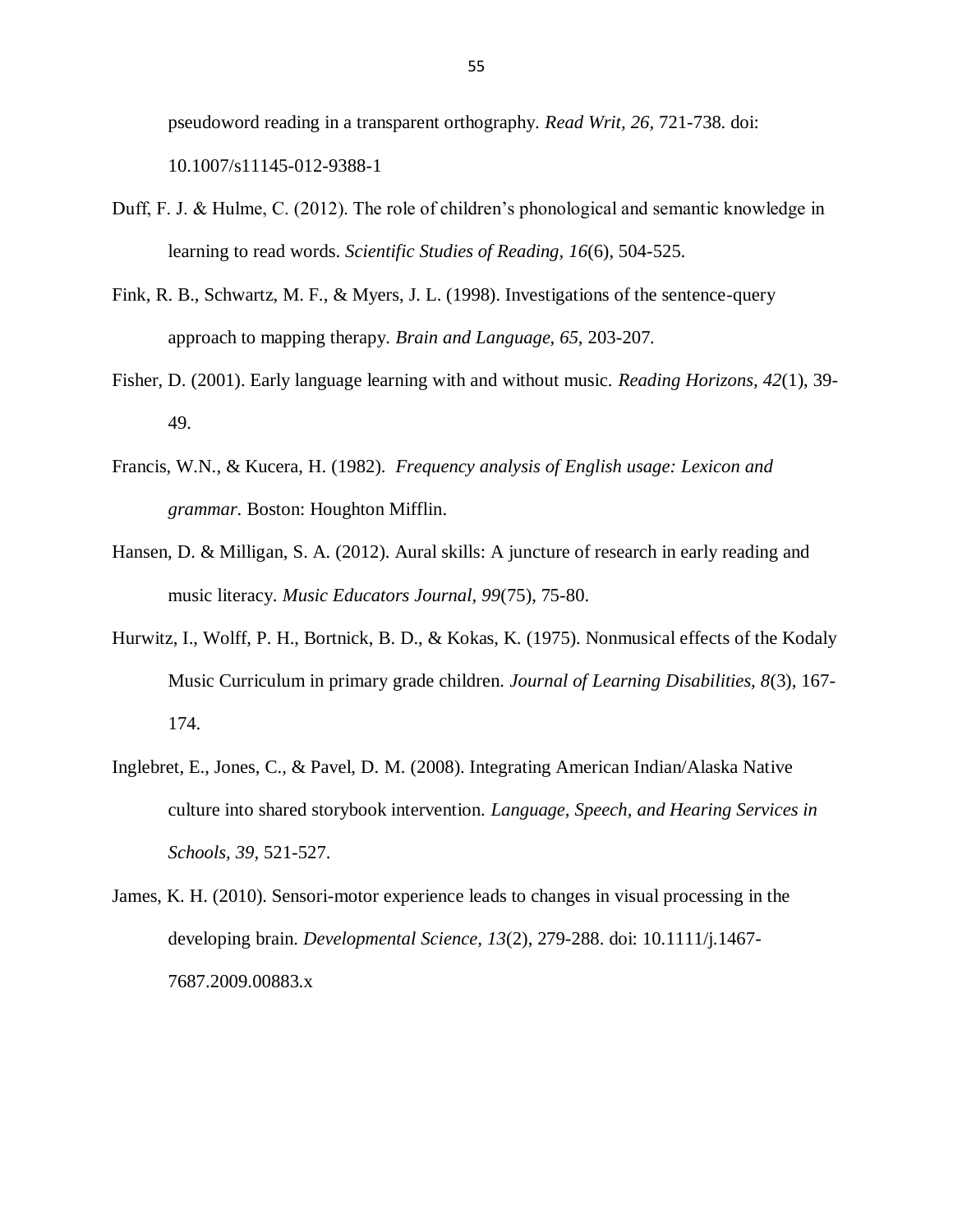- James, K. H. & Atwood, T. P. (2009). The role of sensorimotor learning in the perception of letter-like forms: Tracking the causes of neural specialization for letters. *Cognitive Neuropsychology, 26*(1), 91-110. doi: 10.1080/02643290802425914
- James, K. H. & Gauthier, I. (2006). Letter processing automatically recruits a sensory-motor brain network. *Neuropsychologia, 44*, 2937-2949.
- James, K. H. & Swain, S. N. (2011). Only self-generated actions create sensori-motor systems in the developing brain. *Developmental Science, 14*(4), 673-678. doi: 10.1111/j.1467- 7687.2010.01011.x
- Kelley, L. (1981). *A combined experimental and descriptive study of the effect of music on reading and language.* (Unpublished doctoral dissertation). University of Pennsylvania, Philadelphia, PA.
- Kieffer, M. J. & Vukovic, R. K. (2012). Growth in reading-related skills of language minority learners and their classmates: More evidence for early identification and intervention. *Reading and Writing, 26,* 1159-1194.
- Kohnert, K., Yim, D., Nett, K., Kan, P. F., & Duran, L. (2005). Intervention with linguistically diverse preschool children: A focus on developing home language(s). *Language, Speech, and Hearing Services in Schools, 36*, 251-263.
- Kroenke, K-M., Mueller, K., Friederici, A. D., & Obrig, O. (2012). Learning by doing? The effect of gestures on implicit retrieval of newly acquired words. *Cortex,*  http://dx.doi.org/10.1016/j.cortex.2012.11.016
- Levelt, W. J. M., Roelofs, A. & Meyer, A. S. (1999). A theory of lexical access in speech production. *Behavioral and Brain Sciences, 22*, 1-75.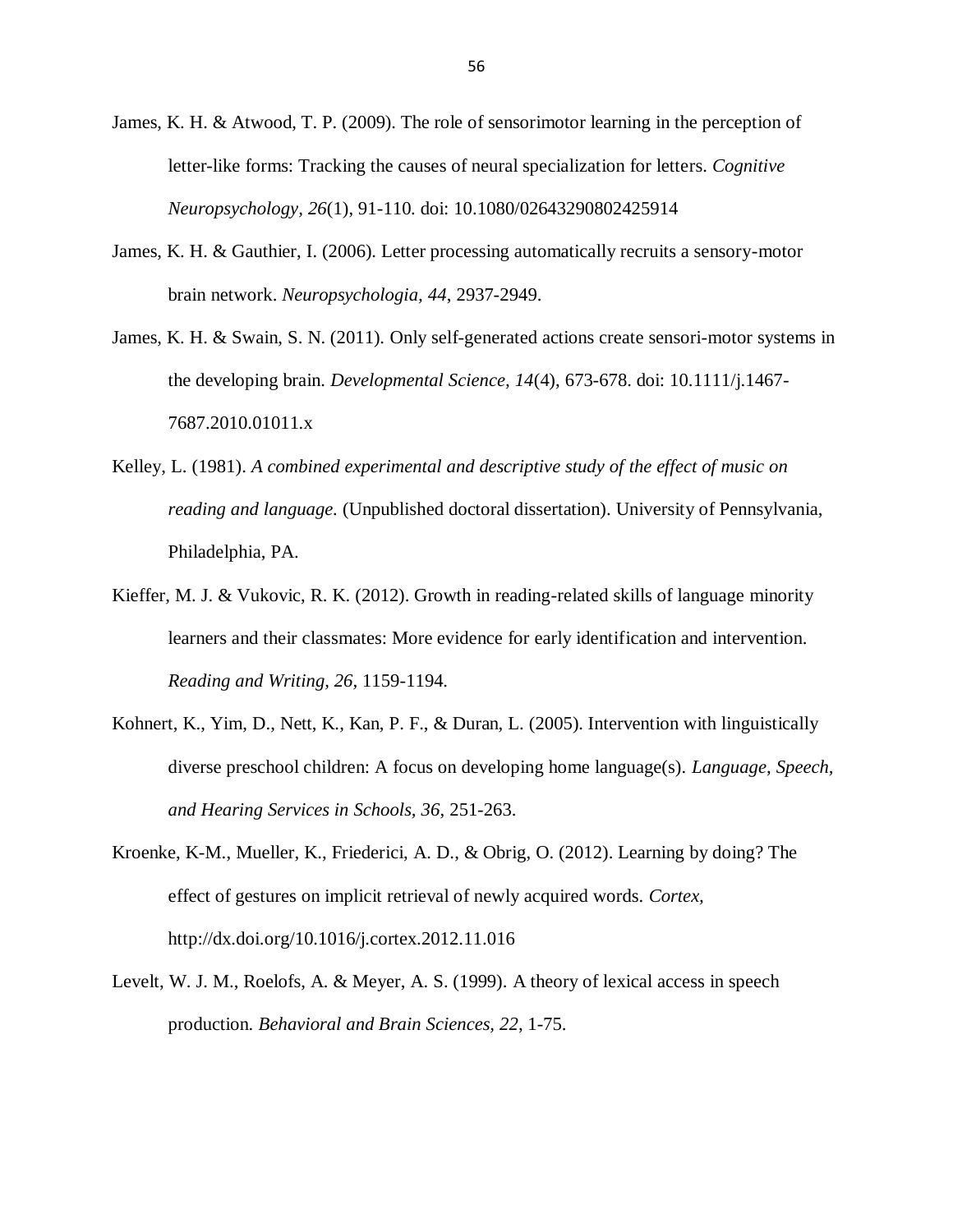- Miller, J. & Schwanenflugel, P. J. (2006). Prosody of syntactically complex sentences in the oral reading of young children. *Journal of Educational Psychology, 98*(4), 839-843.
- Mitchum, C. C. & Berndt, R. S. (2008). Comprehension and production of sentence. In Chapey, R. (Ed.). *Language Interventions strategies in Aphasia and Related Neurogenic Communication Disorders* (pp.632-653). Baltimore, MD: Lippencott, Williams & Wilkins.
- Mitchum, C. C., Haendiges, A., & Berndt, R. S. (1993). Model-guided treatment to improve written sentence production: A case study. *Aphasiology, 7*, 71-109.
- Norris, J. A. & Hoffman, P. R. (1990). Language intervention within naturalistic environments. *Language, Speech, and Hearing Services in Schools, 21*, 72-84.
- Raymer, A. M. & Ellsworth, T. A. (2002). Response to contrasting verb retrieval treatments: A case study. *Aphasiology, 16*(10/11), 1031-1045.
- Raymer, A. M. & Rothi, L. J. G. (2008). Impairments of word comprehension and production. In Chapey, R. (Ed.). *Language Interventions strategies in Aphasia and Related Neurogenic Communication Disorders* (pp.607-631). Baltimore, MD: Lippencott, Williams & Wilkins.
- Ritter, M., Colson, K. A., & Park, J. (2012). Intervention using interactive metronome in children with language and reading impairments: A preliminary investigation. *Communication Disorders Quarterly, 20*(10), 1-14. Doi: 10.1177/1525740112456422
- Rose, M. & Douglas, J. (2003). Limb apraxia, pantomime, and lexical gesture in aphasia speakers: Preliminary findings. *Aphasiology, 17*(5), 453-464.
- Rose, M., Douglas, J., & Matyas, T. (2002). The comparative effectiveness of gesture and verbal treatments for specific phonologic naming impairment. *Aphasiology, 16*, 1001-1030.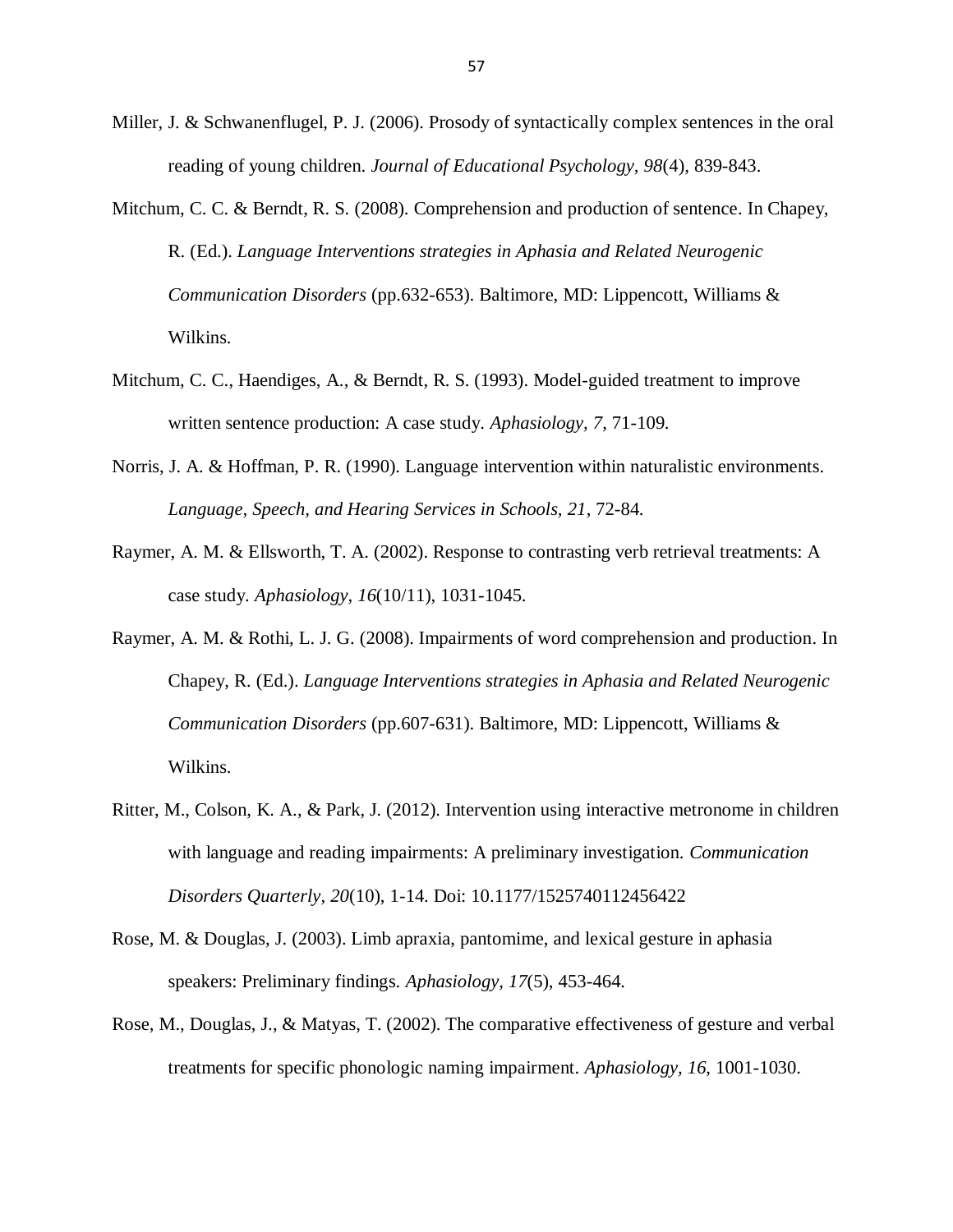- Roth, F. P. & Worthington, C. K. (2011). *Treatment Resource Manual for Speech-Language Pathology.* Clifton Park, NY: Delmar, Cengage Learning.
- Santore, F. (2006). Sounds in motion: Phonemic awareness. In *Advance for Speech-Language Pathologists and Audiologists* (August 21, 2006). Retrieved from http://speech-languagepathology-audiology.advanceweb.com/Editorial/Content/Editorial.aspx?CC=76693
- Silverberg, N., Vigliocco, G., Insaluco, D., & Garrett, M. (1998). When reading a sentence is easier than reading a little word: The role of production processes in deep dyslexics reading aloud. *Aphasiology, 12*, 335-356.
- St. Clair, R. & Phipps, A. (2008). Ludic literacies at the intersections of cultures: An interview with James Paul Gee. *Language and Intercultural Communication, 8*(2), 91-100. doi: 10.1080/14708470802270950
- Standley, J. M. (2008). Does music intervention help children learn to read? Evidence of a metaanalysis. *Update: Applications of Research in Music Education ,27*(17), 17-32.
- Stevens, R. J., Madden, N. A., Slavin, R. E., & Farnish, A. M. (1987). Cooperative Integrated Reading and Composition: Two field experiments. *Reading Research Quarterly, 22*(4), 433-454.
- Telian, N. A. & Castagnozzi, P. (2001). Lively letters. *Reading with TLC.* Retrieved from http://www.readingwithtlc.com/index.html
- Truesdale, S. P. (1990). Whole-body listening: Developing active auditory skills. *Language, Speech, and Hearing Services in Schools, 21*, 183-184.
- U.S. Department of Education, What Works Clearinghouse: Institute of Education Sciences. (2012). *Early childhood education interventions for children with disabilities:*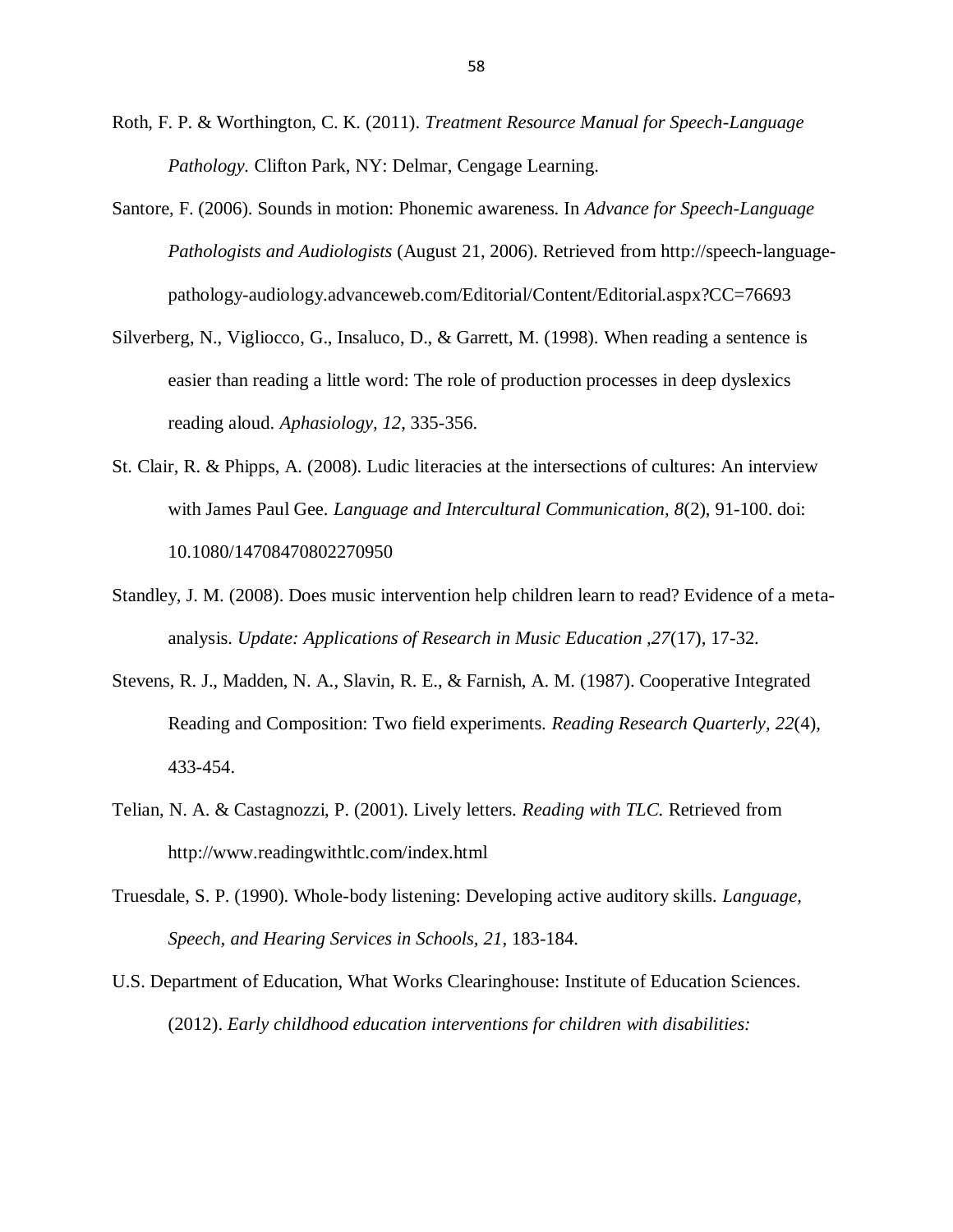*Phonological awareness training* (IES Publication No. ED533087). Retrieved from http://www.eric.ed.gov/PDFS/ED533087.pdf

- Wakefield, E. M., James, T. W., & James, K. H. (2013). Neural correlates of gesture processing across human development. *Cognitive Neuropsychology, 30*(2), 58-76. doi: 10.1080/02643294.2013.794777
- Weiner, I. B., Lerner, R. M., & Easterbrooks, M. A. (2012). *Handbook of psychology, developmental psychology* (2nd ed.). Somerset, NJ: Wiley.
- Wiener, J. & Harris, P. J. (1997). Evaluation of an individualized, context-based social skills training program for children with learning disabilities. *Learning Disabilities Research & Practice, 12*(1), 40-53.
- Vinden. D., Rowsell, C., Wernham, S., & Lloyd, S. (1987). Jolly phonics. *Jolly Learning Education Publisher.* Retrieved from http://jollylearning.co.uk/
- Ylvisaker, M., Szekeres, S. F, & Feeney, T. (2008). Communication disorders associated with traumatic brain injury. In Chapey, R. (Ed.). *Language Interventions strategies in Aphasia and Related Neurogenic Communication Disorders* (pp.879-962). Baltimore, MD: Lippencott, Williams & Wilkins.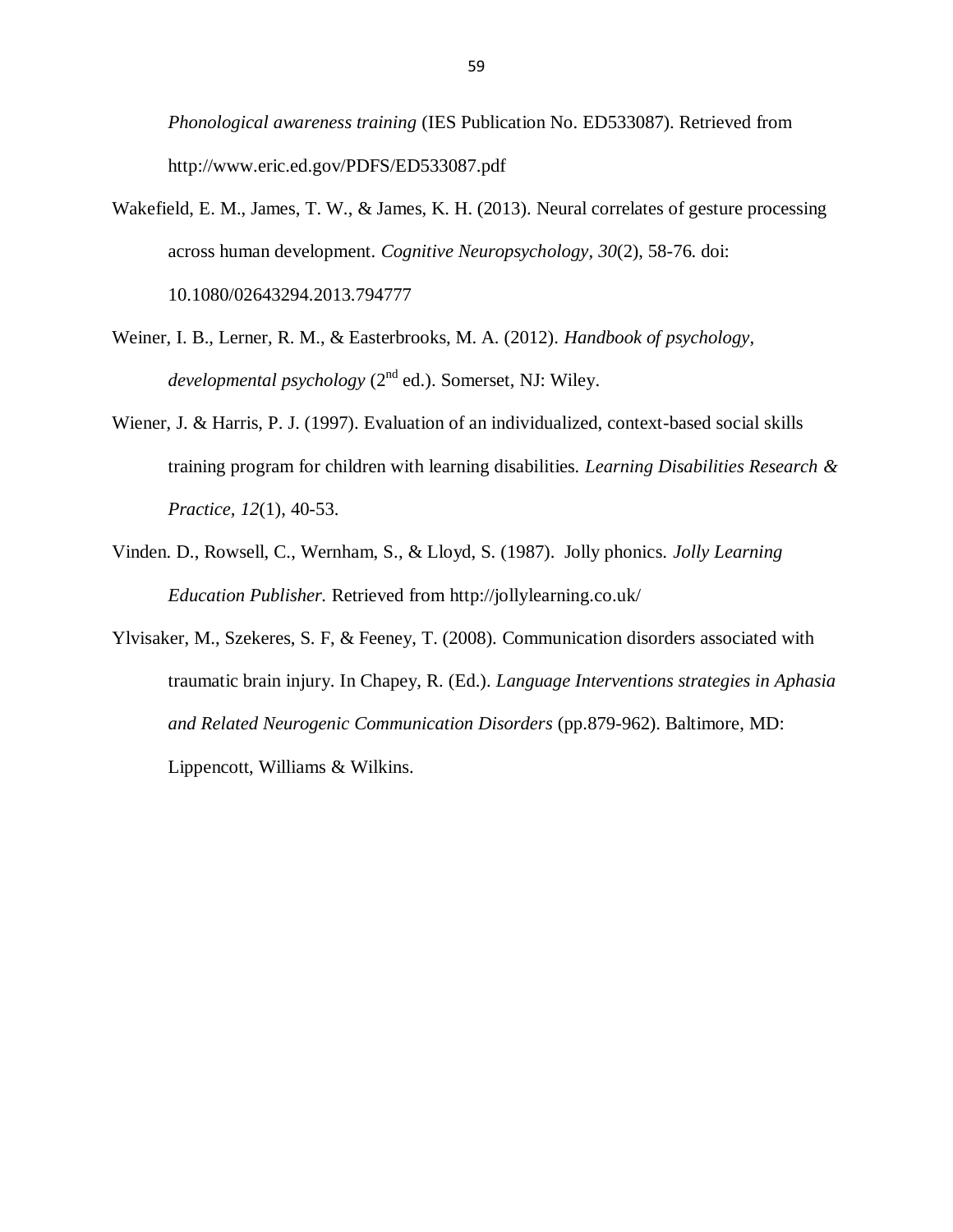#### **ABSTRACT**

# **THE INFLUENCE OF GESTURAL LEARNING ON ORAL READING AND READING COMPREHENSION**

by

#### **RACHAEL WILLIAMS**

#### **May 2014**

**Advisor:** Dr. Margaret Greenwald

**Major:** Communication Sciences and Disorders

**Degree:** Master of Arts

The purpose of this project was to evaluate how gestural training may facilitate oral reading and reading comprehension of novel script. It is not clear whether multi-modal cues such as gesture provide an advantage over verbal cueing alone, or which type of multi-modal cues may be more effective than others in visual-verbal learning. There is some evidence that interacting with objects appears to change how the objects are perceived visually and active writing of letter shapes has been found to promote visual perception of letters. Examining language learning in healthy volunteers can provide clues to effective methods for language intervention in individuals with language difficulties.

In the current study, the effects of gesture training on learning of visual-verbal associations were examined in 32 healthy, literate adults in a task of reading single words presented in novel script. Visual-verbal associations were trained under four conditions: Verbal Cue Alone, Verbal Cue Plus Meaningful Gesture, Verbal Cue Plus Visual Tracing Gesture, and Verbal Cue Plus Meaningless Gesture. Immediate recall was measured using an oral reading task, and delayed retention was measured using a verification task as a test of comprehension.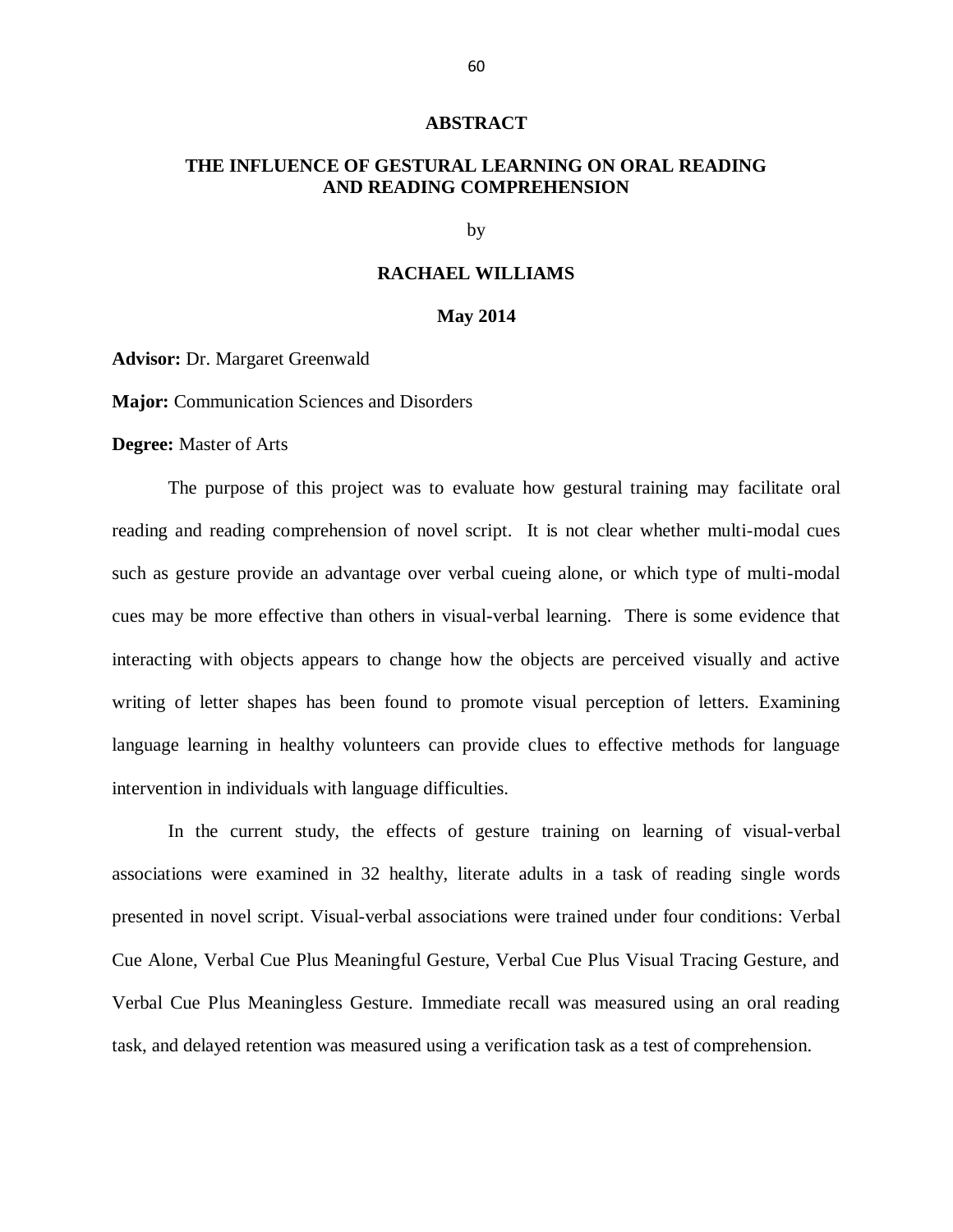It was predicted that participants would perform fastest and most accurately in oral reading and comprehension of novel script that was trained using meaningful gesture, followed by training with the visual tracing cue, then verbal training alone, and finally, verbal plus meaningless gesture.

Contrary to expectations, training of visual-verbal associations with a verbal cue alone led to significantly higher accuracy in oral reading as compared to the three gesture conditions. Also, oral reading accuracy rates were significantly higher in the Verbal Plus Visual Tracing condition than in the Verbal Plus Meaningful Gesture condition. In the comprehension task, training in the Verbal Cue Alone condition led to significantly more accurate performance than the Verbal Plus Meaningful Gesture condition and the Verbal Plus Meaningless Gesture condition. Comprehension accuracy rates were significantly higher in the Verbal Plus Visual Tracing condition than in the Verbal Plus Meaningful Gesture condition.

Possible explanations for these results are discussed. Superior performance for words trained with a verbal cue alone may reflect increased demands on visual attention in the three gesture training conditions. Further research is needed to address the specificity of these effects, particularly in persons with language delay or disruption.